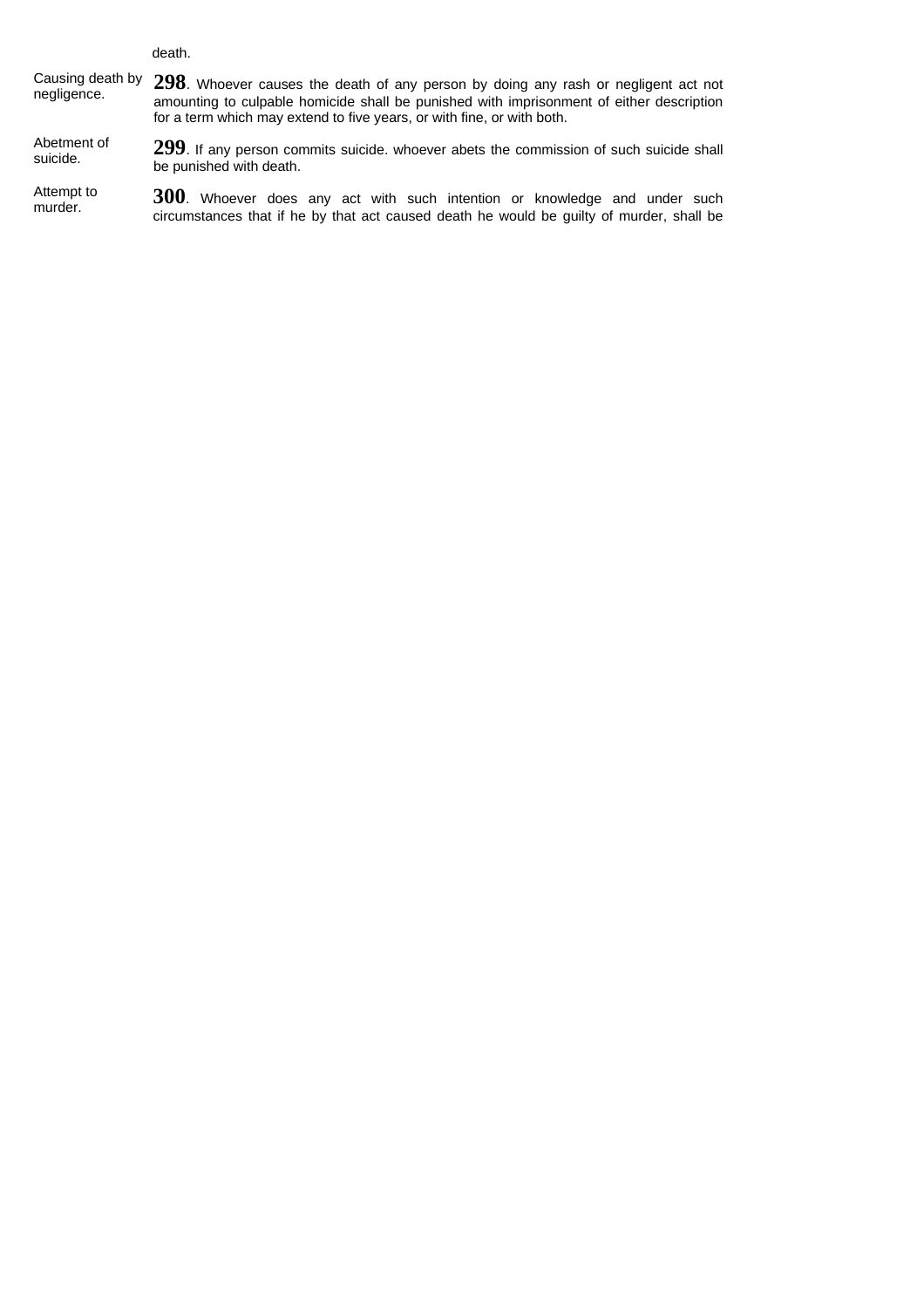the act is likely to cause death.

Act done with Intent to prevent a child being born alive or to cause it to die after birth.

Causing death of a quick unborn child by an act amounting to culpable homicide.

**306**. Whoever, before the birth of any child, does any act with the intention of thereby preventing that child from being born alive, or causing it to die after its birth, and does by such act prevent that child from being born alive, or causes it to die after its birth, shall, if such act be not caused in good faith for the purpose of saving the life of the mother, be punished with imprisonment of either description for a term which may extend to ten years, or with fine, or with both.

**307**. Whoever does any act under such circumstances that if he thereby caused death he would be guilty of culpable homicide, and does by such act cause the death of a quick unborn child, shall be punished with imprisonment of either description for a term which may extend to ten years, and shall also be liable to fine.

#### Illustration

A, knowing that he is likely to cause the death of a pregnant woman, does an act which, if it caused the death of the woman, would amount to culpable homicide. The woman is injured, but does not die; but the death of an unborn quick child with which she is pregnant is thereby caused, A is guilty of the offence defined in this section.

Exposure and abandonment of a child under twelve years by parent or Person having care of it.

**308**. Whoever, being the father or mother of a child under the age of twelve years, or having the care of such child, shall expose or leave such child in any place with the intention of wholly abandoning such child, shall be punished with imprisonment of either description for a term which may extend to seven years, or with fine, or with both.

#### Explanation

This section is not intended to prevent the trial of the offender for murder or culpable homicide, as the case may be. if the child die in consequence of the exposure.

# Cruelty to children. **308A**.

[ 3, 22 of 1995] [ 4, 16 of 2006]

[4, 22 of 1995]

(1) Whoever ,having the custody, charge or care of any person under eighteen vears of age, willfully assaults, ill-treats, neglects, or abandons such person or causes or procures such person to be assaulted , ill-treated , neglected , or abandoned in a manner likely to cause him suffering or injury to health (including injury to , or loss of , sight at nearing , or limb or organ of the body or any mental derangement ) , commits the offence of cruelty to children.

(2) Whoever commits the offence of cruelty to children shall on conviction be punished with imprisonment of either description for a term not less than two years and not exceeding ten years and may also be punished with fine and be ordered to pay compensation of an amount determined by court to the person in respect of whom the offence was committed for the injuries caused to such person.

#### Explanation :

"injuries" includes psychological or mental trauma

Concealment of birth by secret disposal of dead body. **309**. Whoever, by secretly burying or otherwise disposing of the dead body of a child, whether such child die before or after or during its birth, intentionally conceals or endeavors to conceal the birth of such child, shall be punished with imprisonment of either description for a term which may extend to two years, or with fine, or with both.

#### OF HURT

| Cause hurt".   | $310$ . Whoever causes bodily pain, disease, or infirmity to any person is said to "cause<br>hurt"." |
|----------------|------------------------------------------------------------------------------------------------------|
| Grievous hurt. | $311$ . The following kinds of hurt only are designated as "grievous" ; -                            |

- (a) emasculation;
- (b) permanent privation or impairment of the sight of either eye;
- (c) permanent privation or impairment of the hearing of either ear ;
- (d) privation of any member or joint;

(e) destruction or permanent impairment of the powers of any member or joint;

(f) permanent disfiguration of the head or face ;

(g) cut or fracture, of bone, cartilage or moth or dislocation or sublimation, of bone, joint or tooth;

(h) any injury which endangers life or if' consequence of which an operation involving the opening of the thoracic, abdominal or cranial cavities is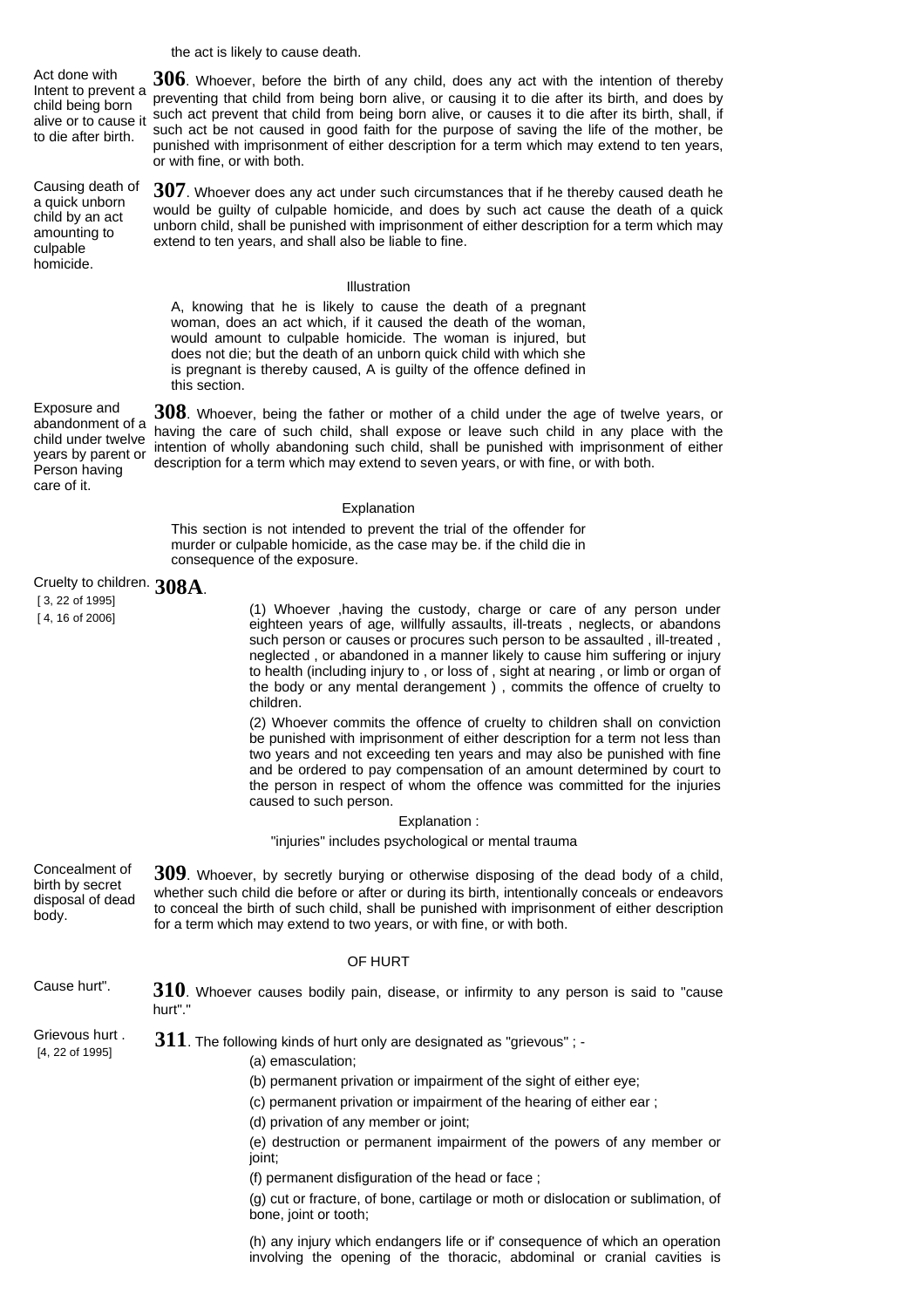performed;

(i) any injury which causes the sufferer to be in severe bodily pain or unable to follow his ordinary pursuits, for a period of twenty days either because of the injury or any operation necessitated by the injury.'.

" Voluntarily causing hurt". **312**. Whoever does any act with the intention of thereby causing hurt to any person, or with the knowledge that he is likely thereby to cause hurt to any person, and does thereby cause hurt to any person, is said " voluntarily to cause hurt".

causing grievous **313**. Whoever voluntarily causes hurl, if the hurt which he intends to cause or knows himself to be likely to cause is grievous hurt, and if the hurt which he causes is grievous hurt, is said " voluntarily to cause grievous hurt".

### Explanation

A person is not said voluntarily to cause grievous hurt except when he both causes grievous hurt and intends or knows himself to be likely to cause grievous hurt. But he is said voluntarily to cause grievous hurt if, intending or knowing himself to be likely to cause grievous hurt of one kind, he actually causes grievous hurt of another kind.

#### Illustration

A. intending or knowing himself to be likely permanently to disfigure Z's face, gives Z a blow which does not permanently disfigure Z's face, but which causes Z to suffer severe bodily pain for the space of twenty days. A has voluntarily caused grievous hurt.

Punishment for voluntarily causing hurt. **314**. Whoever, except in the case provided for by section 325, voluntarily causes hurt shall be punished with imprisonment of either description for a term which may extend to one year, or with fine which may extend to one thousand rupees, or with both.

Voluntarily causing hurt by dangerous weapons or **315**. Whoever, except in the case provided for by section 325, voluntarily causes hurt by means of any instrument for shooting, stabbing, or cutting, or any instrument which, used as a weapon of offence, is likely to cause death, or by means of fire or any heated substance, or by means of any poison or any corrosive substance, or by means of any explosive substance, or by means of any substance which it is deleterious to the human body to inhale, to swallow, or to receive into the blood, or by means of any animal, shall be punished with imprisonment of either description for a term which may extend to three years, or with fine, or with both.

Punishment for voluntarily grievous hurt. **316**. Whoever, except in the case provided for by section 326, voluntarily causes grievous hurt shall be punished with imprisonment of either description for a term which may extend to seven years, and shall also be liable to fine; and if the person to whom the grievous hurt is caused shall be a woman or a child, may in addition be punished with whipping.

means.

" Voluntarily

hurt".

Voluntarily causing grievous hurt by dangerous weapons or means.

Voluntarily causing hurt to extort properly, or to constrain to an illegal act.

Causing hurt by means of poison. &c, with intent to commit an offence.

Voluntarily causing grievous hurt to extort property or to constrain to an illegal act.

Voluntarily

**317**. Whoever, except in the case provided for by section 326, voluntarily causes grievous hurt by means of any instrument for shooting, stabbing, or cutting, or any instrument which, used as a weapon of offence, is likely to cause death, or by means of fire or any heated substance, or by means of any poison or any corrosive substance, or by means of any explosive substance, or by means of any substance which it is deleterious lo the human body to inhale, to swallow, or to receive into the blood, or by means of any animal, shall be punished with imprisonment of either description for a term which may extend to ten years, and shall also be liable to fine; and if the person to whom the grievous hurl is caused shall be a woman or a child, may in addition be punished with whipping.

**318**. Whoever voluntarily causes hurt for the purpose of extorting from the sufferer or from any person interested in the sufferer, any property or valuable security, or of constraining the sufferer or any person interested in such sufferer to do anything which is illegal or which may facilitate the commission of an offence, shall be punished with imprisonment of either description for a term which may extend to ten years, and shall also be liable to fine.

**319**. Whoever administers to, or causes to be taken by any person any poison or any stupefying, intoxicating, or unwholesome drug or other thing, with intent to cause hurt to such person, or with intent to commit or to facilitate the commission of an offence, or knowing it to be likely that he will thereby cause hurt, shall be punished with imprisonment of either description for a term which may extend to ten years, and shall also be liable to fine.

**320**. Whoever voluntarily causes grievous hurt for the purpose of extorting from the sufferer, or from any person interested in the sufferer, any property or valuable security, or of constraining the sufferer or any person interested in such sufferer to do anything which is illegal, or which may facilitate the commission of an offence, shall be punished with imprisonment of either description for a term which may extend to twenty years, and shall also be liable to fine or to whipping.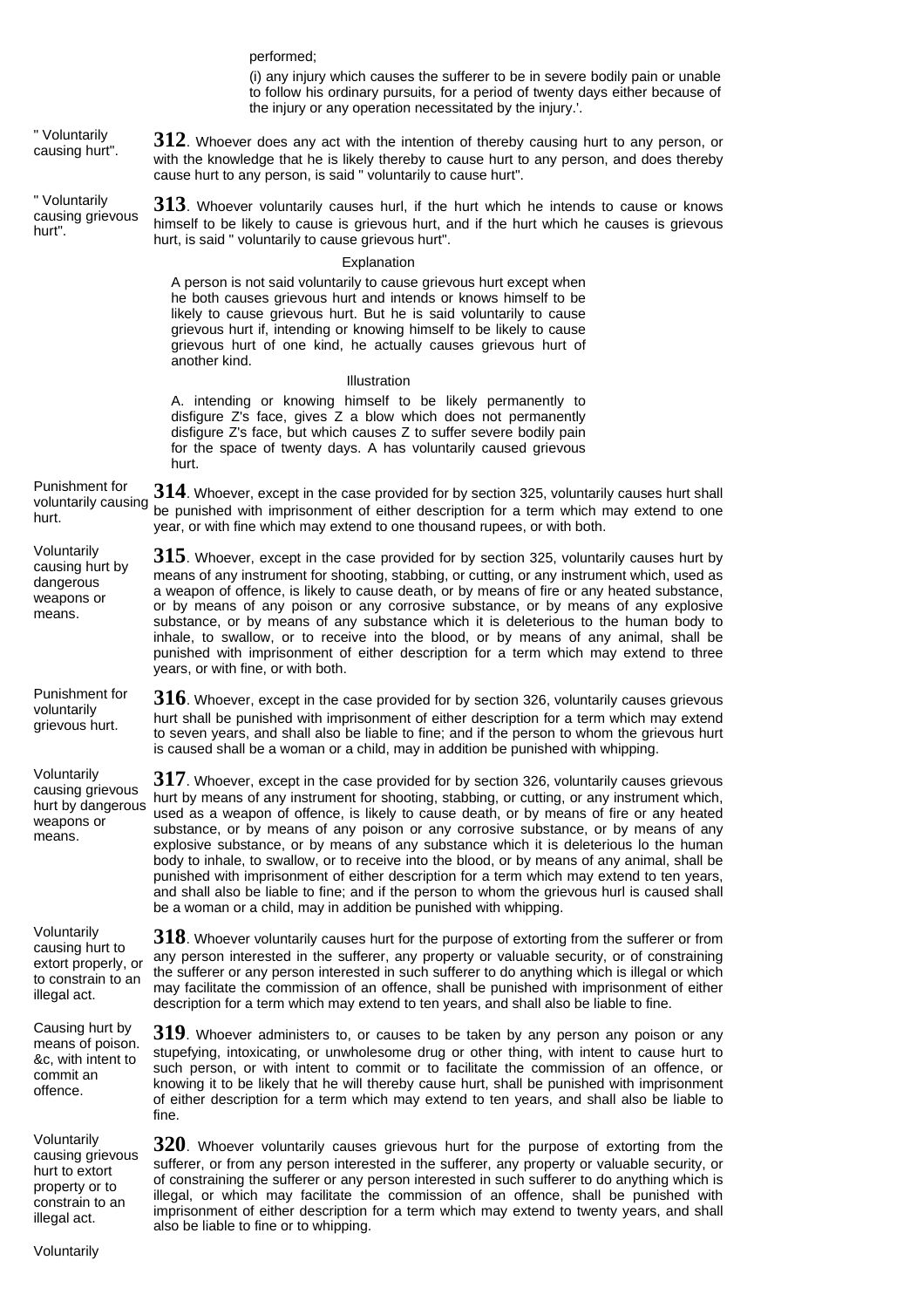causing hurt to extort confession or to compel restoration of property.

**321**. Whoever voluntarily causes hurt for the purpose of extorting from the sufferer, or from any person interested in the sufferer, any confession or any information which may lead to the detection of an offence or misconduct, or for the purpose of constraining the sufferer or any person interested in the sufferer to restore or to cause the restoration of any property or valuable security, or to satisfy any claim or demand, or to give information which may lead to the restoration of any property or valuable security, shall be punished with imprisonment of either description for a term which may extend to seven years, and shall also be liable to fine.

#### Illustrations

(a) A. a police officer, tortures Z in order to induce Z to confess that he committed a crime. A is guilty of an offence under this section.

(b) A, a police officer, tortures B to induce him to point out where certain stolen property is deposited. A is guilty of an offence under this section.

(c) A, a revenue officer, tortures Z in order to compel him to pay certain arrears of revenue due from Z,. A is guilty of an offence under this section.

(d) A, a landowner, tortures his tenant in order lo compel him to pay his rent. A is guilty of an offence under this section.

Voluntarily causing grievous hurt to extort confession, or to of property.

Voluntarily causing hurt to deter public servant from his duty.

Voluntarily causing grievous hurt to deter public servant from his duty.

Voluntarily causing hurt on provocation.

Voluntarily causing grievous hurt on provocation.

compel restoration constraining the sufferer, or any person interested in the sufferer, to restore or to cause the<br>compel restoration contention of any preparty or valueble assuming at a satisfy any claim or demand or to g **322**. Whoever voluntarily causes grievous hurt for the purpose of extorting from the sufferer, or from any person interested in the sufferer, any confession or any information which may lead to the detection of an offence or misconduct, or for the purpose of restoration of any property or valuable security, or to satisfy any claim or demand, or to give information which may lead to the restoration of any property or valuable security shall be punished with imprisonment of either description for a term which may extend to ten years, and shall also be liable to fine.

> **323**. Whoever voluntarily causes hurt to any person, being a public servant in the discharge of his duty as such public servant, with intent to prevent or deter that person or any other public servant from discharging his duty as such public servant, or in consequence of anything done or attempted to be done by that person in the lawful discharge of his duly as such public servant, shall be punished with imprisonment of either description for a term which may extend to three years, or with fine, or with both.

> **324**. Whoever voluntarily causes grievous hurt to any person, being a public servant in the discharge of his duty as such public servant, or with intent to prevent or deter that person or any other public servant from discharging his duty as such public servant, or in consequence of anything done or attempted to be done by that person in the lawful discharge of his duty as such public servant, shall be punished with imprisonment of either description for a term which may extend to ten years, and shall also be liable to fine.

**325**. Whoever voluntarily causes hurt grave and sudden provocation, if he neither provocation. intends nor knows himself to be likely to cause hurt to any person other than the person who gave the provocation, shall be punished with imprisonment of either description for a term which may extend to one month, or with fine which may extend to fifty rupees, or with both.

**326**. Whoever voluntarily causes grievous hurt on grave and sudden provocation, if he neither intends nor knows himself to be likely to cause grievous hurt to any person other than the person who gave the provocation, shall be punished with imprisonment of either description for a term which may extend to four years, or with fine which may extend to two thousand rupees, or with both.

# Explanation

Sections 325 and 326 are subject to the same provisos as exception 1, section 294.

Punishment for act which endangers life or the personal safely of others.

Causing hurt by an act which endangers life or the personal safety others.

Causing grievous hurt by act which endangers life or the personal safety of others.

**327**. Whoever does any act so rashly or negligently as to endanger human life, or the personal safety of others, shall be punished with imprisonment of either description for a term which may extend to three months, or with fine which may extend to one hundred rupees, or with both.

**328**. Whoever causes hurt to any person by doing any act so rashly or negligently as to endanger human life, or the personal safety of others, shall be punished with imprisonment of either description for a term which may extend to six months, or with fine which may extend to one hundred rupees, or with both.

**329**. Whoever causes grievous hurt to any person by doing any act so rashly or negligently as to endanger human life, or the personal safety of others, shall be punished with imprisonment of either description for a term which may extend to two years, or with fine which may extend to one thousand rupees, or with both.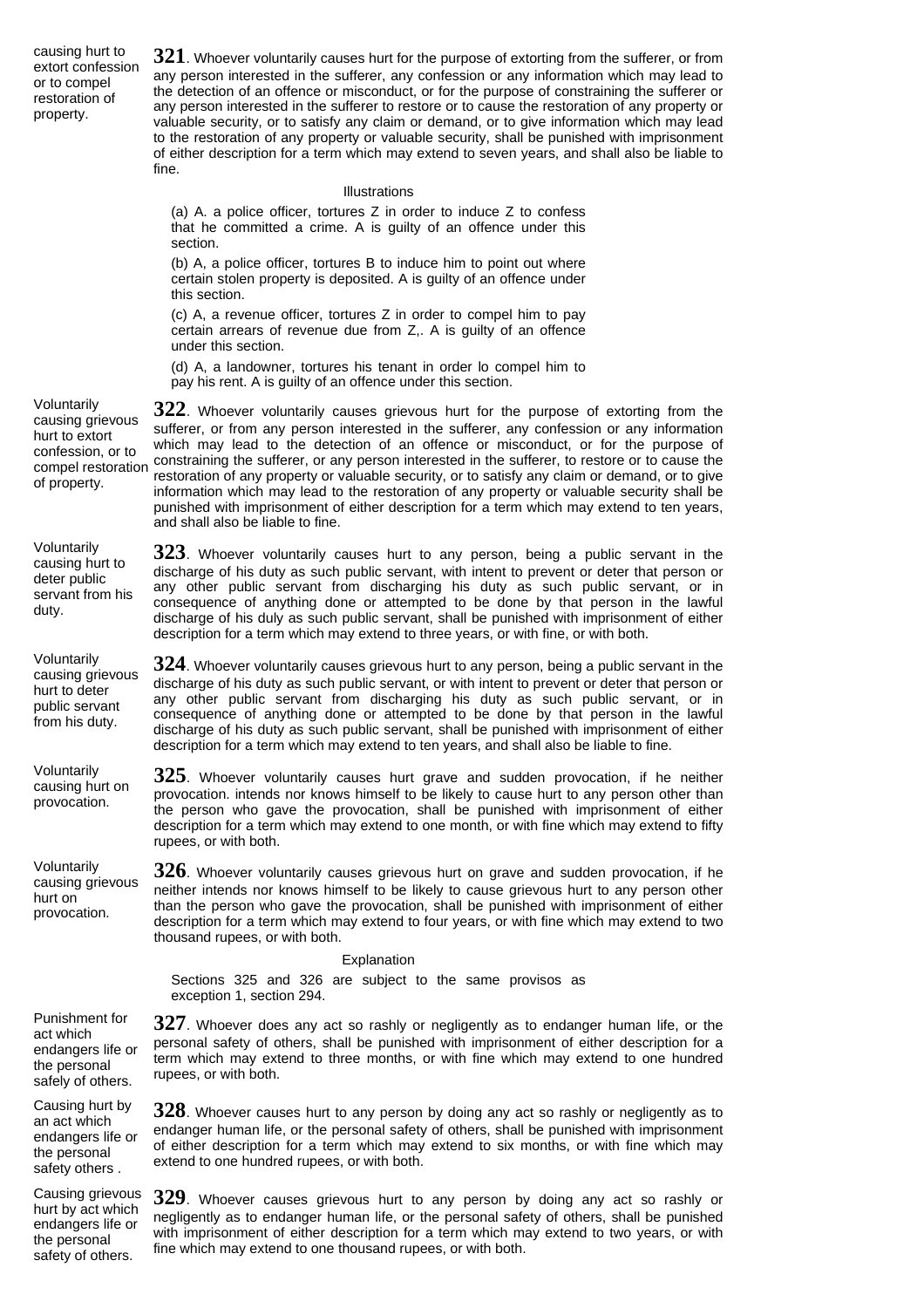| "Wrongful<br>restraint".                                                                                                     | 330. Whoever voluntarily obstructs any person so as to prevent that person from<br>proceeding in any direction in which that person has a right to proceed, is said " wrongfully<br>to restrain " that person.                                                                                                                                                                                                                                                                                                                                                                                                                                                                                                                         |
|------------------------------------------------------------------------------------------------------------------------------|----------------------------------------------------------------------------------------------------------------------------------------------------------------------------------------------------------------------------------------------------------------------------------------------------------------------------------------------------------------------------------------------------------------------------------------------------------------------------------------------------------------------------------------------------------------------------------------------------------------------------------------------------------------------------------------------------------------------------------------|
|                                                                                                                              | Exception.- The obstruction of a private way over land or water,<br>which a person in good faith believes himself lo have a lawful right<br>to obstruct, is not an offence within the meaning of this section.<br>Illustration                                                                                                                                                                                                                                                                                                                                                                                                                                                                                                         |
|                                                                                                                              | A obstructs a path along which Z has a right to pass, A not<br>believing in good faith that he has a right to stop the path. Z is<br>thereby prevented from passing. A wrongfully restrains Z.                                                                                                                                                                                                                                                                                                                                                                                                                                                                                                                                         |
| "Wrongful<br>confinement".                                                                                                   | $331$ . Whoever wrongfully restrains any person in such a manner as to prevent that person<br>from proceeding beyond certain circumscribing limits is said " wrongfully to confine " that<br>person.                                                                                                                                                                                                                                                                                                                                                                                                                                                                                                                                   |
|                                                                                                                              | Illustrations                                                                                                                                                                                                                                                                                                                                                                                                                                                                                                                                                                                                                                                                                                                          |
|                                                                                                                              | (a) A causes 1 to go within a walled space and locks Z in. Z is thus<br>prevented from proceeding in any direction beyond the<br>circumscribing line of wall. A wrongfully confines Z.                                                                                                                                                                                                                                                                                                                                                                                                                                                                                                                                                 |
|                                                                                                                              | (b) A places men with firearms at the outlets of a building and<br>testis Z that they will fire at Z if Z attempts to leave the building. A<br>wrongfully confines Z.                                                                                                                                                                                                                                                                                                                                                                                                                                                                                                                                                                  |
| Punishment for<br>wrongful restraint.                                                                                        | $332$ . Whoever wrongfully restrains any person shall be punished with simple imprisonment<br>for a term which may extend may to one month, or with fine which extend to fifty rupees, or<br>with both.                                                                                                                                                                                                                                                                                                                                                                                                                                                                                                                                |
| Punishment for<br>wrongful<br>confinement.                                                                                   | 333. Whoever wrongfully confines any person shall be punished with imprisonment of<br>either description for a term which may extend to one year, or with fine which may extend to<br>one thousand rupees, or with both.                                                                                                                                                                                                                                                                                                                                                                                                                                                                                                               |
| Wrongful<br>confinement for<br>three or more<br>days.                                                                        | 334. Whoever wrongfully confines any person for three days or more shall be for there<br>punished with imprisonment of either description for a term which may extend to two years,<br>or with fine, or with both.                                                                                                                                                                                                                                                                                                                                                                                                                                                                                                                     |
| Wrongful<br>confinement for<br>ten or more days.                                                                             | $335$ . Whoever wrongfully confines any person for ten days or more shall be punished with<br>imprisonment of either description for a term which may extend to three years, and shall<br>also be liable to fine.                                                                                                                                                                                                                                                                                                                                                                                                                                                                                                                      |
| Wrongful<br>confinement of<br>person for whose<br>liberation a write<br>has been issued.                                     | $336$ . Whoever keeps any person in wrongful confinement, knowing that a writ for the<br>liberation of that person has been duly issued, shall be punished with imprisonment of either<br>description for a term which may extend to two years, in addition to any term of<br>imprisonment to which he may be liable under any other section of this Code.                                                                                                                                                                                                                                                                                                                                                                             |
| Wrongful<br>confinement<br>secret.                                                                                           | $337$ . Whoever wrongfully confines any person in such manner as to indicate an intention<br>that the confinement of such person may not be known to any person interested in the<br>person so confined, or to any public servant, or that the place of such confinement may not<br>be known to or discovered by any such person or public servant as hereinbefore mentioned,<br>shall be punished with imprisonment of either description for a term which may extend to<br>two years, in addition to any other punishment to which he may be liable for such wrongful<br>confinement.                                                                                                                                                |
| Wrongful<br>confinement for<br>the purpose of<br>extorting property,<br>or constraining to<br>an illegal act.                | 338. Whoever wrongfully confines any person for the purpose of extorting from the person<br>confined, or from any person interested in the person confined, any property or valuable<br>security, constraining the person confined, or any person interested in such person, to do<br>anything illegal or to give any information which may facilitate the commission of an offence<br>shall be punished with imprisonment of either description for a term which may extend to<br>three years, and shall also be liable to fine.                                                                                                                                                                                                      |
| Wrongful<br>confinement for<br>the purpose of<br>extorting<br>confession, or of<br>completing<br>restoration of<br>property. | 339. Whoever wrongfully confines any person for the purpose of extorting from the person<br>confined, or any person interested in the person confined, any confession or any<br>information which may lead to the detection of an offence or misconduct, or for the purpose<br>of constraining the person confined, or any person interested in the person confined, to<br>restore or to cause the restoration of any property or valuable security, or to satisfy any<br>claim or demand, or to give information which may lead to the restoration of any property or<br>valuable security, shall be punished with imprisonment of either description for a term which<br>may extend to three years and shall also be liable to fine. |
|                                                                                                                              | OE ODIMINIAL EODOE AND ACCALILT                                                                                                                                                                                                                                                                                                                                                                                                                                                                                                                                                                                                                                                                                                        |

OF WRONGFUL RESTRAINT AND WRONGFUL CONFINEMENT

# OF CRIMINAL FORCE AND ASSAULT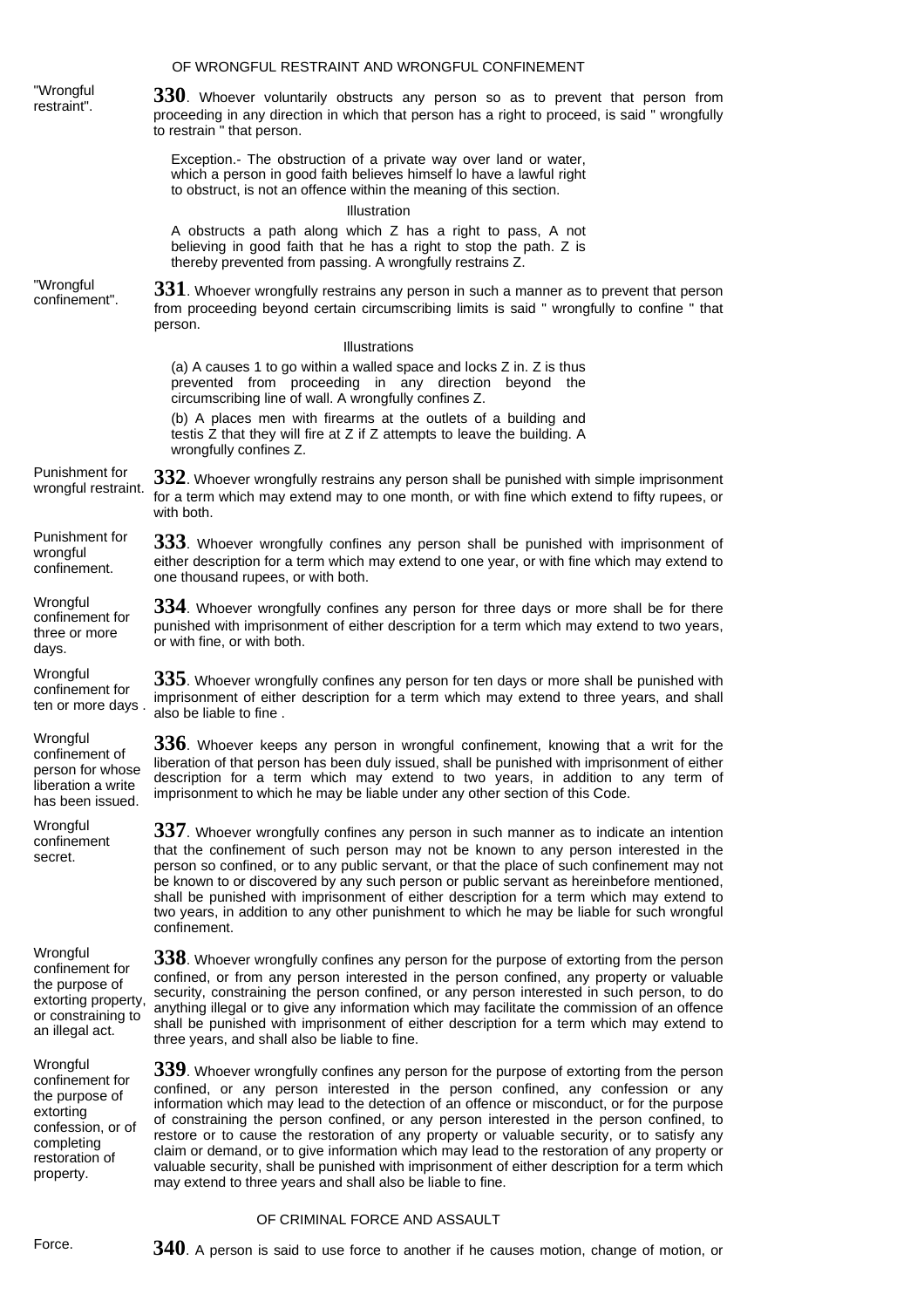cessation of motion to that other, or if he causes to any substance such motion or change of motion or cessation of motion as brings that substance into contact with any part of that other's body, or with anything which that other is wearing or carrying, or with anything so situated that such contact affects that other's sense of feeling:

Provided that the person causing the motion or change of motion or cessation of motion causes that motion, change of motion, or cessation of motion in one of the three ways hereinafter described-

Firstly- By his own bodily power.

Secondly- By disposing any substance in such a manner that the motion or change or cessation of motion takes place without any further act on his part or on the part of any other person.

Thirdly- By inducing any animal to move, to change its motion, or to cease to move.

" Criminal force". **341**. Whoever intentionally uses force to any person, without that person's consent,. in order to the committing of any offence, or intending illegally by the use of such force to cause, or knowing it to be likely that by the use of such force he will illegally cause injury, fear, or annoyance to the person to whom the force is used, is said to use " criminal force " to that other.

#### Illustrations

(a) t is sitting in a moored boat on a river. A unfastens the moorings, and thus intentionally causes the boat to drift down the stream. Here A intentionally causes motion to Z, and he does this by disposing substances in such a manner that the motion is produced without any other act on any person's part. A has therefore intentionally used force to Z; and if he has done so without Z's consent in order to the committing of any offence, or intending or knowing it to be likely that this use of force will cause injury, fear or annoyance to Z, A has used criminal force to Z.

(b) Z is riding in a chariot. A lashes Z's horses, and thereby causes them to quicken their pace. Here A has caused change of motion to Z by inducing the animals to change their motion. A has therefore used force to Z; and if A has done this without Z's consent, intending or knowing it to be likely that he may thereby injure, frighten, or annoy Z, A has committed criminal force to Z.

(c) Z is riding in a palanquin. A intending to rob Z seizes the pole and slops the palanquin. Here A has caused cessation of motion to Z, and he has done this by his own bodily power. A has there used force to Z; and as A has acted thus intentionally without Z's consent, in order to the commission of an offence, A has used criminal force to Z.

(d) A intentionally pushes against Z in the street. Here A has by his own bodily power moved his person so as to bring it into contact with Z. He has therefore intentionally used force to Z, and if he has done so without Z's consent, intending or knowing it to be likely that he may thereby injure, frighten, or annoy Z, he has used criminal force to Z.

(e) A throws a stone, intending or knowing it to be likely that the stone will thus be brought into contact with Z, or with Z's clothes, or with something carried by Z, or that it will strike water and dash up the water against Z's clothes or something carried by Z. Here, if the throwing of the stone produce the effect of causing any substance to come into contact with Z or Z's clothes, A has used force to Z; and if he did so without Z's consent, intending thereby to injure, frighten, or annoy Z, he has used criminal force to Z.

(f) A intentionally pulls up a woman's veil. Here A intentionally uses force to her; and if he does so without her consent, intending or knowing it to be likely that he may thereby injure, frighten, or annoy her, he has used criminal force to her.

(g) Z is bathing. A pours into the bath water which he knows to be boiling. Here A intentionally, by his own bodily power, causes such motion in the boiling water as brings that water into contact with Z, or with other water so situated that such contact must affect Z's sense of feeling. A has therefore intentionally used force to Z, and if he has done this without Z's consent, intending or knowing it to be likely that he may thereby cause injury, fear, or annoyance to Z, A has used criminal force to Z.

(h) A incites a dog to spring upon Z, without Z's consent. Here, if A intends to cause injury, fear, or annoyance to Z, he uses criminal force to Z.

(i) A, a schoolmaster, in the reasonable exercise of his discretion as master, flogs B, one of his scholars. A does not use criminal force to B, because, although A intends to cause fear and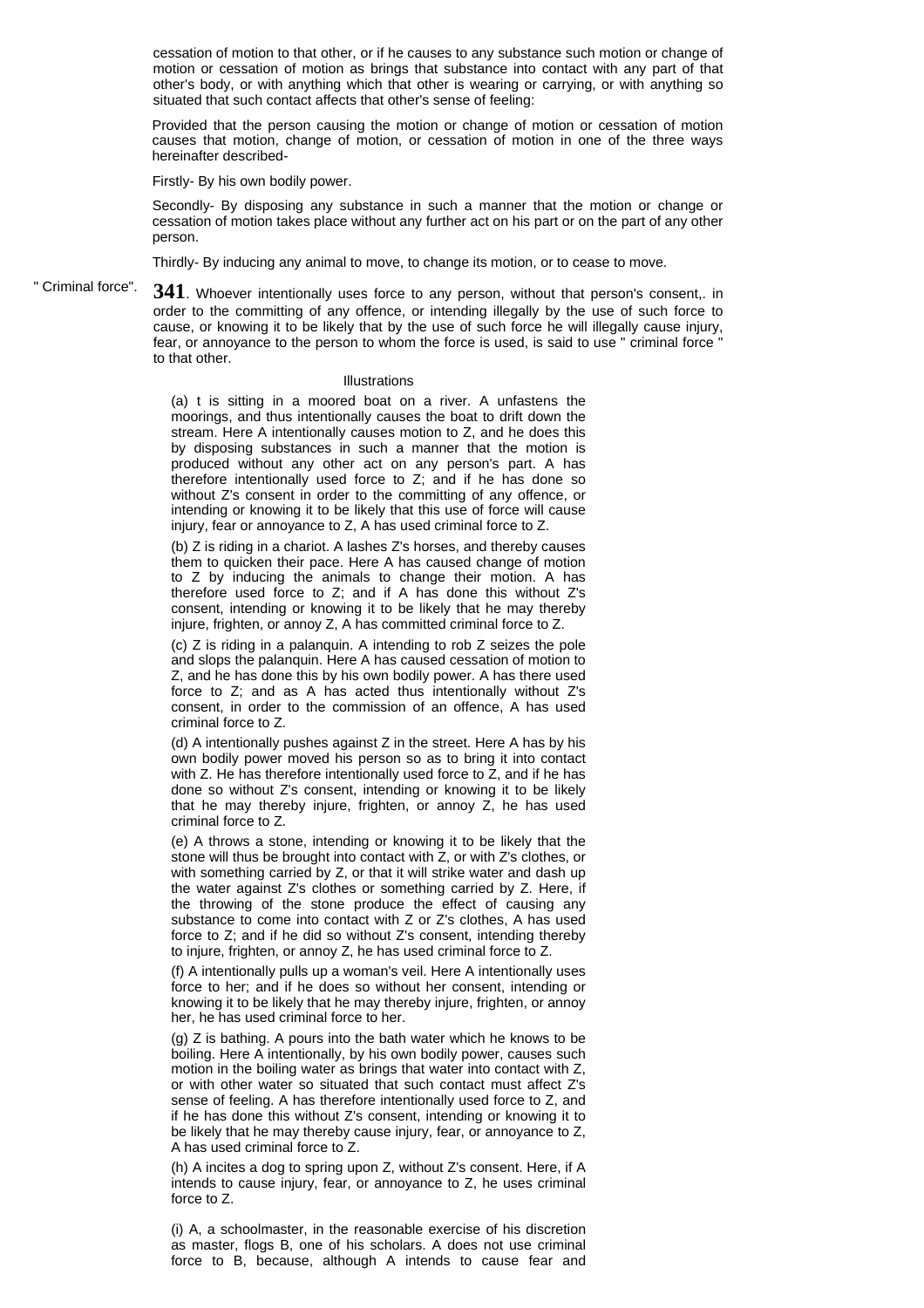annoyance to B, he does not use force illegally.

'Assault '. **342**. Whoever makes any gesture or any preparation, intending or knowing it to be likely that such gesture or preparation will cause any person present to apprehend that he who makes that gesture or preparation is about to use criminal force to that person, is said to commit " an assault ".

### Explanation

Mere words do not amount to an assault. But the words which a person uses may give to his gestures or preparation such a meaning as may make those gestures or preparations amount to an assault.

#### Illustrations

(a) A shakes his fist at Z, intending or knowing it to be likely that he may thereby cause Z to believe that A is about to strike Z. A has committed an assault.

(b) A begins to unloose the muzzle of a ferocious dog. intending or knowing it to be likely that he may thereby cause Z to believe that he is about to cause the dog to attack Z. A has committed an assault upon Z.

(c) A takes up a stick, saying to Z, " I will give you a beating ". Here, though the words used by A could in no case amount to an assault, and though the mere gesture, unaccompanied by any other circumstances, might not amount to an assault, the gesture explained by the words may amount to assault.

Punishment for using criminal force otherwise than on grave and sudden provocation.

**343**. Whoever assaults or uses criminal force to any person otherwise than on grave and sudden provocation given by that person shall be punished with imprisonment of either description for a term which may extend to three months, or with fine which may extend to fifty rupees, or with both,

#### Explanation

Grave and sudden provocation will not mitigate the punishment for an offence under this section,

if the provocation is sought or voluntarily provoked by the offender as an excuse for the offence; or

if the provocation is given by anything done in obedience to the law, or by a public servant in the lawful exercise of the powers of such public servant; or

if the provocation is given by anything done in the lawful exercise of the right of private defence.

Whether the provocation was grave and sudden enough to mitigate the offence, is a question of fact.

Using criminal force to deter a public servant from discharge of his duty.

# Sexual

harassment. [5,22 of 1995] [ 5,16 of 2006]

person.

extend to two years, or with fine, or with both. **345**. Whoever, by assault or use of criminal force, sexually harasses another person, or by the use of words or actions, causes sexual annoyance or harassment to such other person commits the offence of sexual harassment and shall on conviction be punished with imprisonment of either description for a term which may extend to five years or with fine or with both and may also be ordered to pay compensation of an amount determined by court to the person in respect of whom the offence was committed for the injuries caused to such

**344**. Whoever assaults or uses criminal force to any person being a public servant m the execution or his duty, as such public servant, or with intent to prevent or deter that person from discharging his duty as such public servant, or in consequence of anything done or attempted to be done by such person in the lawful discharge of his duty as such public servant, shall be punished with imprisonment of either description for a term which may

#### EXPLANATION

1. Unwelcome sexual advances by words or action used by a person in authority, to a working place or any other place, shall constitute the offence of sexual harassment.

2.For the purposes of this section an assault may include any act that does not amount to rape under section 363 or grave sexual abuse under section 365B.

3. "injuries" includes psychological or mental trauma.

force with intent to dishonour a person otherwise sudden provocation.

Assault or criminal **346**. Whoever assaults or uses criminal force to any person intending thereby to dishonor than on grave and or with fine, or with both. that person otherwise than on grave and sudden provocation given by that person, shall be punished with imprisonment of either description for a term which may extend to two years,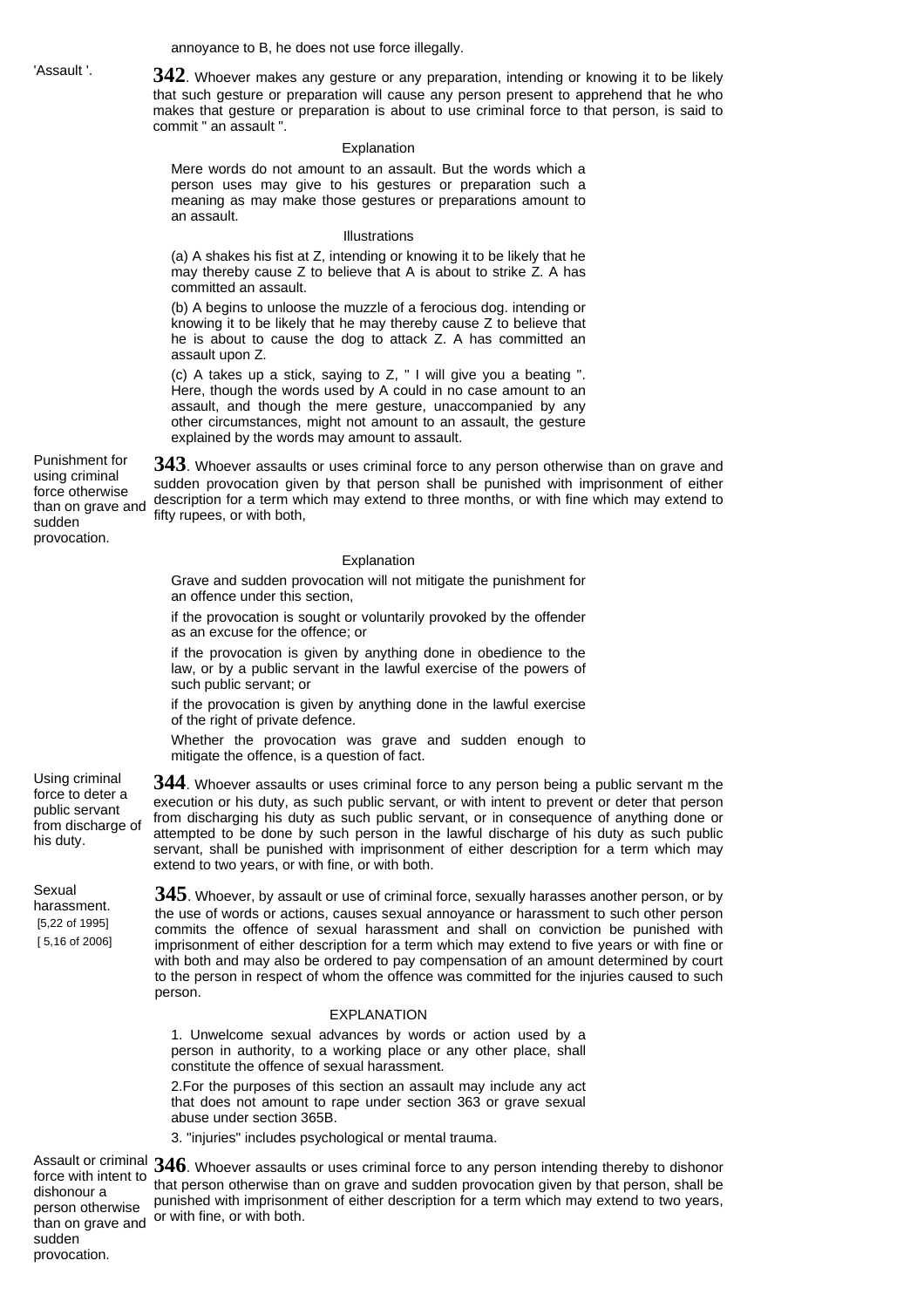| force in attempt to<br>commit theft of<br>property carried<br>by a person.                   | Assault or criminal 347. Whoever assaults or uses criminal force to any person in attempting to commit theft<br>of any property which that person is then wearing or carrying, shall be punished with<br>imprisonment of either description for a term which may extend to two years, or with fine, or<br>with both.                                            |  |
|----------------------------------------------------------------------------------------------|-----------------------------------------------------------------------------------------------------------------------------------------------------------------------------------------------------------------------------------------------------------------------------------------------------------------------------------------------------------------|--|
| force in attempt<br>wrongfully to<br>confine person.                                         | Assault or criminal 348. Whoever assaults or uses criminal force to any person, in attempting wrongfully to<br>confine that person, shall be confine person, punished with imprisonment of either<br>description for a term which may extend to one year, or with fine which may extend to one<br>thousand rupees, or with both.                                |  |
| Assaulting or<br>using criminal<br>force on grave<br>and sudden<br>provocation.              | $349$ . Whoever assaults or uses criminal force to any person on grave and sudden<br>provocation given by that person shall be punished with simple imprisonment for a term<br>which may extend to one month, or with fine which may extend to fifty rupees, or with both.                                                                                      |  |
|                                                                                              | Explanation                                                                                                                                                                                                                                                                                                                                                     |  |
|                                                                                              | Section 349 is subject to the same explanation as section 343.                                                                                                                                                                                                                                                                                                  |  |
|                                                                                              | OF KIDNAPPING, ABDUCTION, SLAVERY, ETC.                                                                                                                                                                                                                                                                                                                         |  |
| Kidnapping.                                                                                  | $350$ . Kidnapping is of two kinds-                                                                                                                                                                                                                                                                                                                             |  |
|                                                                                              | kidnapping from Sri Lanka, and                                                                                                                                                                                                                                                                                                                                  |  |
|                                                                                              | kidnapping from lawful guardianship.                                                                                                                                                                                                                                                                                                                            |  |
| " Kidnapping Sri<br>Lanka".                                                                  | $351$ . Whoever conveys any person beyond the limits of Sri Lanka without the consent of<br>that person or of some person legally authorized to consent on behalf of that person, is said<br>to " kidnap that person from Sri Lanka ".                                                                                                                          |  |
| "Kidnapping from<br>lawful<br>guardianship".                                                 | 352. Whoever takes or entices any minor under fourteen years of age if a male, or under<br>sixteen years of age it a female, or any person of unsound mind, out of the keeping of the<br>lawful guardian of such minor or person of unsound mind, without the consent of such<br>guardian, is said to " kidnap such minor or person from lawful guardianship ". |  |
|                                                                                              | Explanation                                                                                                                                                                                                                                                                                                                                                     |  |
|                                                                                              | The words " lawful guardian " in this section include any person<br>lawfully entrusted with the care or custody of such minor or other<br>person.                                                                                                                                                                                                               |  |
|                                                                                              | Exception                                                                                                                                                                                                                                                                                                                                                       |  |
|                                                                                              | This section does not extend to the act of any person who in good<br>faith believes himself to be the father of an illegitimate child," or<br>who in good faith believes himself to be entitled to the lawful<br>custody of such child, unless such act is committed for an immoral<br>or unlawful purpose.                                                     |  |
| "Abduction".                                                                                 | $353$ . Whoever by force compels, or by any deceitful means, or by abuse of authority or any<br>other means of compulsion, induces any person to go from any place, is said to " abduct "<br>that person.                                                                                                                                                       |  |
| Punishment for<br>kidnapping.                                                                | $354$ . Whoever kidnaps any person from Sri Lanka or from lawful guardianship shall be<br>punished with imprisonment of either description for a term which may extend to seven<br>years, and shall also be liable to fine.                                                                                                                                     |  |
| Kidnapping or<br>abducting in order<br>to murder.                                            | $355$ . Whoever kidnaps or abducts any person in order that such person may be murdered,<br>or may be so disposed of as to be put in danger of being murdered, shall be punished with<br>rigorous imprisonment for a term which may extend to twenty years, and shall also be liable<br>to fine.                                                                |  |
|                                                                                              | Illustrations                                                                                                                                                                                                                                                                                                                                                   |  |
|                                                                                              | (a) A kidnaps Z from Sri Lanka, intending or knowing it to be likely<br>that Z may be sacrificed to an idol. A has committed the offence<br>defined in this section.                                                                                                                                                                                            |  |
|                                                                                              | (b) A forcibly carries or entices B away from his home in order that<br>B may be murdered. A has committed the offence defined in this<br>section.                                                                                                                                                                                                              |  |
| Kidnapping or<br>abducting with<br>intent secretly and<br>wrongfully to<br>confine a person. | $356$ . Whoever kidnaps or abducts any person with intent to cause that person to be<br>secretly and wrongfully confined shall be punished with imprisonment of either description<br>for a term which may extend to seven years, and shall also be liable to fine.                                                                                             |  |
| Kidnapping or<br>abducting a                                                                 | $357$ . Whoever kidnaps or abducts any woman with intent that she may be compelled, or<br>knowing it to be likely that she will be compelled, to marry any person against her will, or in                                                                                                                                                                       |  |

order that she may be forced or seduced to illicit intercourse, or knowing it to be likely that

woman to compel her marriage, &c.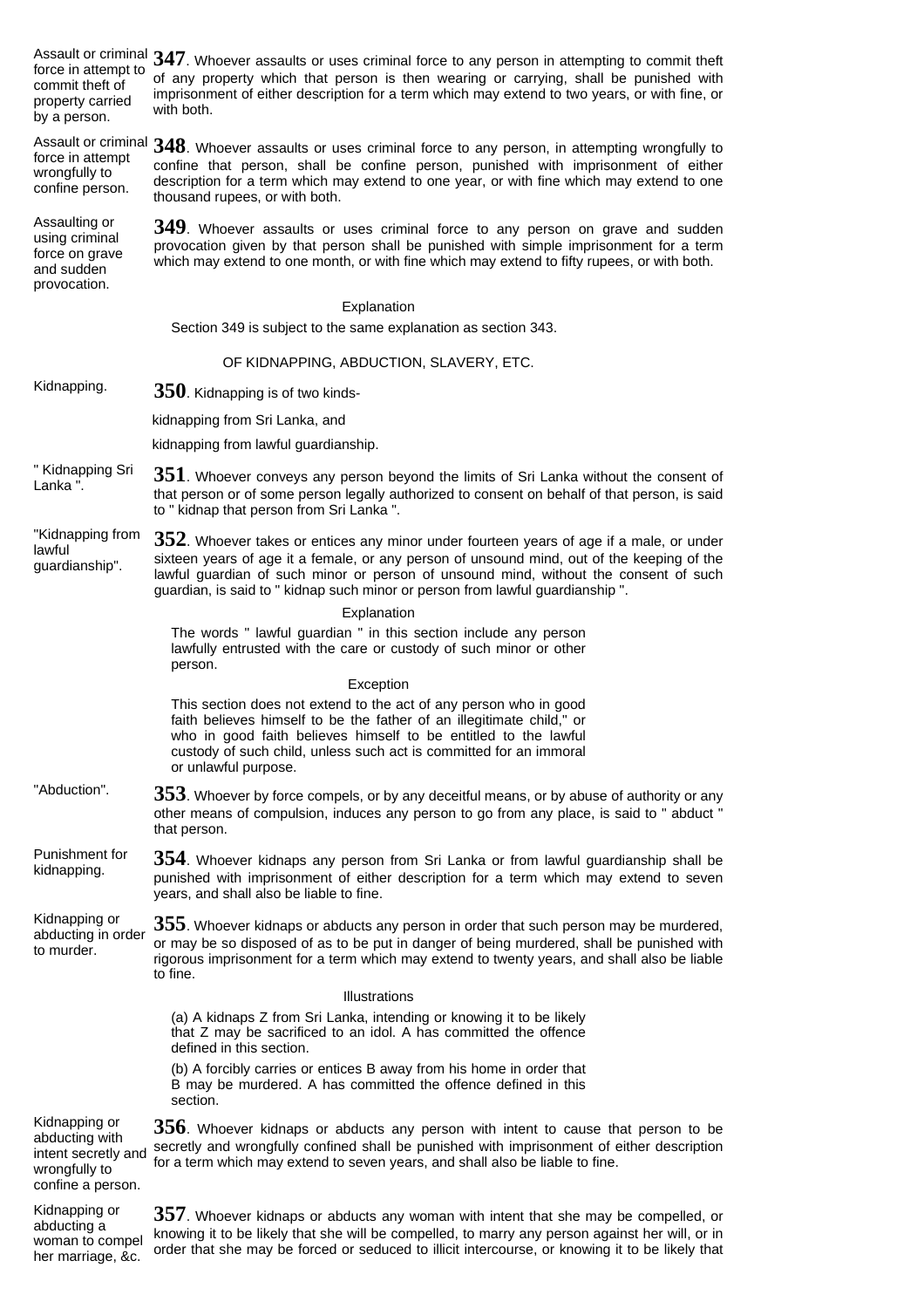she will be forced or seduced to illicit intercourse, shall be punished with imprisonment of either description for a term which may extend to ten years, and shall also be liable to fine.

**358**. Whoever kidnaps or abducts any person in order that such person may be subjected, or may be so disposed of as to be put in danger of being subjected, to grievous hurt or

be so subjected or disposed of, shall be punished with imprisonment of either description for

Kidnapping or abducting in order to subject a be subject a slavery, or to the unnatural lust of any person, or knowing it to be likely that such person will<br>person to grievous be so subjected as diappead of shall be numiphed with imprisonment of either description for hurt, slavery, &c.

Debt bondage, serfdom, forced or compulsory labour, slavery and recruitment of children for use in armed conflict. [ 7,16 of 2006] **358A**.

(1) Any person who -

a term which may extend to ten years, and shall also be liable to fine.

(a) subjects or causes any person to be subjected to debt bondage or serfdom ;

(b) subjects or causes any person to be subjected to forced or compulsory labour ;

(c) subjects or causes any person to be subjected to slavery ; or

(d) engages or recruits a child for use in armed conflict,

shall be guilty of an offence.

(2) Any person who is guilty of an offence under paragraph (a), (b) or (c) of subsection (1), shall on conviction be liable to imprisonment of either description for a term not exceeding twenty years and to a fine. Where the offence is committed under paragraphs (a), (b) or (c) of subsection (1) in relation to a child or where the offence is committed under paragraph (d) of subsection (1), be liable to imprisonment of either description for a term not exceeding thirty years and to a fine.

(3) In this section -

"debt bondage" means the status or condition of a debtor arising from a pledge by the debtor of his personal services or of those of a person under his control as security for a debt, if the value of those services as reasonably assessed is not set - off against the debt and the length and nature of those services are undefined;

"forced or compulsory labour" means all work or service which is exacted from a person under the threat of any penalty and for which such person has not offered himself voluntarily, except-

> (a) any work or service exacted by virtue of any law for the time being relating to compulsory military service in relation to work or service of a purely military character ;

> (b) any work or service which forms part of the normal civic obligations of the citizens of a fully self-governing country;

> (c) any work or service exacted from any person as a punishment imposed by a court of law, provided that the said work or service is carried out under the supervision and control of a public authority and that the said person is not hired to be or placed, at the disposal of private individuals, companies or associations;

> (d) any work or service exacted in cases of emergency, that is to say, in the event of war or of a calamity or threatened calamity, such as fire, flood, famine, earthquake, violent epidemic of epizootic diseases, invasion by animal, insect or vegetable pests, and in general any circumstance that would endanger the existence or the well-being of the whole or part of the population;

> (e) minor services of a kind which, being performed by the members of the community in the direct interests of the said community, and thereby considered as normal civic obligations incumbent upon the members of the community, provided that the members of the community or their direct representatives shall have the right to be consulted in regard to the need for such services;

"serfdom" means the condition or status of a tenant who is by law, custom or agreement bound to live and labour on land belonging to another person and to render some determinate service to such other person whether for reward or not and is not free to change his status ;

"slavery" means the status or condition of a person over whom any or all of the powers attaching to the right of ownership are exercised; and

"child" means a person under eighteen years of age.

**Wrongfully** concealing or keeping in confinement a kidnapped person.

**359**. Whoever, knowing that any person has been kidnapped or has been abducted, wrongfully conceals or keeps such person in confinement, shall be punished in the same manner as if he kidnapped or abducted such person with the same intention or knowledge or for the same purpose as that with or for which he conceals or detains such person in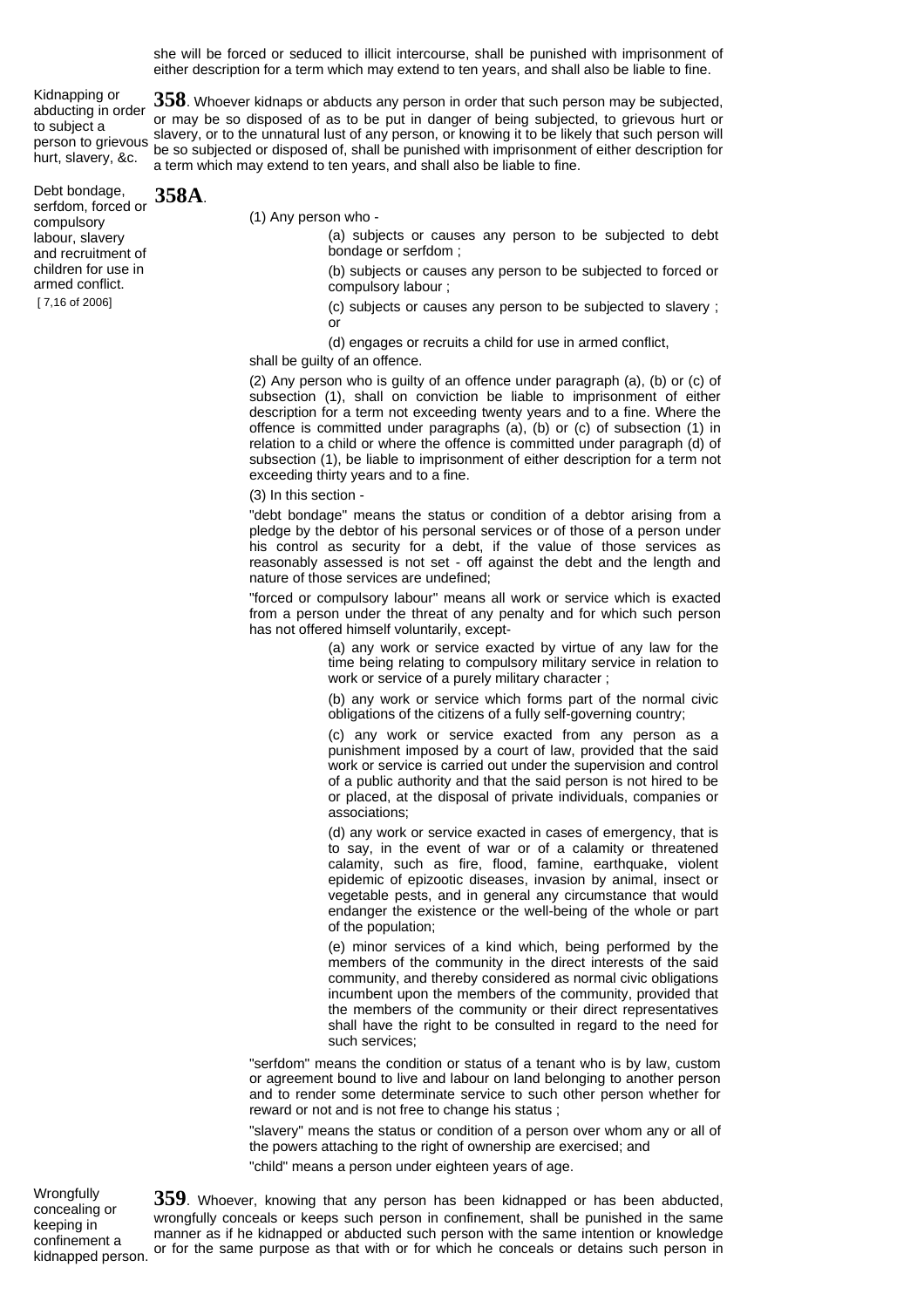#### confinement.

Kidnapping or abducting a child under ten years with intent to steal movable property from the person of such child.

Procreation. [7,22 of 1995] [ 5,29 of 1998]

**360**. Whoever kidnaps or abducts any child under the age of ten years, with the intention of taking dishonestly any movable property from the person of such child, shall be punished with imprisonment of either description for a term which may extend to seven years, and shall also be liable to fine.

**360A**. Whoever-

(1) procures, or attempts to procure, any person, whether male or female of whatever age (whether with or without the consent of such person) to become, within or outside Sri Lanka, prostitute;

(2) procures, or attempts to procure, any person, under sixteen years of. ages to leave Sri Lanka with or without the consent of such person) with a view to illicit sexual intercourse with any person outside Sri Lanka, or removes, or attempts to remove, from Sri Lanka any such person (whether with or without the consent of such person) for the said purpose;

(3) procures, or attempts to procure, any person of whatever age, to leave Sri Lanka (whether with or without the consent of such person) with intent that such person may become the inmate of, or frequent, a brothel elsewhere, or removes, or attempts to remove, from Sri Lanka any such person (whether with or without the consent of such person) for the said purpose;

(4) brings, or attempts to bring, into Sri Lanka any person under sixteen years of age with a view to illicit sexual intercourse with any other person, in Sri Lanka or outside Sri Lanka;

- [5,29 of 1998] (5) procures, or attempts to procure, any person of whatever age (whether with or without the consent of such person) to leave such persons usual place of abode in Sri Lanka with a view to illicit sexual intercourse within or outside Sri Lanka;
- [5,29 of 1998] (6) detains any person without the consent of such person in any premises with a view to illicit sexual intercourse or sexual abuse.

Commits the offence of procreation and shall on conviction be punished with imprisonment of either description for a term of not less than two years and not exceeding ten years and may also be punished with a fine.

Sexual exploitation of children. [ 8, 22 of 1995]

# **360B**.

(1) Whoever-

(a) knowingly permits any child to remain in any premises for the purpose of causing such child to be sexually abused or to participate in any form of sexual activity or in any obscene or indecent exhibition or show;

(b) acts as a procurer of a child for the purposes of sexual intercourse or for any form of sexual abuse;

(c) induces any person to be a client of a child for sexual intercourse or for any form of sexual abuse, by means of print or other media, oral advertisements or other similar means;

(d) takes advantage, of his influence over, or his relationship to, a child, to procure such child for sexual intercourse or any form of sexual abuse;

(e) threatens, or uses violence towards, a child to procure such child for sexual intercourse or any form of sexual abuse;

(f) gives monetary consideration, goods or other benefits to a child or his parents with intent to procure such child for sexual intercourse or any form of sexual abuse,

commits the offence of sexual exploitation of children and shall on conviction be punished with imprisonment of either description for a term not less than five years and not exceeding twenty years and may also be punished with fine.

(2) In this section child means a person under eighteen years of age.

Trafficking. [ 8, 22 of 1995] [ 8, 16 of 2006]

# **360C**.

(1) Whoever-

(a) buys, sells or barters or instigates another person to buy, sell or barter any person or does anything to promote, facilitate or induce the buying, selling or bartering of any person for money or other consideration;

(b) recruits, transports, transfers, harbours or receives any person or does any other act by the use of threat, force, fraud, deception or inducement or by exploiting the vulnerability of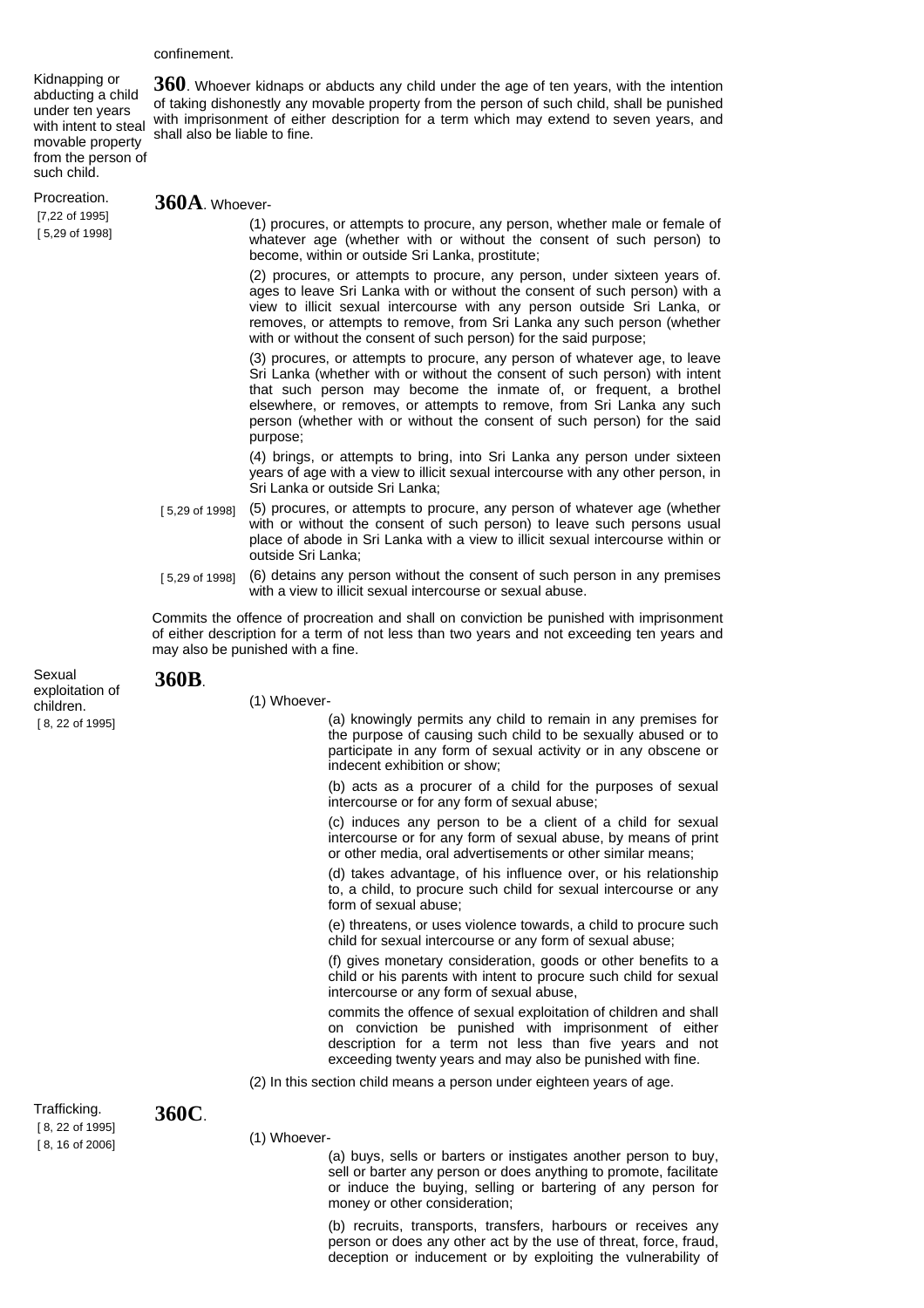|                                                                                            |                                                                                                                                                                                                                                                                                                                                                                | another for the purpose of securing forced or compulsory<br>labour or services, slavery, servitude, the removal of organs,<br>prostitution or other forms of sexual exploitation or any other<br>act which constitutes an offence under any law;<br>(c) recruits, transports, transfers, harbours or receives a child<br>or does any other act whether with or without the consent of<br>such child for the purpose of securing forced or compulsory<br>labour or services, slavery, servitude or the removal of organs,<br>prostitution or other forms of sexual exploitation, or any other<br>act which constitutes an offence under any law, |  |
|--------------------------------------------------------------------------------------------|----------------------------------------------------------------------------------------------------------------------------------------------------------------------------------------------------------------------------------------------------------------------------------------------------------------------------------------------------------------|-------------------------------------------------------------------------------------------------------------------------------------------------------------------------------------------------------------------------------------------------------------------------------------------------------------------------------------------------------------------------------------------------------------------------------------------------------------------------------------------------------------------------------------------------------------------------------------------------------------------------------------------------|--|
|                                                                                            |                                                                                                                                                                                                                                                                                                                                                                | (2) Any person who is guilty of the offence of trafficking shall on conviction<br>be punished with imprisonment of either description for a term not less than<br>two years and not exceeding twenty years and may also be punished with<br>fine and where such offence is committed in respect of a child, be punished<br>with imprisonment of either description for a term not less than three years<br>and not exceeding twenty years and may also be punished with fine.                                                                                                                                                                   |  |
|                                                                                            |                                                                                                                                                                                                                                                                                                                                                                | (3) In this section,-                                                                                                                                                                                                                                                                                                                                                                                                                                                                                                                                                                                                                           |  |
|                                                                                            |                                                                                                                                                                                                                                                                                                                                                                | "child" means a person under eighteen years of age; "forced or compulsory<br>labour" has the same meaning as in section 358A;                                                                                                                                                                                                                                                                                                                                                                                                                                                                                                                   |  |
|                                                                                            |                                                                                                                                                                                                                                                                                                                                                                | "slavery" has the same meaning as in section 358A; and<br>"exploiting the vulnerability of another" means impelling a person to submit<br>to any act, taking advantage of such person's economic, cultural or other<br>circumstances.".                                                                                                                                                                                                                                                                                                                                                                                                         |  |
| Offences related                                                                           |                                                                                                                                                                                                                                                                                                                                                                | $360D$ . Whoever, for the purpose of placing any person in adoption -                                                                                                                                                                                                                                                                                                                                                                                                                                                                                                                                                                           |  |
| to adoption.<br>[9, 16 of 2006]                                                            |                                                                                                                                                                                                                                                                                                                                                                | (i) arranges for, or assists, a child to travel to a foreign country without the<br>consent of his parent or lawful guardian;                                                                                                                                                                                                                                                                                                                                                                                                                                                                                                                   |  |
|                                                                                            |                                                                                                                                                                                                                                                                                                                                                                | (ii) obtains the consent, whether written or oral of a pregnant woman, for<br>money or any other consideration, for the adoption of the unborn child of<br>such woman;                                                                                                                                                                                                                                                                                                                                                                                                                                                                          |  |
|                                                                                            |                                                                                                                                                                                                                                                                                                                                                                | (iii) recruits a woman or a couple to bear children;                                                                                                                                                                                                                                                                                                                                                                                                                                                                                                                                                                                            |  |
|                                                                                            |                                                                                                                                                                                                                                                                                                                                                                | (iv) being a person concerned with the registration of births, knowingly<br>permits the falsification of any register used for the registration of births or<br>any birth record contained in any such register;                                                                                                                                                                                                                                                                                                                                                                                                                                |  |
|                                                                                            |                                                                                                                                                                                                                                                                                                                                                                | (v) engages in procuring children from hospitals, shelters for women, clinics,<br>nurseries, day care centres or other child care institutions or welfare<br>centres, for money or other consideration or procures a child for adoption<br>from any such institution or centre, by intimidation of the mother or any other<br>person; or                                                                                                                                                                                                                                                                                                        |  |
|                                                                                            |                                                                                                                                                                                                                                                                                                                                                                | (vi) impersonates the mother or assists in such impersonation,<br>(2) In this section "child" means a person under eighteen years of age.                                                                                                                                                                                                                                                                                                                                                                                                                                                                                                       |  |
| Soliciting a child.                                                                        | 360E.                                                                                                                                                                                                                                                                                                                                                          |                                                                                                                                                                                                                                                                                                                                                                                                                                                                                                                                                                                                                                                 |  |
| $[9, 16$ of 2006]                                                                          |                                                                                                                                                                                                                                                                                                                                                                | (1) Whoever, whether within Sri Lanka or from outside Sri Lanka solicits by<br>whatever means-                                                                                                                                                                                                                                                                                                                                                                                                                                                                                                                                                  |  |
|                                                                                            |                                                                                                                                                                                                                                                                                                                                                                | (a) a person under eighteen years of age; or                                                                                                                                                                                                                                                                                                                                                                                                                                                                                                                                                                                                    |  |
|                                                                                            |                                                                                                                                                                                                                                                                                                                                                                | (b) any person believing such person to be under eighteen<br>years of age,                                                                                                                                                                                                                                                                                                                                                                                                                                                                                                                                                                      |  |
|                                                                                            |                                                                                                                                                                                                                                                                                                                                                                | for the purpose of sexual abuse of a child, commits the offence of soliciting<br>a child and shall on conviction be liable to imprisonment of either description<br>for a term not exceeding ten years or to a fine, or to both such imprisonment<br>and fine.".                                                                                                                                                                                                                                                                                                                                                                                |  |
| Repealed<br>$[9, 22$ of 1995]                                                              | $361$ . Repealed.                                                                                                                                                                                                                                                                                                                                              |                                                                                                                                                                                                                                                                                                                                                                                                                                                                                                                                                                                                                                                 |  |
| Repealed<br>[9, 22 of 1995]                                                                | $362$ . Repealed.                                                                                                                                                                                                                                                                                                                                              |                                                                                                                                                                                                                                                                                                                                                                                                                                                                                                                                                                                                                                                 |  |
| Cohabitation<br>caused by a man<br>deceitfully<br>inducing a belief<br>of lawful marriage. | $362\text{A}$ . Every man, who by deceit causes any woman who is not lawfully married to him to<br>believe that she is lawfully married to him, and to cohabit or have sexual intercourse with<br>him in that belief, shall be punished with imprisonment of either description for a term which<br>may extend to ten years, and shall also be liable to fine. |                                                                                                                                                                                                                                                                                                                                                                                                                                                                                                                                                                                                                                                 |  |
| Marrying again<br>during the lifetime<br>of husband or<br>wife.                            |                                                                                                                                                                                                                                                                                                                                                                | $362B$ . Whoever, having a husband or wife living, marries in any case in which such<br>marriage is void by reason of its taking place during the life of such husband or wife, shall<br>be punished with imprisonment of either description for a term which may extend to seven<br>years, and shall also be liable to fine,                                                                                                                                                                                                                                                                                                                   |  |
|                                                                                            |                                                                                                                                                                                                                                                                                                                                                                | Exception. This section does not extend lo any person whose                                                                                                                                                                                                                                                                                                                                                                                                                                                                                                                                                                                     |  |

marriage with such husband or wife has been declared void by a court of competent jurisdiction, nor to any person who contracts a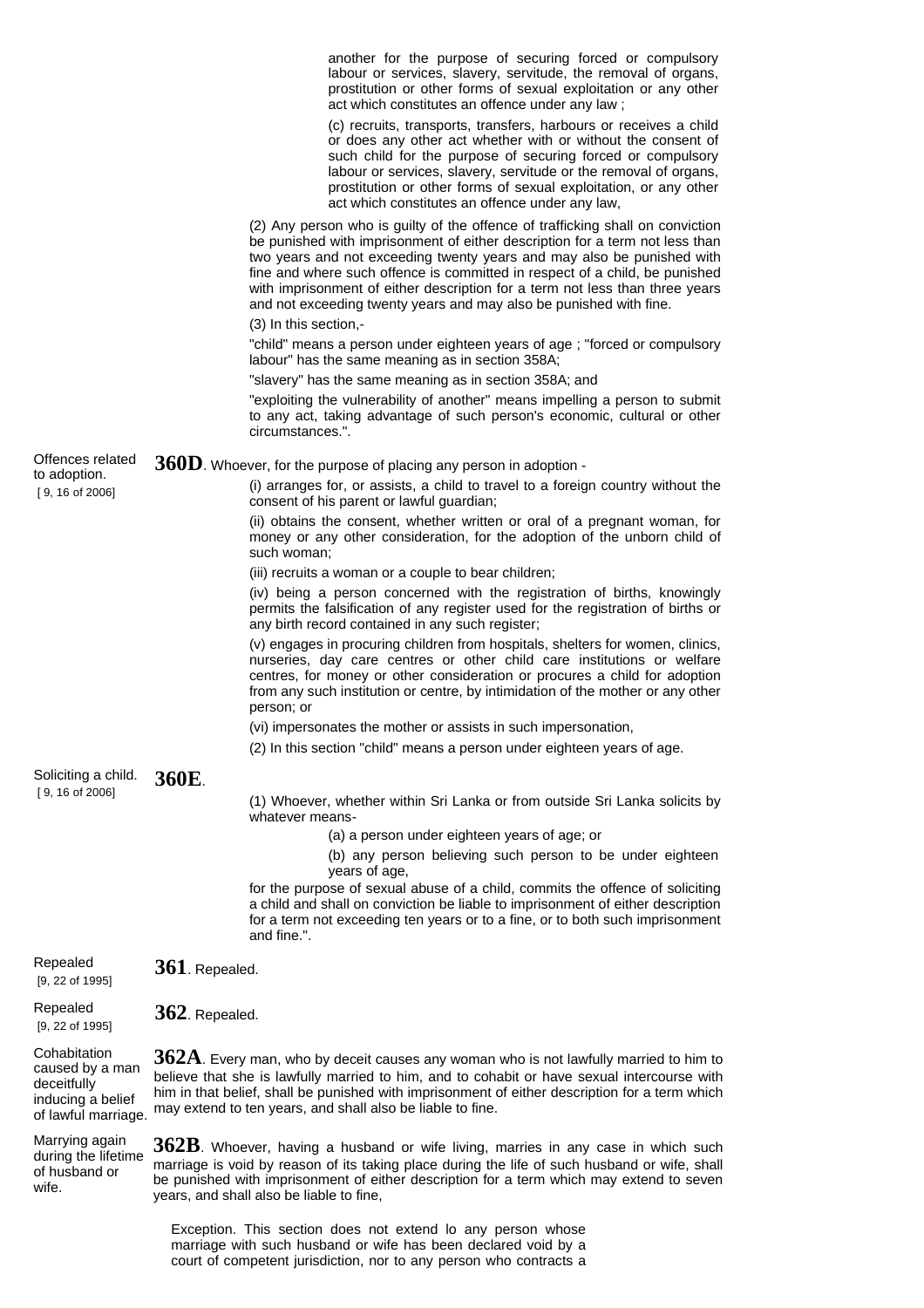marriage during the life of a former husband or wife, if such husband or wife, at the lime of the subsequent marriage, shall have been continually absent from such person for the space of seven years and shall not have been heard of by such person as being alive within that time:

Provided the person contracting such subsequent marriage shall, before such marriage takes place, inform the person with whom such marriage is contracted of the real state of facts, as far as the same are within his or her knowledge.

Same offence with Same offence with **362C**. Whoever commits the offence defined in the last preceding section, having concealment of approached from the person with when the subsequent merrices is contracted the foot of the the former marriage from the person with whom subsequent marriage is contracted. concealed from the person with whom the subsequent marriage is contracted the fact of the former marriage, shall be punished with imprisonment of either description for a term which may extend to ten years, and shall also be liable to fine.

Marriage ceremony gone through with fraudulent intent without lawful marriage.

**362D**. Whoever dishonestly or with a fraudulent intention goes through the ceremony of being married, knowing that he thereby lawfully married, shall be punished with imprisonment of either description for a term which may extend to seven years, and shall also be liable to fine.

## OF RAPE AND INCEST

#### 'Rape'.

[ 12,22 of 1995]

**363**. A man is said to commit " rape " who enactment has sexual intercourse with, a woman under circumstances falling under any of the following descriptions:-

> (a)without her consent even where such woman is his wife and she is judicially separated from the man;

[6,29 of 1998] (b) with her consent, while she was in lawful or unlawful detention or when her consent has been obtained, by use of force or intimidation, or by threat of detention or by putting her in fear of death or hurt;

> (c)with her consent when her consent has been obtained at a time when she was of unsound mind or was in a state of intoxication induced by alcohol or drugs, administered to her by the man or by some other person;

> (d) with her consent when the man knows that he is not her husband, and that her consent is given because she believes that he is another man to whom she is, or believed herself to be, lawfully married;

> (e) with or without her consent when she is under sixteen years of age, unless the woman is his wife who is over twelve years of age and is not judicially separated from the man.

#### Explanation

(i)Penetration is sufficient to constitute the sexual intercourse necessary to the offence of rape;

(ii)Evidence of resistance such as physical injuries to the body is not essential to prove that sexual intercourse took place without consent.

| Punishment for<br>rape.<br>[13,22 of 1995]<br>[10, 16 of 2006] | 364. | (1) Whoever commits rape shall, except, in the cases provided for in<br>subsections (2) and (3), be punished with rigorous Imprisonment for a term<br>not leas than seven years and not exceeding twenty years and with fine,<br>and shall in addition be ordered to pay compensation of an amount<br>determined by court, to the person in respect of whom the offence was<br>committed for the injuries caused to each person. |
|----------------------------------------------------------------|------|----------------------------------------------------------------------------------------------------------------------------------------------------------------------------------------------------------------------------------------------------------------------------------------------------------------------------------------------------------------------------------------------------------------------------------|
|                                                                |      | 2) Whoever-                                                                                                                                                                                                                                                                                                                                                                                                                      |
|                                                                |      | (a) being a public officer or person in a position of authority,<br>takes advantage of his official position, and commits rape on. a<br>woman in his official custody or wrongfully restrains and                                                                                                                                                                                                                                |

commits rape on a woman; (b) being on the management, or on the staff of a remand home or other place of custody, established by or under law, or of a women's or children's institution, takes advantage of his position and commits rape on any woman in mate of such remand home, place of custody or institution ;

(c) being on the management or staff of a hospital, takes advantage of his position and commits rape on a woman in that hospital;

(d) commits rape on a woman knowing her to be pregnant;

(e) commits rape on a woman under eighteen years of age ;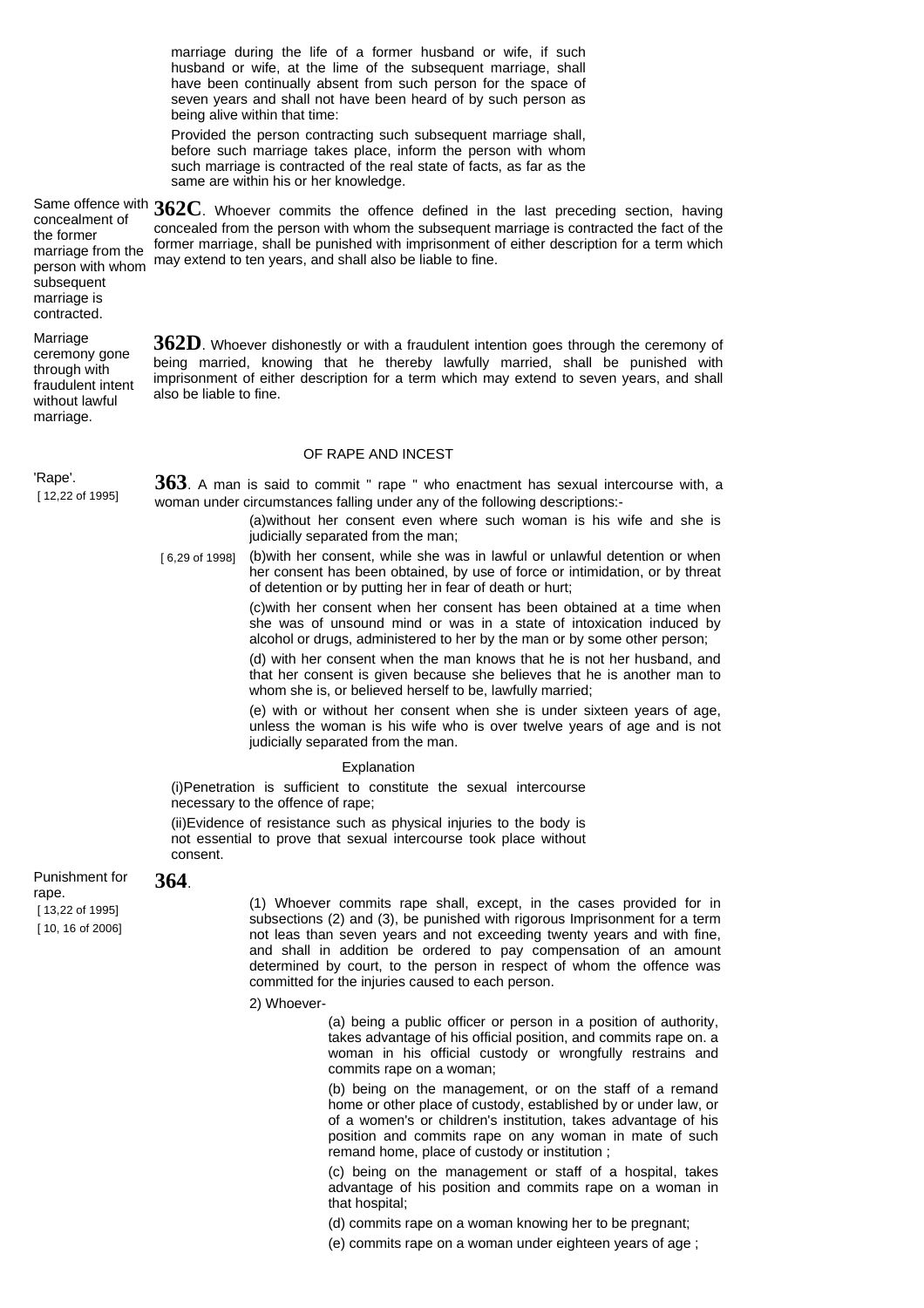(f) commits rape on a woman who is mentally or physically disabled ;

#### (g) commits gang rape,

shall be punished with rigorous imprisonment for a term not test than ten years and not exceeding twenty years and with fine and shall in addition be ordered to pay compensation of an amount determined by court to the person in respect of whom the offence was committed for the injuries caused to such person;

Provided however, that where the offence Is committed in respect of a person under sixteen, years of age, the court may, where the offender is a person under eighteen years of age and the intercourse has been with the consent of the person, impose a sentence of Imprisonment for a term less than tea years,

### Explanation 1

Where the offence of rape is committed by one or more persons in a group of persona, each person in such group committing, or abetting the commission of such offence is deemed to have committed gang rape;

#### Explanation 2

"women's or children, institution" means an institution for the reception and care of women or children, howsoever described;

#### Explanation 3

"hospital" means the precincts of the hospital and Includes the precincts of any institution for the reception and treatment of persons during convalescence or of persons requiring medical attention or rehabilitation.

#### Explanation 4

"injuries" includes psychological or mental trauma.

(3) Whoever commits rape on a woman under sixteen years of age and the woman stands towards the man in any of the degrees of relationships enumerated in lection 364A shall on conviction be punished with rigorous imprisonment, for a term not less than fifteen years and not exceeding twenty years and with fine.

(4) Where any person fails to pay the compensation he is ordered to pay under subsection (1) or subsection (2), he shall, In addition to the imprisonment imposed on him under subsection (1) or subsection (2) be punished with a further term of imprisonment of either description for a term which may extend up to two years.

(1) Whoever has sexual intercourse with another, who stands towards him in any following enumerated degrees of relationship, that is to say-

> (a) either party is directly descended from the other or is the adoptive parent, adoptive grand parent, adoptive child or adopted grand child or the other ; or

> (b) the female, is the sister of the male, either by the full or the half blood or by adoption, or is the daughter of his brother, or of his sister, by the full or the half blood or by adoption, or is a descendant from either of them, or is the daughter of his wife by another father, or is his sons or grandsons or fathers or grandfathers widow; or

> (c) the male, is the brother of the female either by the full or the half blood or by adoption, or is the son of her brother or sister by the full or half blood or by adoption or is a descendant from either of them, or is the son of her husband by another mother, or is her deceased daughters or grand daughters or mothers or grand mothers husband,

commits the offence of incest

(2)The offence of incest shall not be affected or negated by reason of the existence of any defect in the legality of any relationship given in this section, such as absence of a valid marriage or adoption.

(3) Whoever-

(a) commits incest, shall be punished with rigorous imprisonment for a term not less than seven years and not exceeding twenty years and with fine.

(b) Attempts to commit incest shall be punished with imprisonment of either description for a term which may exceed to two years.

Incest. [ 15,22 of 1995] **364A**.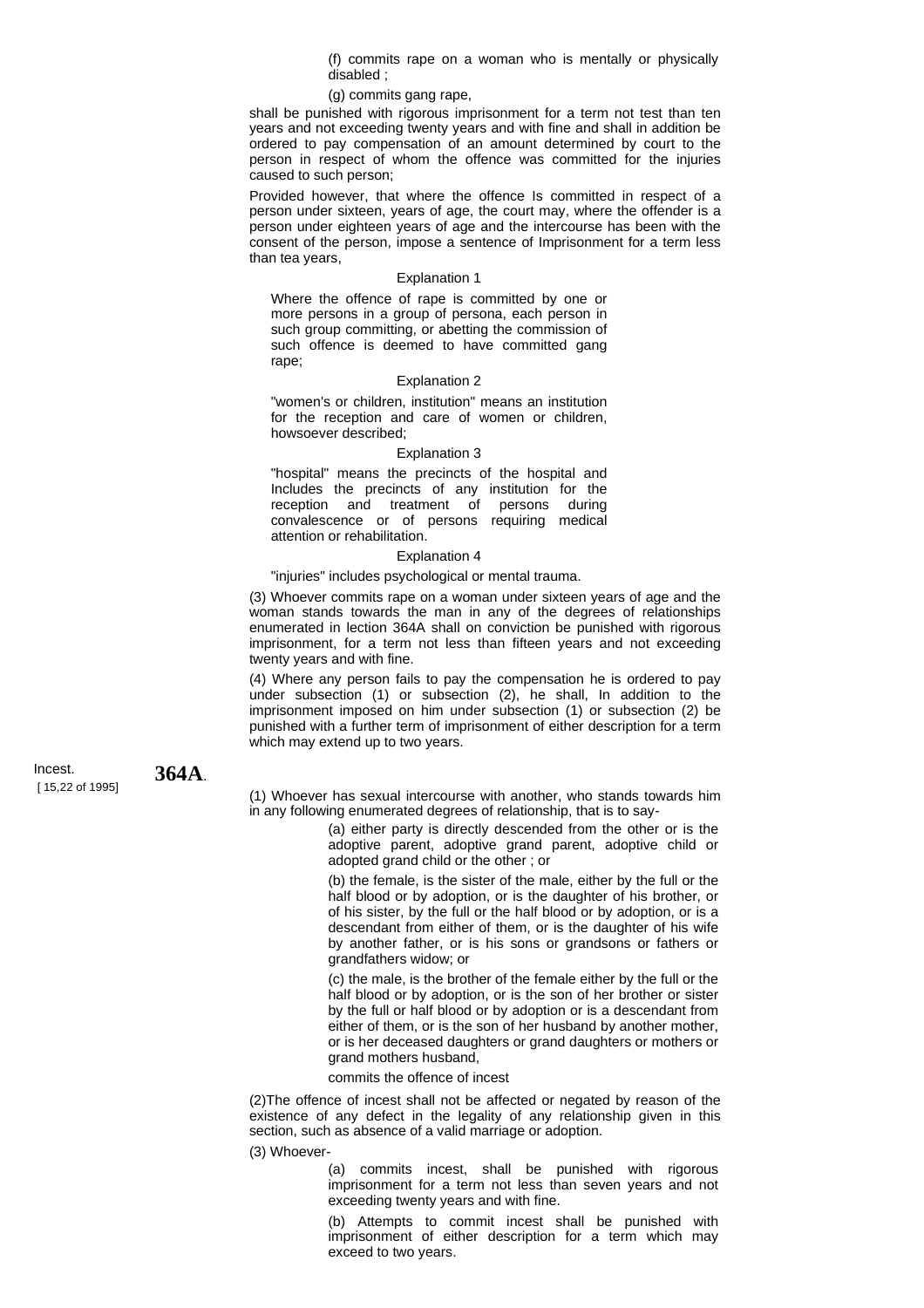# OF UNNATURAL OFFENCES AND GRAVE SEXUAL ABUSE

Unnatural offence. **365**. Whoever voluntarily has carnal intercourse against the order of nature with any man, woman, or animal, shall be punished with imprisonment of either description for a term which may extend to ten years, and shall also be punished with fine and where the offence is committed by a person over eighteen years of age in respect of any person under sixteen years of age shall be punished with rigorous imprisonment for a term not less than ten years and not exceeding twenty years and with fine and shell also be ordered to pay compensation of an amount- determined by court to the person in respect of whom the offence was committed for injuries caused to such person.

#### Explanation (1)

Penetration is sufficient to constitute the carnal intercourse necessary to the offence described in this section.

#### Explanation (2)

### "injuries" includes psychological or mental trauma.

Acts of gross indecency between persons. [ 18,22 of 1995] [ 12, 16 of 2006]

[ 17,22 of 1995] [ 11,16 of 2006]

> **365A**. Any person who, in public or private, commits, or is a party to the commission of, or procures or attempts procure the commission by any person of, any act of gross indecency with another person, shall he guilty of an offence, and shall be punished with imprisonment of either description, for a term which may extend to two years or with fine or with both and where the offence is committed by a person over eighteen years of age in respect of any person under sixteen years of age shall be punished with rigorous imprisonment for a term not less than ten years and not exceeding twenty years and with fine and shall also be ordered to pay compensation of an amount determined by court to the person in respect of whom the offence was committed for the injuries caused to such person.

#### Explanation

"injuries" includes psychological or mental trauma.

#### Grave sexual **365B**.

abuse [ 19,22 of 1995] [ 13,16 of 2006]

(1) Grave sexual abuse is committed any person who, for sexual gratification, does any act, by the use of his genitals or any other part of the human body or any Instrument on any orifice or part of the body of any other person, being an act which does not amount to rape under section 363, in circumstances falling under any of the following descriptions, that is to say-

- (a) without the consent of the other person ;
	- [ 7,29 of 1998] (aa) with or without the consent of the other person when the other person is under sixteen years of age;"
- [ 7,29 of 1998] (b) with the consent of the other person while such other person was in lawful or unlawful detention or where that consent has been obtained, by use of force, or intimidation or threat of detention or by putting such other person in fear of death or hurt;

(c) with the consent of the other person where such consent has been obtained at a time the other person was of unsound mind or was in a state of intoxication induced by alcohol Of drugs.

#### (2) Whoever-

- [ 13,16 of 2006] (a) commits grave sexual abuse shall be punished with rigorous imprisonment for a term not less than five years and not exceeding twenty years and with fine and shall also be ordered to pay compensation of an amount determined by court to the person in respect of whom the offence was committed for the injuries caused to such person;
- [ 13,16 of  $20061$ (b) Commits grave sexual abuse on any person under eighteen years of age, shall be punished with rigorous imprisonment for a term not less than seven years and not exceeding twenty years and with fine and shall also be ordered to pay compensation of an amount determined by court to the person in respect of whom the offence was committed for the injuries caused to such person;

#### Explanation

"injuries" includes psychological or mental trauma.

OF PUBLICATION OF MATTER RELATING TO CERTAIN **OFFENCES**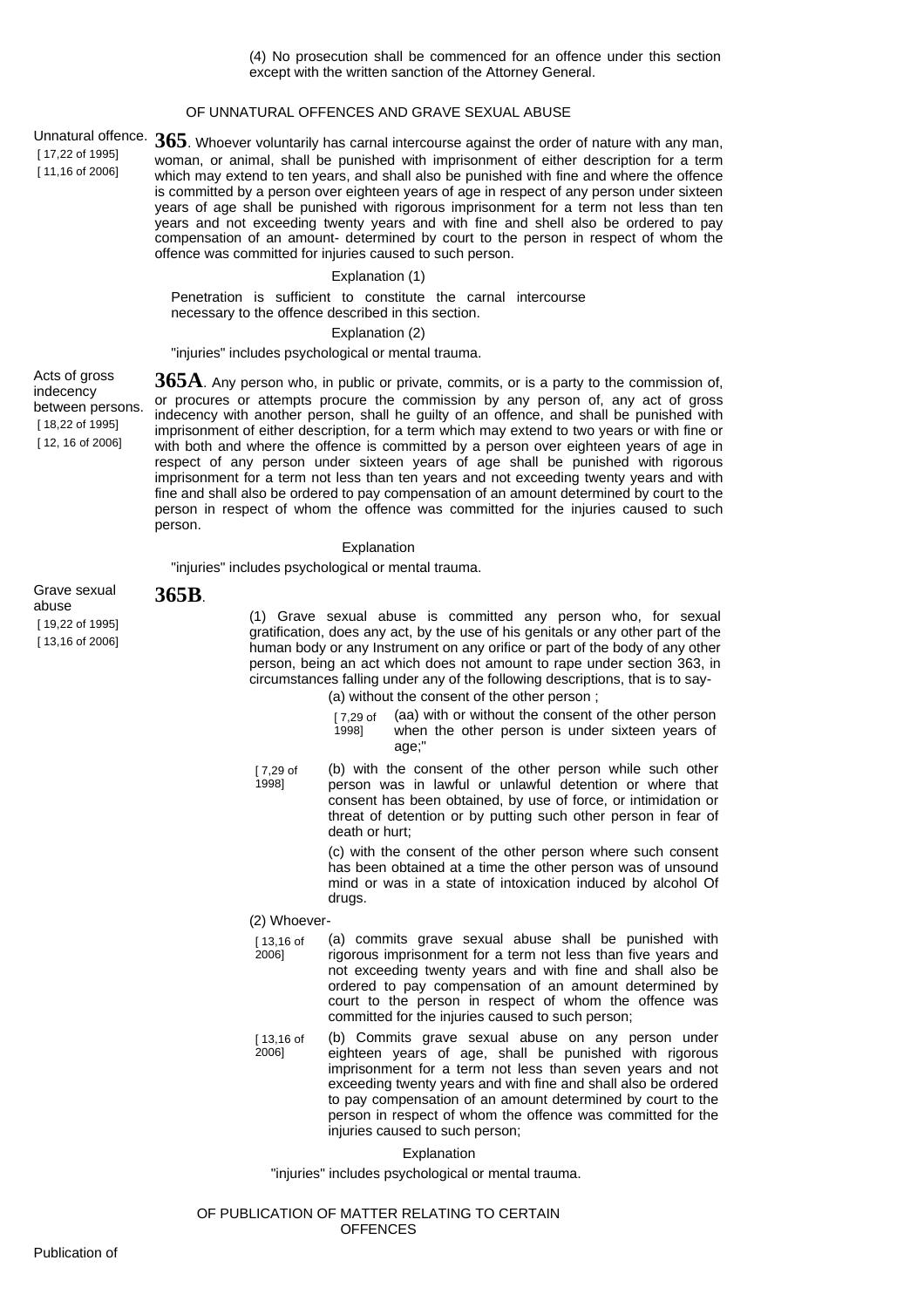matter relating to certain offences. [ 21,22 of 1995] **365C**.

(1) Whoever prints or publishes, the name, or any matter relating which may make known the identity, of any person against to certain whom an offence under section 345 or section 360A or section offences. 360B or section 363 or section 364A or section 365 or section 365A or section 365B, is alleged or found to have been committed (hereinafter in this section referred to as the victim) shall be punished with imprisonment of either description for a term which may extend to two years or with fine or with both.

(2) Nothing in subsection (1) shall apply to the printing or publication of the name, or any matter which may make known the identity, of the victim, if such printing or publication is-

> (a) by or under the order of the officer in charge of the police station or the police officer, making investigation into such offence, acting in good faith for the purposes of such investigation; or

(b) by or with the authorization in writing of the victim; or

(c) by or with the authorization in writing of the next of kin of the victim where the victim is dead or the parent or guardian of the victim, where the victim is a minor or is of unsound mind:

Provided no such authorization shall be given by such next of kin to any person other than top the Chairman, Secretary or Manager, how so ever described, of any welfare institution or organization recognized by the State.

(3) Whoever prints or publishes any matter in relation to any proceeding in any court with respect to an offence referred to sin subsection (1), without the previous permission of such court, shall be punished with imprisonment of either description for a term which may extend to two years, or with fine or with both.

#### explanation

The printing or publication of a judgment of the Court of Appeal or the Supreme Court does not amount to an offence within the meaning of this section

#### CHAPTER XVII

#### OF OFFENCES AGAINST PROPERTY OF THEFT

"Theft". **366**. Whoever, intending to take dishonestly any movable property out of the possession of any person without that person's consent, moves that property in order to such taking, is said to commit 11 theft".

#### Explanation I

A thing so long as it is attached to the earth, not being movable property, is not the subject of theft; but it becomes capable of being the subject of theft as soon as it is severed from the earth.

#### Explanation 2

A moving effected by the same act which effects the severance may be a theft.

#### Explanation 3

A person is said to cause a thing to move by removing an obstacle which prevented it from moving, or by separating it from any other thing, as well as by actually moving it.

#### Explanation 4

A person who by any means causes an animal to move is said to move that animal and to move everything which in consequence of the motion so caused, is moved by that animal.

#### Explanation 5

The consent mentioned in the definition may be expressed or implied, and may be given either by the person in possession, or by any person having for that purpose authority either express or implied.

#### Illustrations

(a) A cuts down a tree on Z's ground, with the intention of dishonestly taking the tree out of Z's possession without Z's consent. Here, as soon as A has severed the tree, in order to such taking, he has committed theft.

(b) A puts a bait for dogs in his pocket, and thus induces Z's dog to follow it. Here, if As intention be dishonestly to lake the dog out of Z's possession without Z's consent, A has committed theft as soon as Z's dog has begun to follow A.

(c) A meets a bullock carrying a box of treasure. He drives the bullock in a certain direction, in order that he may dishonestly lake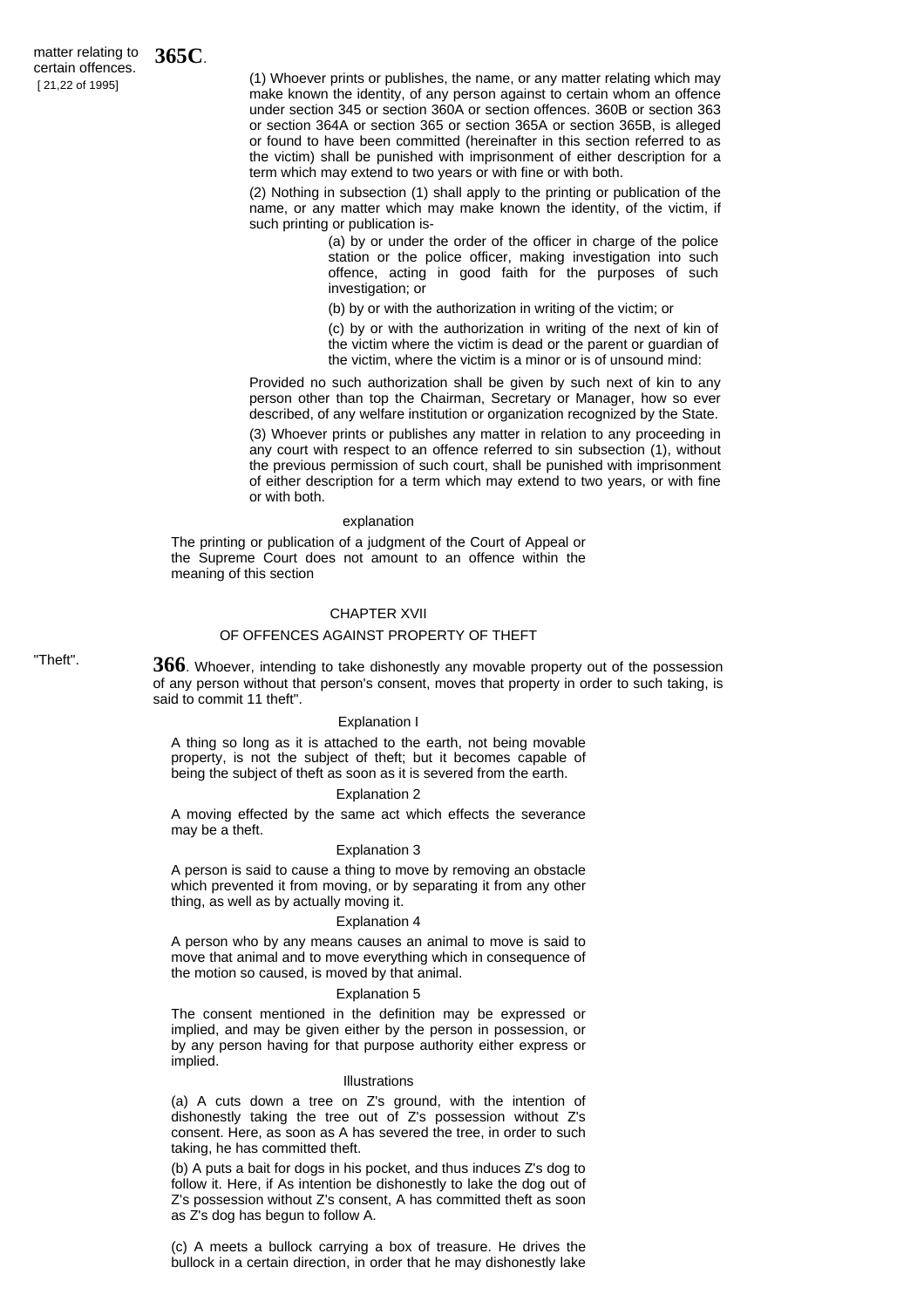the treasure. As soon as the bullock begins to move A has committed theft of the treasure.

(d) A, being Z's servant, and entrusted by Z with the care of Z's plate, dishonestly runs away with the plate without Z's consent. A has committed theft.

(e) Z, going on a journey, entrusts his plate to A, the keeper of a warehouse, till Z shall return. A carries the plate to a goldsmith and sells it. Here the plate was not in Z's possession. It could not therefore be taken out of Z's possession, and A has not committed theft, though he may have committed criminal breach of trust.

(f) A finds a ring belonging to Z on a table in the house which Z occupies. Here the ring is in Z's possession, and if A dishonestly removes it, A commits theft.

(g) A finds a ring lying on the high road, not in the possession of any person. A, by taking it, commits no theft, though he may commit criminal misappropriation of property,

(h) A sees a ring belonging to Z lying on a table in Z's house. Not venturing to misappropriate the ring immediately for fear of search and detection, A hides the ring in a place where it is highly improbable that it will ever be found by Z, with the intention of taking the ring from the hiding place and selling it when the loss is forgotten- Here A. at the time of first moving the ring, commits theft.

(i) A delivers his watch to Z, a jeweler, to be regulated, Z carries it to his shop. A, not owing to the jeweler any debt for which the jeweler might lawfully detain the watch as security, enters the shop openly, takes his watch by force out of Z's hand, and carries it away. Here A, though he may have committed criminal trespass and assault, has not committed theft, inasmuch as what he did was not done dishonestly.

(j) If A owes money to Z for repairing the watch, and if Z retains the watch lawfully as a security for the debt, and A lakes the watch out of Zs possession with the intention of depriving Z of the property as a security for his debt, he commits theft, inasmuch as he takes it dishonestly.

(k) Again, if A having pawned his watch to Z, takes it out of Z's possession without Z's consent, not having paid what he borrowed on the watch, he commits theft, though the watch is his own property, inasmuch as he takes it dishonestly.

(l) A takes an article belonging to Z out of Z's possession, without Z's consent, with the intention of keeping it until he obtains money from Z as a reward for its restoration. Here A takes dishonestly ; A has therefore committed theft.

(m) A, being on friendly terms with Z, goes in to Z's library in Z's absence, and takes away a book without Z's express consent, for the purpose merely of reading it, and with the intention of returning it. Here, it is probable that A may have conceived that he had Z's implied consent to use Zs book. If this was A's impression, A has not committed theft.

(n) A asks charity from Z's wife. She gives A money, food, and clothes, which A knows to belong to Z, her husband. Here, it is probable that A may conceive that Z's wife is authorized to give away alms. If this was A's impression, A has not committed theft.

(o) A is the paramour of Z's wife. She gives A valuable property which A knows to belong to her husband Z and to be such property as she has not authority from Z to give. If A takes the property dishonestly, he commits theft.

(p) A in good faith, believing property belonging to Z to be A's own property, lakes that property out of B's possession. Here, as A does not take dishonestly, he docs not commit theft.

Punishment for Punishment for **367**. Whoever commits theft shall be punished with imprisonment of either description for theft a term which may extend to three years, or with fine, or with both.

Theft of cattle. **368**. Whoever commits theft-

(a)of any bull, cow, heifer, or calf or steer, buffalo.

Of praedial products. (b) of any fruit, vegetable, or other praedial production, or any cultivated root or plant used or capable of being used for the food of man or beast, or for medicine, distilling, or dyeing, or in the course of any manufacture,

may, in addition to any other punishment for theft. in addition to any other punishment for theft, be punished with whipping.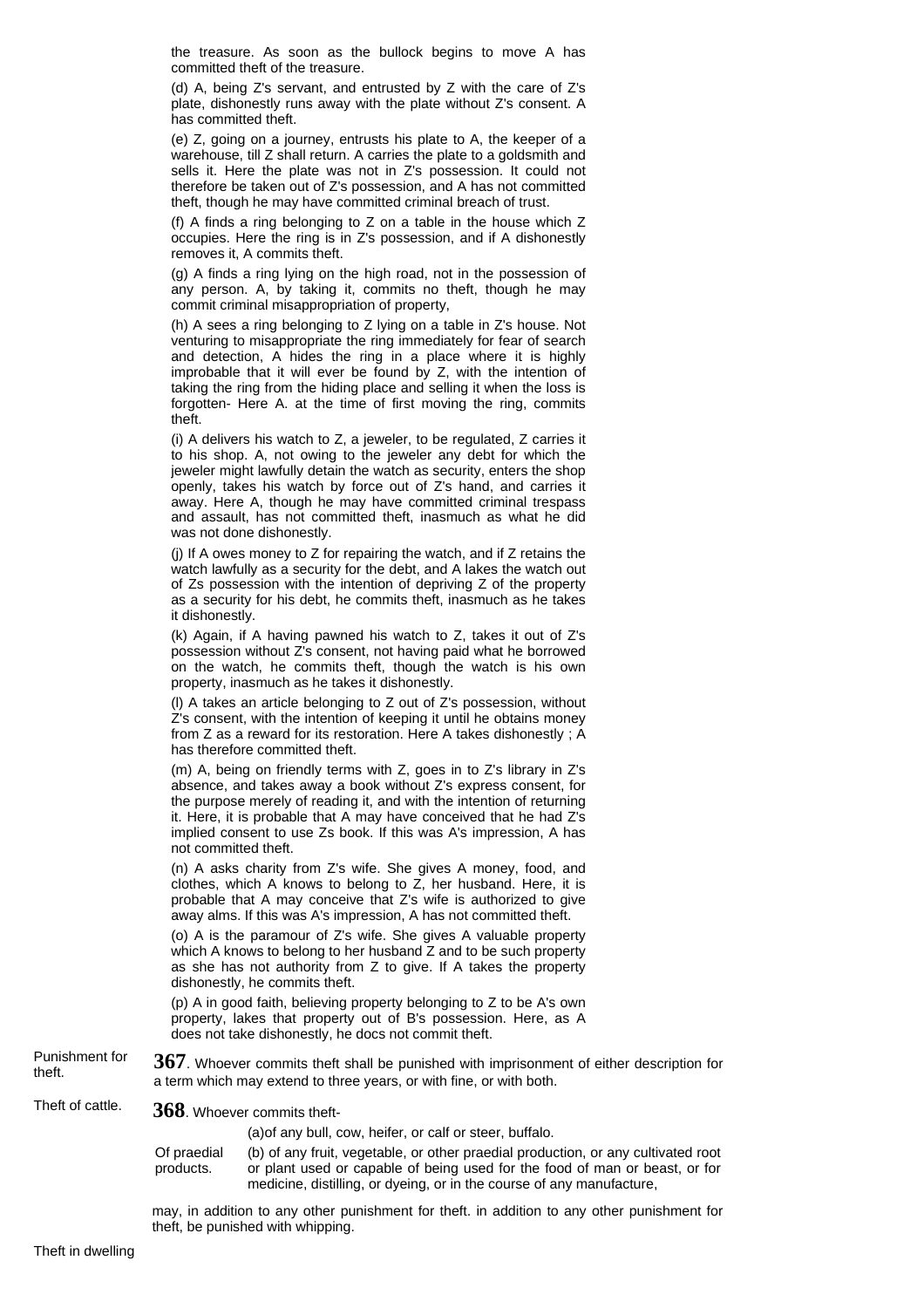house, &c. **369**. Whoever commits theft in any building, tent, or vessel, which building, tent, or vessel is used as a human dwelling, or for the custody of property, shall be punished with imprisonment of either description for a term which may extend to seven years, and shall also be liable to fine. Theft by clerk or servant of session of master. **370**. Whoever, being a clerk or servant, or being employed in the capacity of a clerk or servant, commits theft in respect of any property in the possession of his master or employer, shall be punished with imprisonment of either description for a term which may extend to seven years, and shall also be liable to fine. Theft after preparation made for causing death or hurt, in order to the committing of the theft. **371**. Whoever commits theft, having made preparation for causing death or hurt or restraint, or fear of death or of hurt or of restraint, to any person, in order to the committing of such theft, or in order to the effecting of his escape after the committing of such theft, or in order to the retaining of property taken by such theft, shall be punished with rigorous imprisonment for a term which may extend to ten years, and shall also be liable to fine. Illustrations (a) A commits theft of properly in Z\*s possession; and while committing this theft, he has a loaded pistol under his garment, having provided this pistol for the purpose of hunting Z, in case Z should resist. A has committed the offence defined in this section. (b) A picks Z's pocket, having posted several of his companions near him, in order that they may restrain Z, if Z should perceive what is passing and should resist or should attempt to apprehend A. A has committed the offence defined in this section. OF EXTORTION "Extortion". **372**. Whoever intentionally puts any person in fear of any injury to that person or to any other and thereby dishonestly induces the person so put in fear to deliver to any person any property or valuable security or anything signed or sealed which may be converted into a valuable security, commits " extortion ". Illustrations (a) A threatens to publish a defamatory libel concerning Z, unless Z gives him money. He thus induces Z to give him money. A has committed extortion. (b) A threatens Z that he will keep Z's child in wrongful confinement, unless Z will sign and deliver to A promissory note binding Z to pay certain moneys to A, Z signs and delivers the note. A has committed extortion. (c) A, by putting Z in fear of grievous hurt, dishonestly induces Z to sign or affix his seal to a blank paper and deliver it to A. Z signs and delivers the paper to A. Here, as the paper so signed may be converted into a valuable security, A has committed extortion. Punishment for extortion. **373**. Whoever commits extortion shall be punished with imprisonment of either description for a term which may extend to three years, or with fine, or with both. Putting person in fear of injury in order to commit extortion . **374**. Whoever, in order to the committing of extortion, puts any person in fear or attempts to put any person in fear of any injury, shall be punished with imprisonment of either description for a term which may extend to two years, or with fine, or with both. Extortion by putting Person in fear of death or grievous hurt. **375**. Whoever commits extortion by putting any person in fear of death or of grievous hurt to that person or to any other shall be punished with imprisonment of either description for a term which may extend to ten years, and shall also be liable to fine. Putting person in fear of death or of grievous hurt in order to commit extortion. **376**. Whoever, in order to the committing of extortion, puts or attempts to put any person in fear of death or of grievous hurt to that person or to any other, commit shall be punished with imprisonment of either description for a term which may extend to seven years, and shall also be liable to fine. Extortion by threat 377. Whoever commits extortion by putting any person in fear of an accusation against of accusation of an offence punishable with death or imprisonment for ten years, &c. that person or any other, of having committed or attempted to commit any offence punishable with death, or with imprisonment for a term which may extend to ten years, or of having attempted to induce any other person to commit such offence, shall be punished with imprisonment of either description for a term which may extend to ten years, and shall also be liable to fine; and if the offence be one punishable under section 365, may be punished with rigorous imprisonment for a term which may extend to twenty years, and shall also be liable to fine. Putting person in

fear of accusation of offence in order **378**. Whoever, in order to the Putting person committing of extortion, puts or attempts to put any person in fear of any accusation against that person or any other of having order to committed or attempted to commit an offence punishable with death, or with imprisonment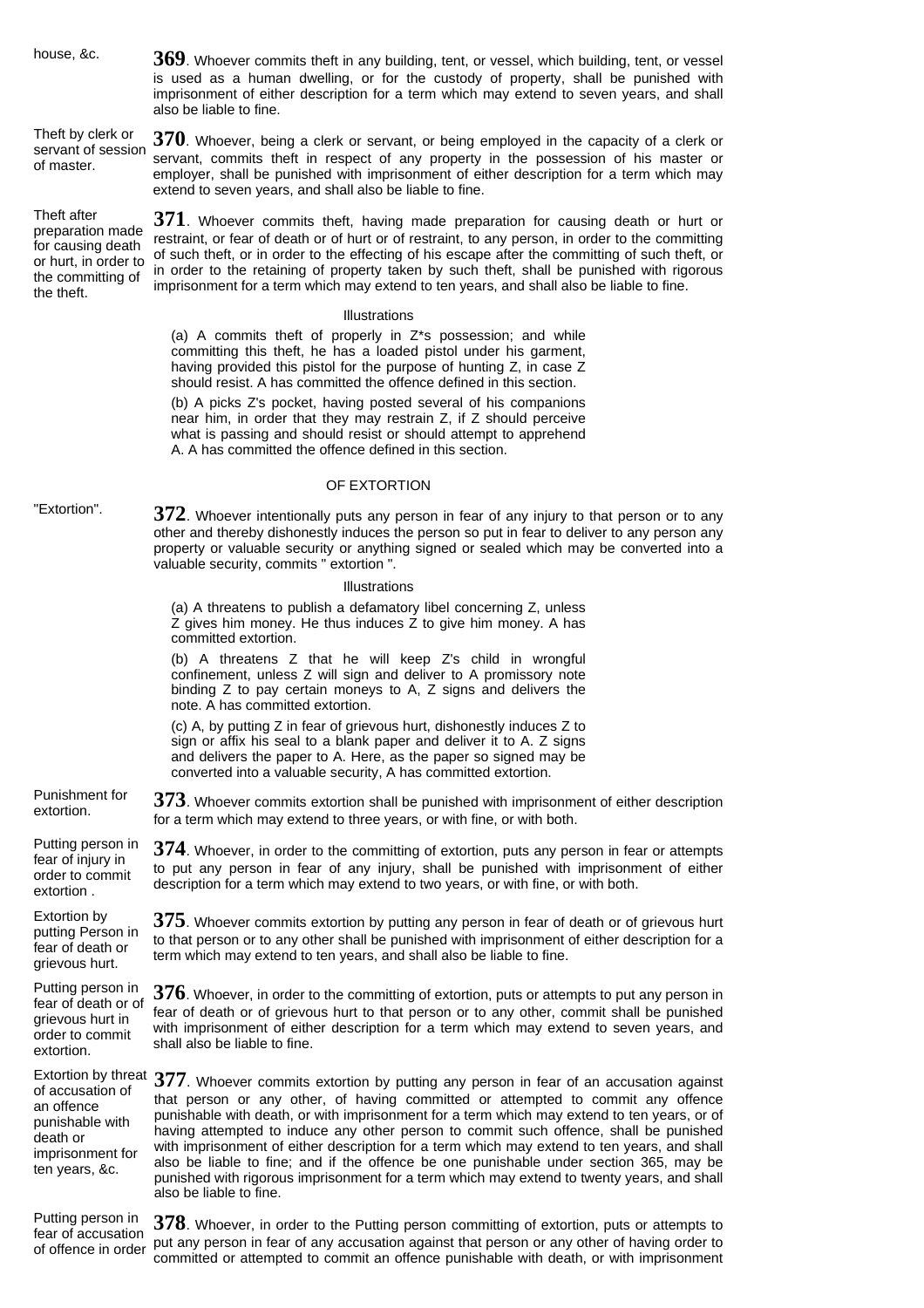for a term which may extend to ten years or more, shall be punished with imprisonment of either description for a term which may extend to ten years, and shall also be liable to fine, and if the offence be punishable under section 365 may be punished with rigorous imprisonment which may extend to twenty years, and shall also be liable to fine.

#### OF ROBBERY

# Robbery. **379**. In all robbery there is theft or extortion

to commit extortion.

when theft is robbery. Theft is " robbery ", if, in order to the committing of the theft, or in committing the theft, or in carrying away or attempting to carry away property obtained by the theft, the offender, for that end, voluntarily causes or attempts to cause to any person death or hurt or wrongful restraint, or fear of instant death or of instant hurt or of instant wrongful restraint.

When extortion robbery. Extortion is " robbery ", if the offender, is at the time of committing the extortion, is in the presence of the person put in fear and commits the extortion by putting that person in fear of instant death, of instant hurt, or of instant wrongful restraint to that person or to some other person, and, by so putting in fear, induces the person so put in fear then and there to deliver up the thing extorted.

#### Explanation

The offender is said to be present if he is sufficiently near to put the other person in fear of instant death, of instant hurt, or of instant wrongful restraint.

# Illustrations

(a) A holds Z down, and fraudulently takes Z's money and jewels from Z's clothes, without Z's consent. Here A has committed theft, and, in order to the committing of that theft, has voluntarily caused wrongful restraint to Z. A has therefore committed robbery.

(b) A meets Z on the high road, shows a pistol, and demands Zs purse. Z, in consequence surrenders his purse- Here A has extorted the purse from Z by putting him in fear of instant hurt, and being at the time of committing the extortion in his presence, A has therefore committed robbery.

(c) A meets Z and Zs child on the high road. A takes the child and threatens to fling it down a precipice unless Z delivers his purse. Z, in consequence, delivers his purse. Here A has extorted the purse from Z by causing Z to be in fear of instant hurt lo the child who is there present. A has therefore committed robbery on Z.

(d) A obtains property from Z by saying: "Your child is in the hands of my gang, and wilt be put to death unless you send us ten thousand rupees ". This is extortion, and punishable as such ; but it is not robbery, unless Z is put in fear of the instant death of his child.

Punishment for robbery . **380**. Whoever commits robbery shall be punished with rigorous imprisonment for a term which may extend to ten years, and shall also be liable to fine, and if the robbery be committed on the highway between sunset and sunrise the imprisonment may be extended to fourteen years.

Attempt to commit **381**. Whoever attempts to commit robbery shall be punished with rigorous imprisonment robbery . for a term which may extend to seven years, and shall also be liable to fine.

Voluntarily causing hurt in committing robbery. **382**. If any person, in committing or in attempting to commit robbery, voluntarily causes hurt, such person, and any other person jointly concerned in committing or attempting to commit such robbery, shall be punished with rigorous imprisonment for a term which may extend to twenty years, and shall also be liable to fine or to whipping.

Robbery with attempt to cause death or grievous hurt. **383**. If, at the time of committing robbery, the offender uses any deadly weapon, or causes grievous hurt to any person, or attempts to cause death or grievous hurt to any person, the imprisonment with which such offender shall be punished may be extended to twenty years.

Attempt to commit **384**. If, at the time of attempting to commit a robbery, the offender is armed with any robbery when armed with deadly weapon. deadly weapon, the imprisonment with which such offender shall be punished may be extended to twenty years.

Punishment for belonging to a wandering gang of thieves. **385**. Whoever shall belong to any wandering or other gang of persons a associated for the purpose of habitually committing theft or robbery shall be punished with rigorous imprisonment for a term which may extend to seven years, and shall also be liable to fine.

## OF CRIMINAL MISAPPROPRIATION OF PROPERTY

Dishonest misappropriation of property.

**386**. Whoever dishonestly misappropriates or converts to his own use any movable property shall be punished with imprisonment of either description for a term which may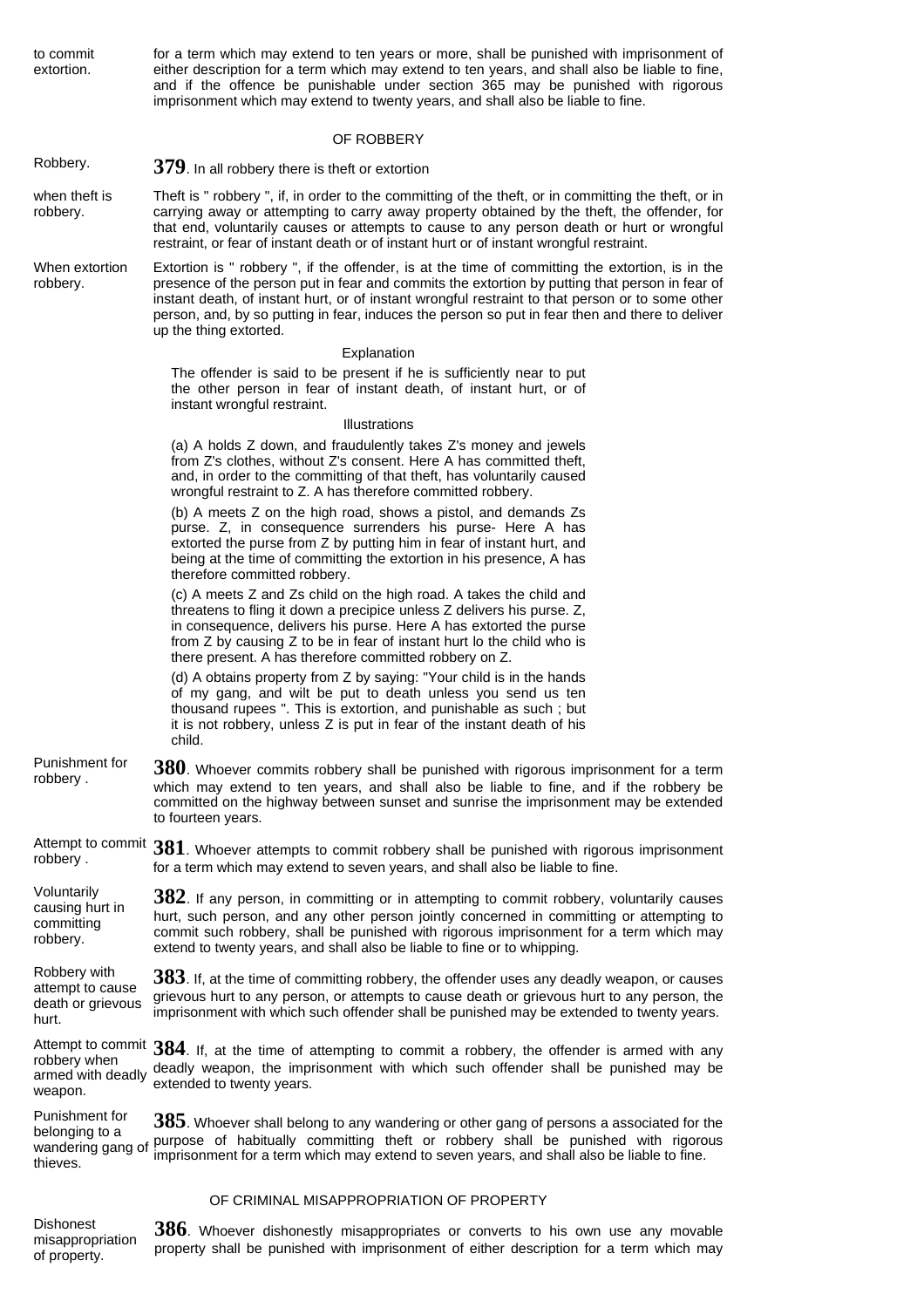#### Illustration

(a) A takes property belonging to Z out of Z\*s possession, in good faith believing, at the time when he takes it, that the properly belongs to himself. A is not guilty of theft ; but if A, after discovering his mistake, dishonestly appropriates the property to his own use, he is guilty of an offence under this section.

(b) A, being on friendly terms with Z, goes into Z's library in Z's absence, and takes away a book without Z's express consent. Here, if A was under the impression that he had Z's implied consent to take the book for the purpose of reading it. A has not committed theft. But if A afterwards sells the book for his own benefit, he is guilty of an offence under this section.

(c) A and B being joint owners of a horse, A takes the horse out of B's possession, intending to use it. Here as A has a right to use the horse, he does not dishonestly misappropriate it. But if A sells the horse and appropriates the whole proceeds to his own use, he is guilty of an offence under this section.

#### Explanation I

A dishonest misappropriation for a time only is misappropriation within the meaning of this section.

#### Illustration

A finds a promissory note belonging to Z, payable to bearer. A, knowing that the note belongs to Z, pledges it with a banker as security for a loan, intending at a future time to restore it to Z. A has committed an offence under this section.

#### Explanation 2

(i) A person who finds property not in the possession of any other person and takes such property for the purpose of protecting it for, or of restoring it to, the owner, does not take or misappropriate it dishonestly, and is not guilty of an offence; but he is guilty of the offence above defined if he appropriates it to his own use, when he knows or has the means of discovering the owner, or before he has used reasonable means to discover and give notice to the owner, and has kept the properly a reasonable time to enable the owner to claim it.

(ii) What are reasonable means, or what is a reasonable time in such a case, is a question of fact.

(iii) It is not necessary that the finder should know who is the owner of the property, or that any particular person is the owner of it; it is sufficient if, at the time of appropriating it, he does not believe it to be his own property, or in good faith believes that the real owner cannot be found.

#### Illustration

(a) A finds a rupee on the high road, not knowing to whom the rupee belongs. A picks up the rupee. Here A has not committed the offence defined in this section.

(b) A finds a letter on the road containing a bank note. From the direction and contents of the letter he learns to whom the note belongs. He appropriates the note. He is guilty of an offence under this section.

(c) A finds a cheque payable to bearer. He can form no conjecture as to the person who has lost the cheque. But the name of the person who has drawn the cheque appears. A knows that this person can direct him to the person in whose favour the cheque was drawn. A appropriates the cheque without attempting to discover the owner. He is guilty of an offence under this section.

(d) A sees Z drop no purse with money in it. A picks up the purse with the intention of restoring it to Z, but afterwards appropriates it to his own use. A has committed an offence under this section.

(e) A finds a purse with money not knowing to whom it belongs ; he afterwards discovers that it belongs to Z, and appropriates it to his own use. A is guilty of an offence under this section.

(f) A finds a valuable ring, not knowing to whom it belongs. A sells it immediately, without attempting to discover the owner. A is guilty of an offence under this section.

Dishonest misappropriation of property possessed by a deceased person

**387**. Whoever dishonestly misappropriates or converts to his own use property, knowing that such property was in the possession of a deceased person at the time of that person's decease, and has not since been in the possession of any person legally entitled to such possession, shall be punished with imprisonment of either description for a term which may extend to three years, and shall also be liable to fine; and if the offender at the time of such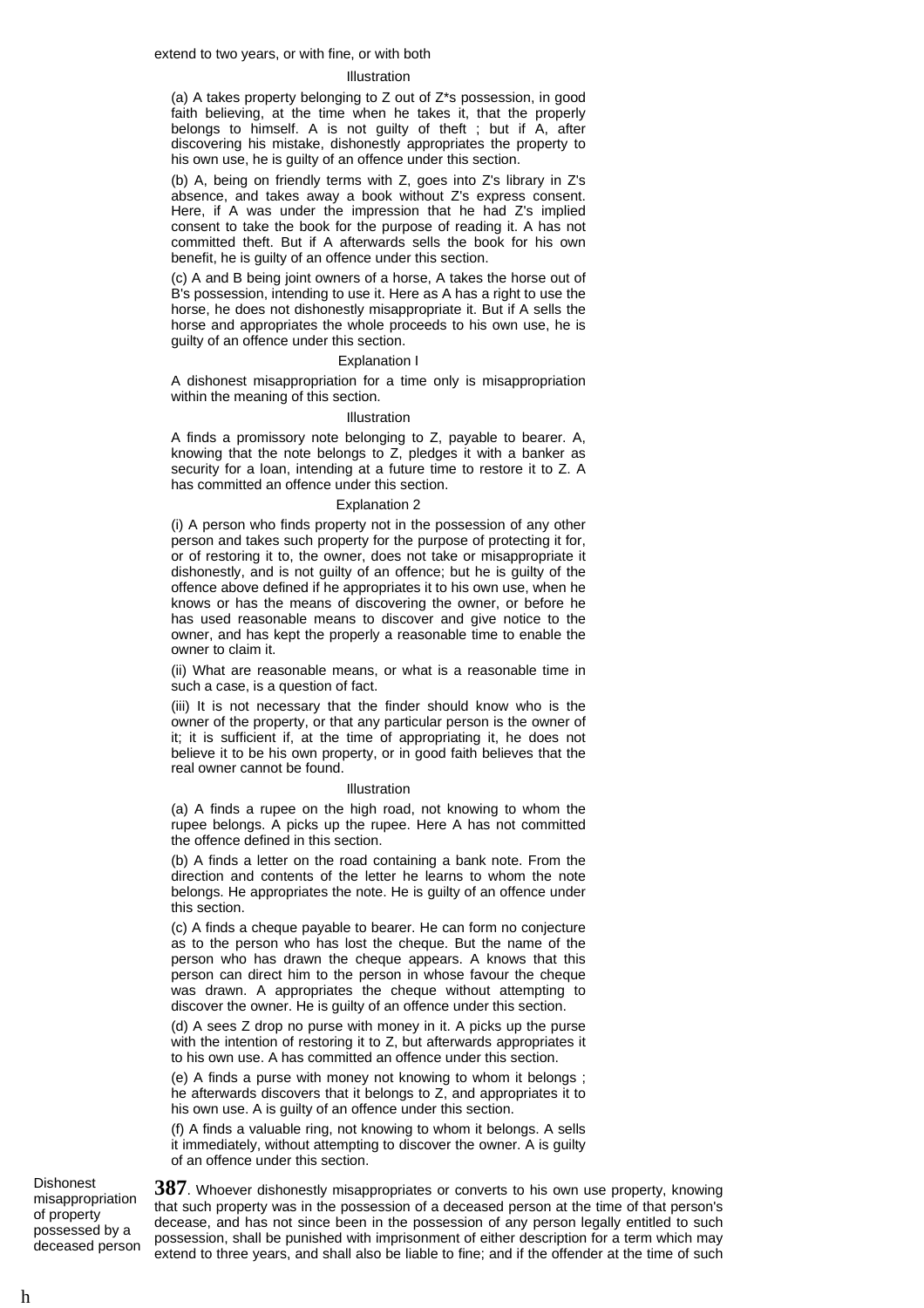at the time of his death. person's decease was employed by him as a clerk or servant, the imprisonment may extend to seven years.

#### Illustration

Z dies in possession of furniture and money. His servant A, before the money comes into the possession of any person entitled 10 such possession, dishonestly misappropriates it. A has committed the offence defined in this section.

# OF CRIMINAL BREACH OF TRUST

"Criminal breach

"Criminal breach 388. Whoever, being in any manner entrusted with property, or with any dominion over<br>of trust". property, dishonestly misappropriates or converts to his own use that property, or dishonestly uses or disposes of that property in violation of any direction of law prescribing the mode in which such trust is to be discharged, or of any legal contract, express or implied, which he has made touching the discharge of such trust, or willfully suffers any other person so to do, commits " criminal breach of trust".

#### Illustrations

(a) A, being executor to the will of a deceased person, dishonestly disobeys the law, which directs him to divide the effects according to the will, and appropriates them to his own use. A has committed criminal breach of trust.

(b) A is a warehouse-keeper. Z, going on a journey. entrusts his furniture to A, under a contract that it shall be returned on payment of a stipulated sum for warehouse room. A dishonestly sells the goods. A has committed criminal breach of trust.

(c) A, residing in Colombo, is agent for Z, residing in England, There is an express or implied contract between A and Z that all sums remitted by Z to A shall be Invested by A according to Z's direction, Z remits ten thousand rupees to A, with directions to A to invest the same on mortgage of coffee estates, A dishonestly disobeys the directions, and employs the money in his own business. A has committed criminal breach of trust.

(d) But if A, in the last illustration, not dishonestly but in good faith, believing that it will be more for Z's advantage to hold shares in a company, disobeys Z's directions and buys shares in a company in Z's name instead of investing the money on mortgage, here, though Z should suffer loss, and should be entitled to bring a civil action against A on account of that loss, yet A not having acted dishonestly has not committed criminal breach of trust.

(e) A, a revenue officer, is entrusted with public money, and is either directed by law or bound by a contract, express or implied, with the Government, to pay into a certain Kachcheri all the public money which he holds. A dishonestly appropriates the money. A has committed criminal breach of trust.

(f) A, a carrier, is entrusted by Z with properly to be carried by land or by water. A dishonestly misappropriates the property. A has committed criminal breach of trust.

Punishment for criminal breach of trust. **389**. Whoever commits criminal breach of trust shall be punished with imprisonment of either description for a term which may extend to three years, or with fine, or with both.

Criminal breach of **390**. Whoever, being entrusted with property as a carrier, wharfinger, or warehousetrust by carrier, &c. keeper, commits criminal breach of trust in respect of such property, shall be punished with imprisonment of either description for a term which may extend to seven years, and shall also be liable to fine.

Criminal breach of **391**. Whoever, being a clerk or servant or employed as a clerk or servant, and being trust trust by a clerk or servant. in any manner entrusted in such capacity with property, or with any dominion over property, commits criminal breach of trust in respect of that property, shall be punished with imprisonment of either description for a term which may extend to seven years, and shall also be liable to fine.

trust by public servant, or by banker , merchant, or agent.

Criminal breach of **392**. Whoever, being in any manner entrusted with property, or with any dominion over property, in his capacity of a public servant or in the way of his business, as a banker, merchant, factor, broker, attorney, or agent, commits criminal breach of trust in respect of that property, shall be punished with imprisonment of either description for a term which may extend to ten years, and shall also be liable to fine.

Criminal breach by public servant in respect of money or balance of money.

**392A**. Whoever, being entrusted with or having the dominion of any money in his capacity as a public servant, fails forthwith to pay over or produce, when required to do so by the head of his department or by the Secretary or Deputy Secretary to the Treasury, Auditor-General, Assistant Auditor-General, or any officer specially appointed by the Secretary to the Treasury to examine the accounts of his department, any money or balance of any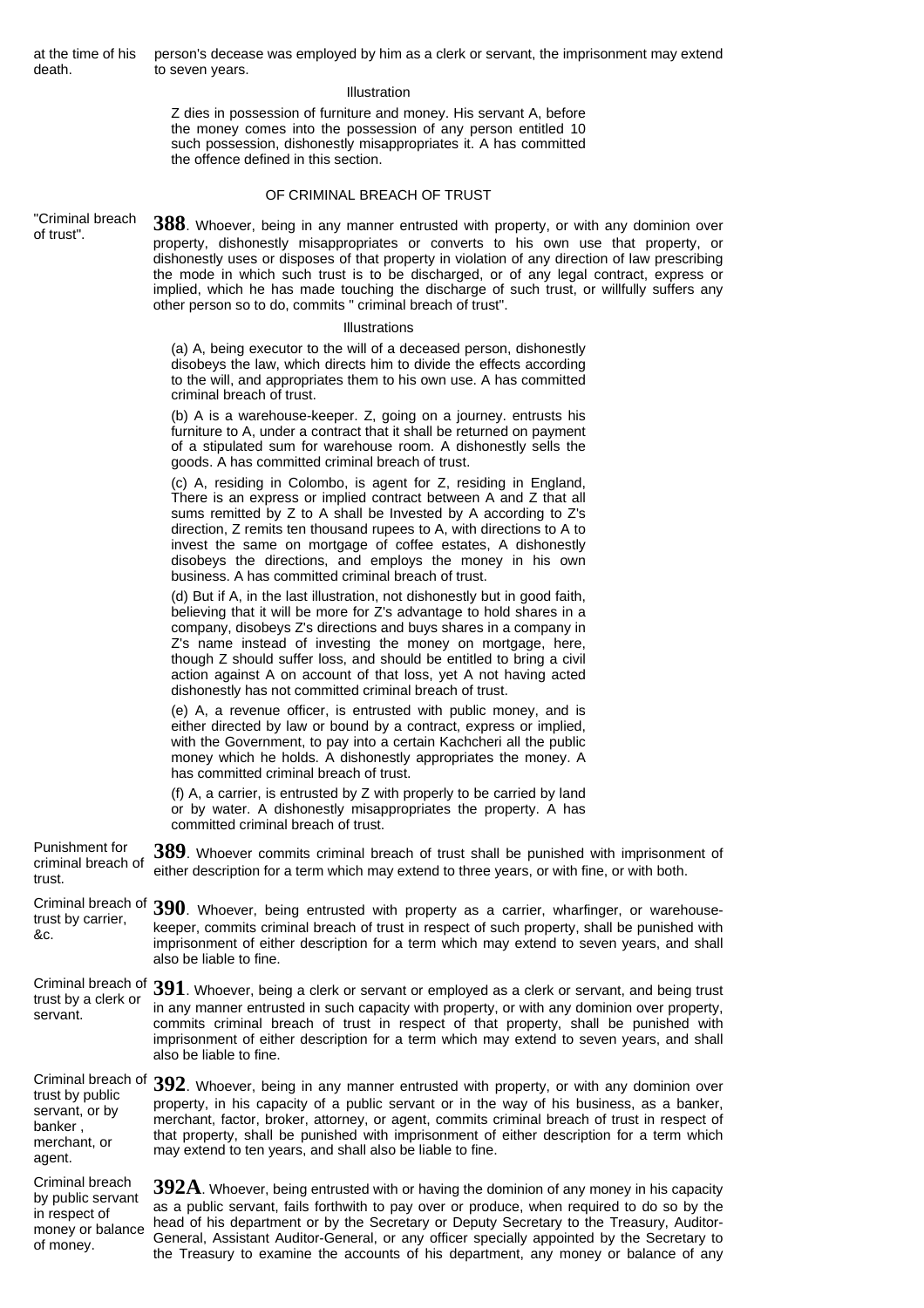money shown in the books or accounts or statements kept or signed by him to be held by or to be due from him as such public servant, or to duly account therefore, shall be guilty of the offence of criminal breach of trust, and shall on conviction be subject to the penalty provided by section 392.

trust by agent in respect of postal articles.

Criminal breach of **392B**. Any person who, acting or purporting to act as the agent of any other person, receives from a postal officer any postal articles. postal article for delivery to such other person and-

- (a) willfully throws away, destroys, keeps, or secretes; or
- (b) without reasonable excuse (the burden of proving which shall lie upon him) fails duly to account for such article, or unduly delays such delivery,

shall be deemed guilty of criminal breach of trust, and shall be liable to the punishment prescribed therefore.

# OF THE RECEIVING OF STOLEN PROPERTY

- " Stolen property" . **393**. Property, the possession whereof has been transferred by theft, or by extortion, or by robbery, or by forgery, or by cheating, and property which has been criminally misappropriated or in respect of which criminal breach of trust has been committed, is designated as " stolen property", whether the transfer has been made, or the misappropriation or breach of trust has been committed, within or without Sri Lanka. But if such property subsequently comes into the possession of a person legally entitled to the possession thereof, it then ceases to be stolen property.
- **Dishonestly** property. **394**. Whoever dishonestly receives or receiving stolen retains any stolen property, knowing or having reason to believe the same to be stolen property, shall be punished with imprisonment of either description for a term which may extend to three years, or with fine, or with both.

Habitually dealing<br>in stolen property. 395. Whoever habitually receives or deals in property which he knows or has reason to believe to be stolen property shall be punished with imprisonment of either description for a term which may extend to twenty years, and shall also be liable to fine.

Assisting in concealment of Stolen property. **396**. Whoever voluntarily assists in concealing or disposing of or making away with property which he knows or has reason to believe to be stolen property shall be punished with imprisonment of either description for a term which may extend to three years, or with fine, or with both.

Receiving stolen cattle or praedial products. **397**. If the stolen property referred to in the three preceding sections shall be of any of the descriptions mentioned in section 368, the offender may, in addition to the punishments by the three preceding sections imposed, be punished with whipping.

#### OF CHEATING

"Cheating". **398**. Whoever, by deceiving any person, fraudulently or dishonestly induces the person so deceived to deliver any property to any person, or to consent that any person shall retain any property, or intentionally induces the person so deceived to do or omit to do anything which he would not do or omit if he were not so deceived, and which act or omission causes or is likely to cause damage or harm to that person in body, mind, reputation, or property, or damage or loss to the Government, is said to " cheat".

#### Explanation

A dishonest concealment of facts is a deception within the meaning of this section.

### Illustrations

(a) A, by falsely pretending to be in the Administrative Service, intentionally deceives Z, and thus dishonestly induces Z to let him have on credit goods for which he does not mean to pay. A cheats.

(b) A, by putting a counterfeit mark on an article, intentionally deceives Z into a belief that this article was made by a certain celebrated manufacturer, and thus dishonestly induces Z to buy and pay for the article. A cheats.

(c) A, by exhibiting to Z a false sample of an article, intentionally deceives Z into believing that the article corresponds with the sample, and thereby dishonestly induces Z to buy and pay for the article. A cheats.

(d) A, by tendering in payment for an article a cheque on a bank with which A keeps no money, and by which A expects that the cheque will be dishonored, intentionally deceives Z, and thereby dishonestly induces Z to deliver the article, intending not to pay for it. A cheats.

(e) A, by pledging as diamonds articles which he knows are not diamonds, intentionally deceives Z, and thereby dishonestly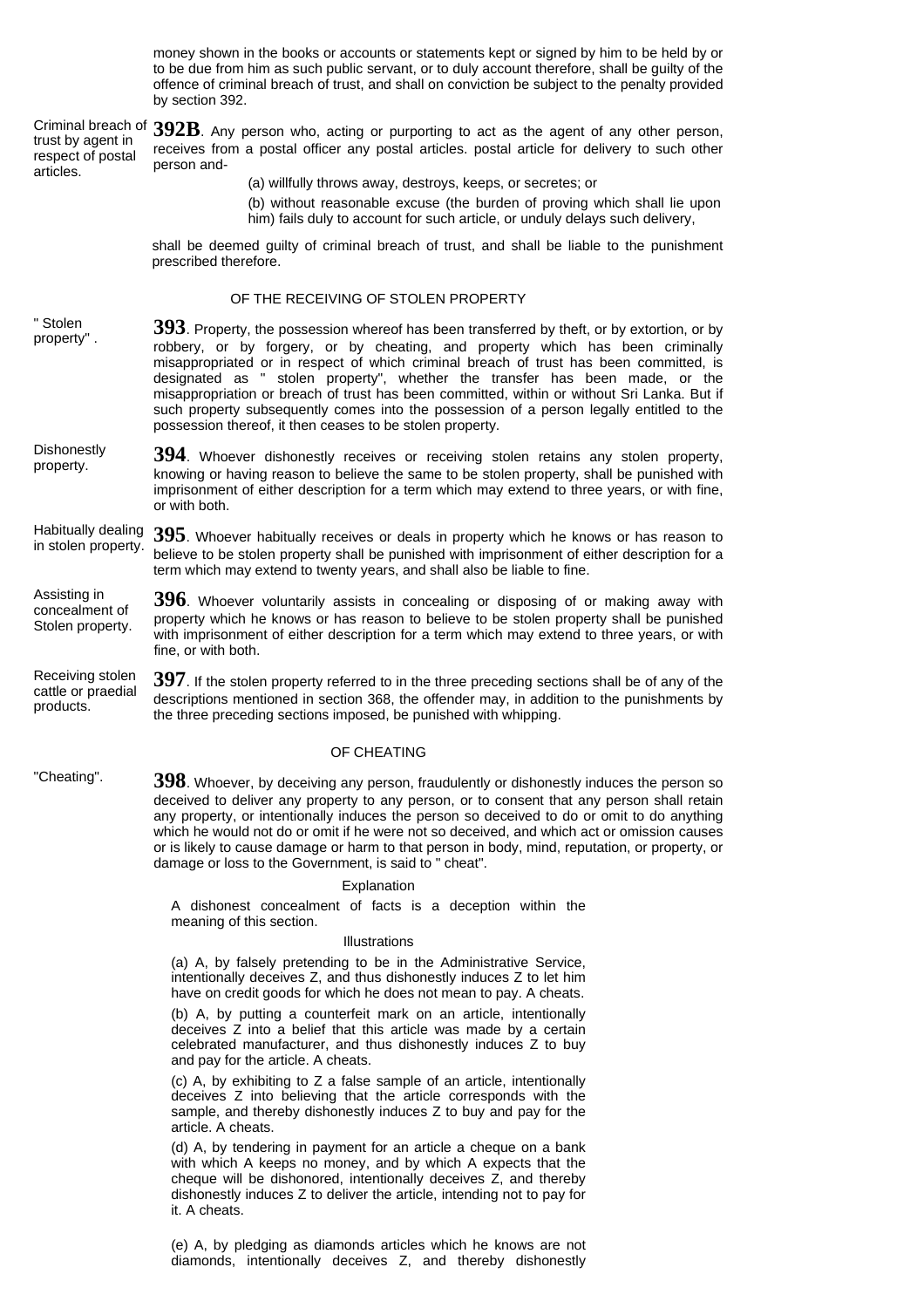induces Z to lend money. A cheats. (f) A intentionally deceives Z into a belief that A means to repay any money that Z may lend to him, and thereby dishonestly induces Z to lend him money, A not intending to repay it. A cheats. (g) A intentionally deceives Z into a belief that A means to deliver 10 Z a certain quantity of copra, which he does not intend to deliver, and thereby dishonestly induces Z to advance money upon the faith of such delivery. A cheats; but if A, at the time of obtaining the money, intends to deliver the copra, and afterwards breaks his contract and does not deliver it, he does not cheat, but is liable only to a civil action for breach of contract. (h) A intentionally deceives Z into a belief that A has performed A's part of a contract made with Z, which he has not performed, and thereby dishonestly induces Z to pay money. A cheats. (i) A sells and conveys an estate to B. A. knowing that in consequence of such sale he has no right to the property, sells or mortgages the same to Z without disclosing the fact of the previous sale and conveyance to B, and receives the purchase or mortgage money from Z. A cheats. "cheating by personation". **399**. A person is said to "cheat by personation " if he cheats by pretending to be some other person, or by knowingly substituting one person for another, or representing that he or any other person is a person other than he or such other person really is. **Explanation** The offence is committed whether the individual personated is a real or imaginary person. Illustrations (a)A cheats 'by pretending to be a certain rich merchant of the same name. A cheats by personation. (b)A cheats by pretending to be B, a person who is deceased. A cheats by personation. Punishment for<br>cheating. **400**. Whoever cheats shall be punished with imprisonment of either description for a term which may extend to one year, or with fine, or with both. Cheating with knowledge that wrongful loss may wollgian loss may<br>be thereby caused either description for a term which may ovtand to three years, as with fine, as with both to a person whose either description for a term which may extend to three years, or with fine, or with both. interest the offender is bound to protect. **401**. Whoever cheats with the knowledge that he is likely thereby to cause wrongful loss to a person, whose interest in the transaction to which the cheating relates he was bound Punishment for cheating by Personation. **402**. Whoever cheats by personation shall be punished with imprisonment of either description for a term which may extend to three years, or with fine, or with both cheating and dishonestly inducing a delivery of property. **403**. Whoever cheats and there by dishonestly induces the person deceived to deliver any property to any person, or to make, alter, or destroy the whole or any part of a valuable security, or anything which is signed or sealed, and which is capable of being converted into a valuable security, shall be punished with imprisonment of either description for a term which may extend to seven years, and shall also be liable to fine. OF FRAUDULENT DEEDS AND DISPOSITIONS OF PROPERTY Dishonest or fraudulent removal or concealment of property prevent distribution among creditors. **404**. Whoever dishonestly or fraudulently removes, conceals, or delivers to any person or transfers or causes to be transferred to any person, without adequate to consideration, any property intending thereby to prevent, or knowing if to be likely that he will thereby prevent, the distribution of that property according to law among his creditors or the creditors of any other person, shall be punished with imprisonment of either description for a term which may extend to two years, or with fine, or with both. Dishonestly or fraudulently preventing from being made available for his creditors a debt or demand due to the offender. **405**. Whoever dishonestly or fraudulently prevents any debt or demand due to himself or to any other person from being made available according to law for payment of his debts or the debts of such other person, shall be punished with imprisonment of either description for a term which may extend to two years, or with fine, or with both.

execution of deed **406**. Whoever dishonestly or fraudulently signs, executes, or becomes a party to any deed or instrument which purports to transfer or subject to any charge any property, or any interest therein, and which contains any false statement relating to the consideration for

Dishonest or fraudulent

of transfer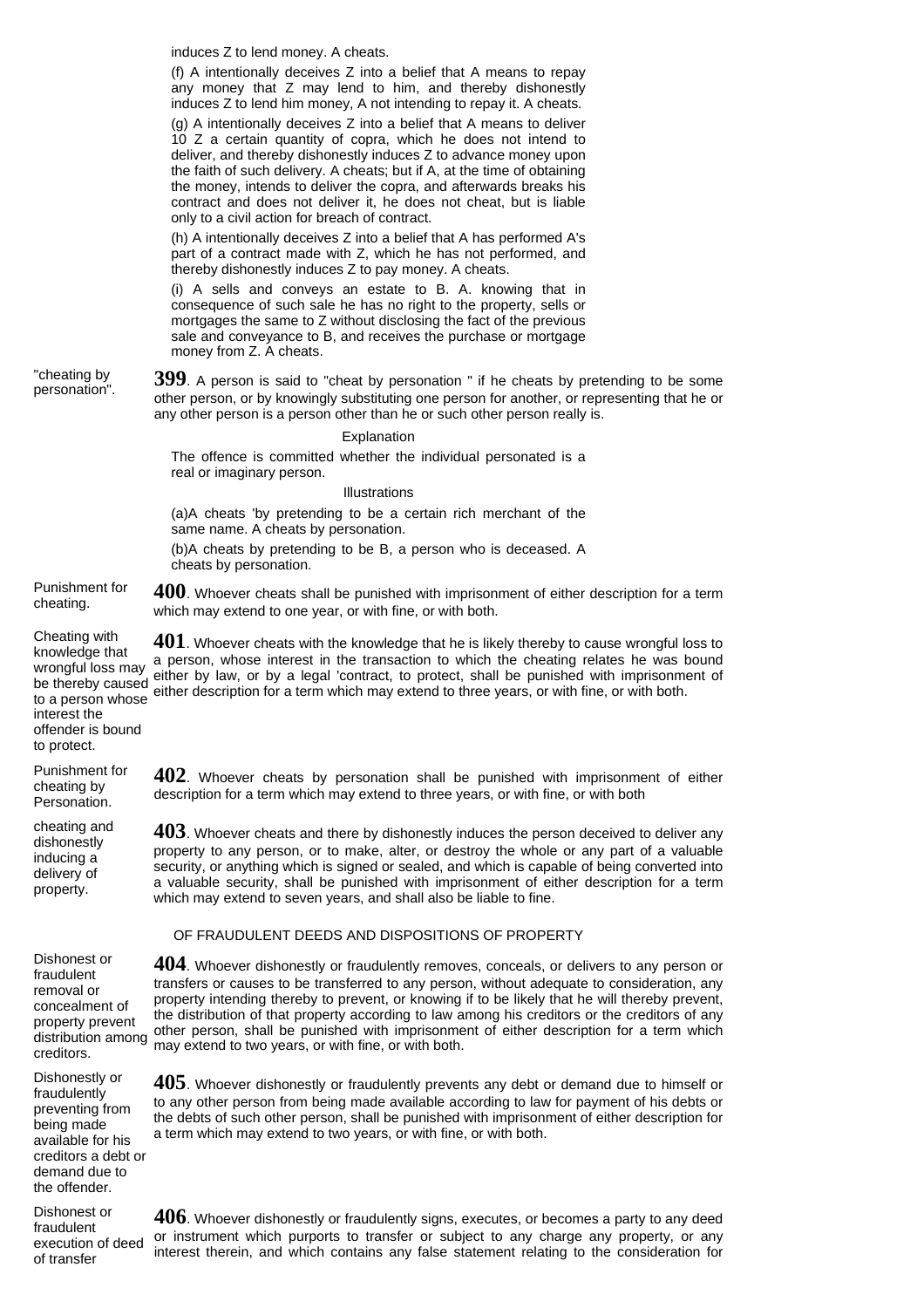statement of consideration.

Dishonest or fraudulent removal or concealment of property or release of claim.

containing a false such transfer or charge, or relating to the person or persons for whose use or benefit it is really intended to operate, shall be punished with imprisonment of either description for a term which may extend to two years, or with fine, or with both.

> **407**. Whoever dishonestly or fraudulently conceals or removes any property of himself or any other person, or dishonestly or fraudulently assists in the concealment or removal thereof, or dishonestly releases any demand or claim to which he is entitled, shall be punished with imprisonment of either description for a term which may extend to two years, or with fine, or with both.

### OF MISCHIEF AND ILLEGAL REMOVAL OF WRECKS

Mischief. **408**. Whoever, with intent to cause, or knowing that he is likely to cause, wrongful loss or damage to the public or to any person, causes the destruction of any property, or any such change in any property or in the situation thereof as destroys or diminishes its value or utility or affects it injuriously, commits " mischief ".

#### Explanation 1

It is not essential to the offence of mischief that the offender should intend to cause loss or damage to the owner of the property injured or destroyed. It is sufficient if he intends to cause, or knows that he is likely to cause, wrongful loss or damage to any person by injuring any property, whether it belongs to that person or not.

#### Explanation 2

Mischief may be committed by an act affecting property belonging to the person who commits the act, or to that person and others jointly.

#### Illustrations

(a) A voluntarily burns a valuable security belonging to Z, intending to cause wrongful less to Z. A has committed mischief.

(b) A introduces water into an ice house belonging to Z, and thus causes the ice to melt, intending wrongful loss to Z. A has committed mischief.

(c) A voluntarily throws into a river a ring belonging to Z, with the intention of thereby causing wrongful loss to Z. A has committed mischief.

(d) A, knowing that his effects are about to be taken in execution in order to satisfy a debt due from him to Z, destroys those effects, with the intention of thereby preventing Z from obtaining satisfaction of the debt, and of thus causing damage to Z. A has committed mischief-

(e) A, having insured a ship voluntarily causes the same to be cast away, with the intention of causing damage to the underwriters. A has committed mischief.

(f) A causes a ship to be cast away intending thereby to cause damage to Z, who has lent money on bottom on the ship. A has committed mischief.

(g) A, having joint property with Z in a horse, shoots the horse, intending thereby to cause wrongful loss to Z. A has committed mischief.

(h) A causes cattle to enter upon a field belonging to Z, intending to cause, and knowing that he is likely to cause, damage to Z's crop. A has committed mischief.

**409**. Whoever commits mischief shall be punished with imprisonment of either description for a term which may extend to three months, or with fine, or with both.

**410**. Whoever commits mischief and thereby causes loss or damage to the amount of fifty rupees or upwards shall be with imprisonment of either description for a term which may extend to of fifty two years, or with fine, or with both.

**411**. Whoever commits mischief by killing, poisoning, maiming, or rendering useless any animal or animals of the value of ten rupees or upwards shall be punished with imprisonment of either description for a term which may extend to two years, or with fine, or with both.

**412**. Whoever commits mischief by killing, poisoning, maiming, or rendering useless, any elephant, camel,- horse, ass, mule, buffalo, bull, cow, or ox, whatever may be the value thereof, or any other animal of the value of fifty rupees or upwards, shall be punished with imprisonment of either description for a term which may extend to five years, or with fine, or

Punishment for committing mischief.

**Committing** mischief and thereby causing damage to the amount of fifty rupees .

Mischief by killing or maiming any animal of the value of ten rupees.

Mischief by injury to works of irrigation by wrong fully divert water.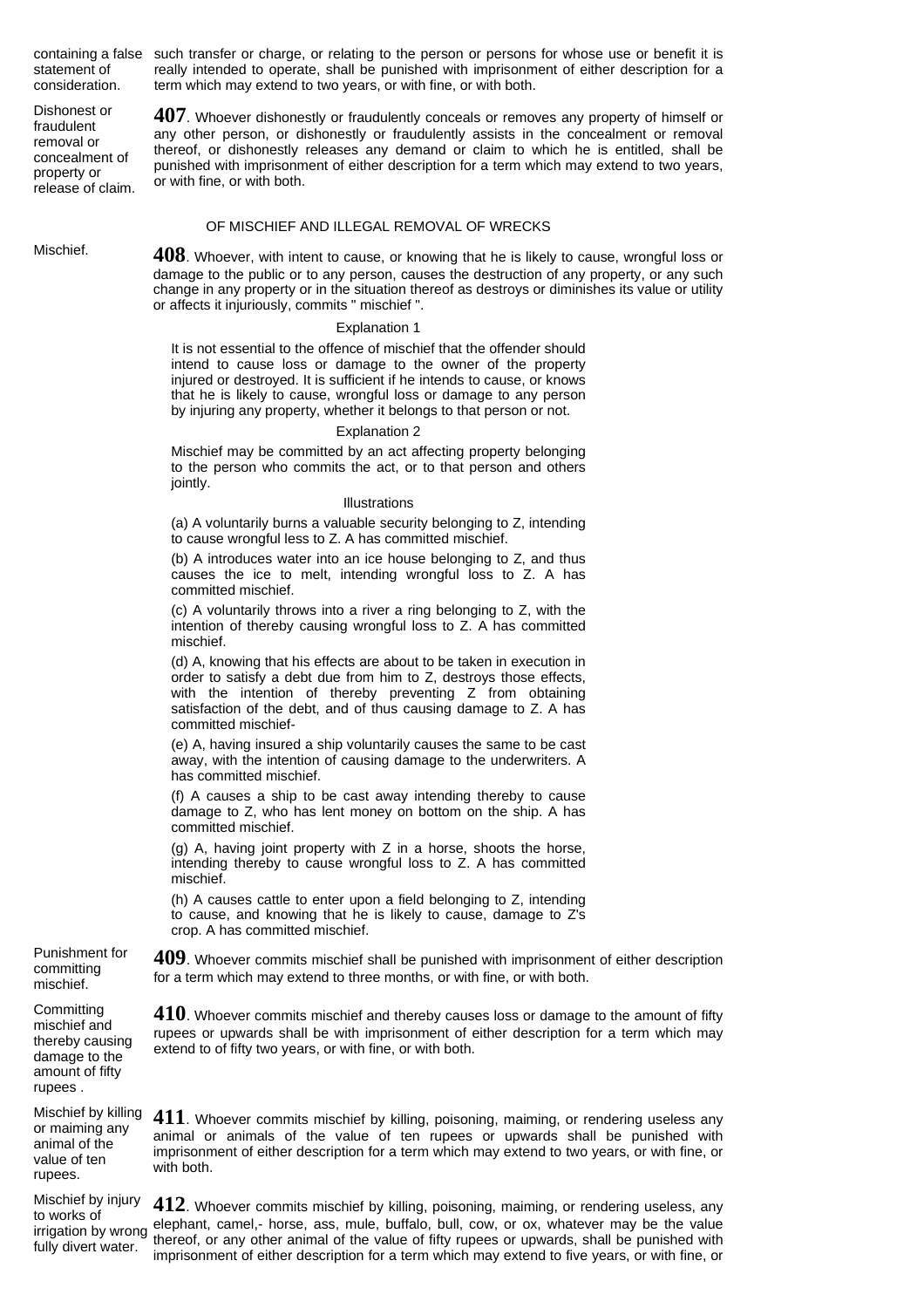#### with both.

Mischief by injury to works of irrigation or by wrongfully diverting water.

Mischief by injury to public road, bridge, or river.

Mischief by causing inundation or obstruction to public drainage attended with damage.

Mischief by destroying or moving or rendering less useful a lighthouse or seamark.

Mischief by destroying or moving, &c, a landmark fixed by authority of a public servant.

Mischief by fire or substance with intent to cause damage to the amount of one hundred rupees.

Mischief by fire or substance with intent to destroy a house, &c.

Mischief with intent to destroy or make unsafe a decked vessel or a vessel of a burden often .

Punishment for the mischief described in the last section when committed by fire or any explosive substance.

Punishment for intentionally running vessel with intent to commit theft, &c.

Punishment for impeding the saving of a vessel .

**413**. Whoever commits mischief by doing any act which causes, or which he knows to be likely to cause, a diminution of the supply of water for agricultural purposes, or for food or drink for human beings, or for animals which are property, or for cleanliness, or for carrying, on any manufacture, shall be punished with imprisonment of either description for a term which may extend to five years, or with fine, or with both.

**414**. Whoever commits mischief by doing any act which renders, or which he knows to be likely to render, any public road, bridge navigable river, or navigable channel, natural or artificial, impassable or less safe for traveling or conveying property, shall be punished with imprisonment of either description for a term which may extend to five years, or with fine, or with both.

**415**. Whoever commits mischief by doing any act which causes, or which he knows to be likely to cause, an inundation or an obstruction to any public drainage attended with injury or damage, shall be punished with imprisonment of either description for a term which may extend to five years, or with fine, or with both.

**416**. Whoever commits mischief by destroying or moving any lighthouse or other light used as a seamark, or any seamark or buoy or other thing placed as a guide for navigators, or by any act which renders any such lighthouse, seamark, buoy, or other such thing as aforesaid less useful as a guide for navigators, shall be punished with imprisonment of either description for a term which may extend to seven years, or with fine, or with both.

**417**. Whoever commits mischief by destroying or moving any landmark fixed by the authority of a public servant, or by any act which renders such landmark less useful as such, shall be punished with imprisonment of either description for a term which may extend to one year, or with fine, or with both.

Mischief by fire or **418**. Whoever commits mischief by fire or any explosive substance, intending to cause, or<br>explosive the explosive the security of the little by the bould thereby explosive density to the exploration of knowing it to be likely that he will thereby cause, damage to any property to the amount of one hundred rupees or upwards, shall be punished with imprisonment of either description for a term which may extend to seven years, and shall also be liable to fine.

Mischief by fire or **419**. Whoever commits mischief by fire or any explosive substance, intending to cause, or<br>explosive the province it to be likely that he will thereby exuse, the destruction of any huilding which is knowing it to be likely that he will thereby cause, the destruction of any building which is ordinarily used as a place of worship or as a human dwelling or as a place for the custody of property, shall be punished with imprisonment of either description for a term which may extend to fifteen years, and shall also be liable to fine.

> **420**. Whoever commits mischief to any decked vessel or any vessel of a burden of ten tons or upwards, intending to destroy or render unsafe, or knowing it to be likely that he will thereby destroy or render unsafe, that vessel, shall be punished with imprisonment of either description for a upwards. term which may extend to ten years, and shall also be liable to fine.

> **421**. Whoever commits or attempts to commit by fire or any explosive substance such mischief as is described in the last preceding section shall be punished with imprisonment of either description for a term which may extend to twenty years, and shall also be liable to fine.

Forming vesser<br>aground or ashore with imprisonment of either description for a term which may ovtand to tap years, and shall **422**. Whoever intentionally runs any vessel aground or ashore, intending to commit theft of any property contained therein, or to dishonestly misappropriate any such property, or with with imprisonment of either description for a term which may extend to ten years, and shall also be liable to fine.

> **423**. Whoever, without lawful excuse, endeavors in any way to prevent or impede the saving of any vessel stranded or in danger of being stranded or otherwise in distress on or near the shore of any sea or tidal water, or any part of the cargo or apparel of such vessel or any wreck, shall be punished with imprisonment of either description for a term which may extend to five years, or with fine, or with both.

Punishment for **424**. Whoever illegally carries away or removes any part of any vessel stranded or in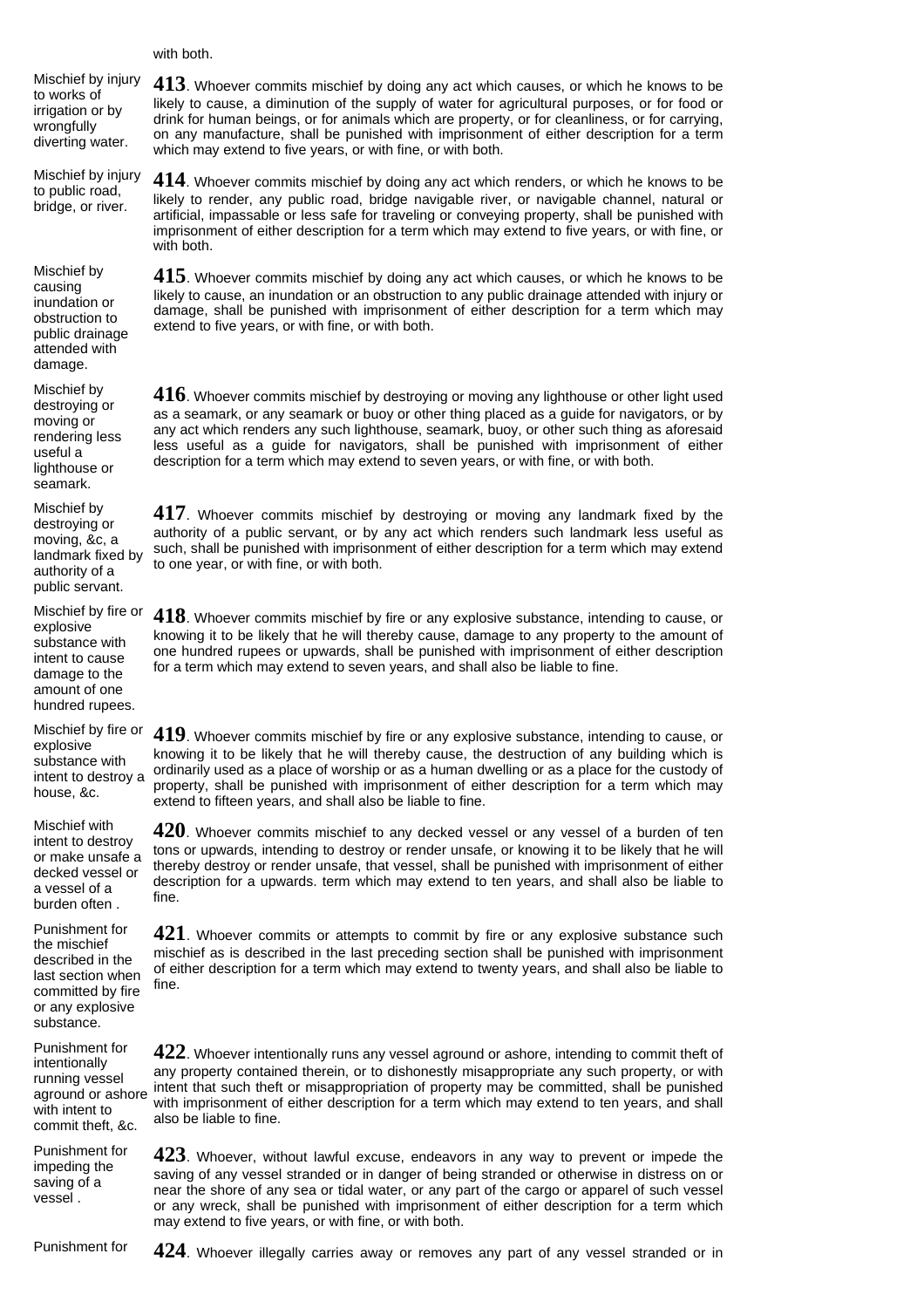| removing or<br>secreting wreck.                                                  | danger or being stranded or otherwise in distress on or near the shore of any sea or tidal<br>water, or any part of the cargo or apparel thereof or any wreck, and whoever illegally<br>secretes any wreck or obliterates or defaces any marks thereon, shall be punished with<br>imprisonment of either description which may extend to one year, or with fine, or with both.                                                                                                                                      |  |  |
|----------------------------------------------------------------------------------|---------------------------------------------------------------------------------------------------------------------------------------------------------------------------------------------------------------------------------------------------------------------------------------------------------------------------------------------------------------------------------------------------------------------------------------------------------------------------------------------------------------------|--|--|
| Taking wreck into<br>foreign port.                                               | $425$ . Whoever illegally takes into any foreign port or place any vessel stranded or derelict<br>or otherwise in distress on or near the seashore or the shore of any tidal water of Sri Lanka,<br>or any part of the cargo or apparel thereof, or anything belonging thereto or any wreck found<br>on or near such seashore or shore aforesaid, and there sells the same, shall be punished<br>with imprisonment of either description for a term which may extend to five years,, or with<br>fine, or with both. |  |  |
|                                                                                  | Explanation<br>The word wreck used in sections 423, 424, and 425 includes<br>jetsam, flotsam, lagan, and derelict.                                                                                                                                                                                                                                                                                                                                                                                                  |  |  |
| Mischief<br>committed after<br>preparation made<br>for causing death<br>or hurt. | $426$ . Whoever commits mischief, having made preparation for causing to any person death<br>or hurt or wrongful restraint, or fear of death or of hurt or of wrongful restraint, shall be<br>punished with imprisonment of either description for a term which may extend to five years,<br>and shall also be liable to fine.                                                                                                                                                                                      |  |  |
|                                                                                  | OF CRIMINAL TRESPASS                                                                                                                                                                                                                                                                                                                                                                                                                                                                                                |  |  |
| " Criminal<br>trespass".                                                         | $427$ . Whoever enters into or upon property in the occupation of another with intent to<br>commit an offence, or to intimidate, insult, or annoy any person in occupation of such<br>property,                                                                                                                                                                                                                                                                                                                     |  |  |
|                                                                                  | or having lawfully entered into or upon such property unlawfully remains there with intent<br>thereby to intimidate, insult, or annoy any such person, or with intent to commit an offence,                                                                                                                                                                                                                                                                                                                         |  |  |
|                                                                                  | is said to commit" criminal trespass "                                                                                                                                                                                                                                                                                                                                                                                                                                                                              |  |  |
| "House-trespass<br>H                                                             | $428$ . Whoever commits criminal trespass by entering- into or remaining in any building,<br>tent, or vessel used as a human dwelling, or any building used as a place for worship or as<br>a place for the custody of property, is said to commit " house-trespass ".                                                                                                                                                                                                                                              |  |  |
|                                                                                  | Explanation                                                                                                                                                                                                                                                                                                                                                                                                                                                                                                         |  |  |
|                                                                                  | The introduction of any part of the criminal trespasser's body in -<br>entering is sufficient to constitute house-trespass.                                                                                                                                                                                                                                                                                                                                                                                         |  |  |
| " Lurking house-<br>trespass".                                                   | $429$ . Whoever commits house-trespass, having taken precautions to conceal such house-<br>trespass from some person who has a right to exclude or eject the trespasser from the<br>building, tent, or vessel which is the subject of the trespass, is said to commit u lurking<br>house-trespass"                                                                                                                                                                                                                  |  |  |
| "Lurking house-<br>trespass by night                                             | $430$ . Whoever commits lurking after sunset and before sunrise is house-trespass said to<br>commit " lurking house-trespass by night"                                                                                                                                                                                                                                                                                                                                                                              |  |  |
| "House-<br>breaking".                                                            | $431$ . A person is said to commit" house- breaking " who commits house-trespass if he<br>effects his entrance into the house or any part of it in any of the six ways hereinafter<br>described; or if, being in the house or any part of it for the purpose of committing an<br>offence, or having committed an offence therein, he quits the house or any part of it in any<br>of such six ways, that is to say-                                                                                                  |  |  |
|                                                                                  | Firstly-; he enters or quits through a passage made by himself, or by any abettor of the<br>house-trespass, in order to the committing of the house-trespass;                                                                                                                                                                                                                                                                                                                                                       |  |  |
|                                                                                  | Secondly- if he enters or quits through any passage not intended by any person, other than<br>himself or an abettor of the offence, for human entrance; or through any passage to which<br>he has obtained access by scaling or climbing over any wall or building;                                                                                                                                                                                                                                                 |  |  |
|                                                                                  | Thirdly- if he enters or quits through any passage which he or any abettor of the house-<br>trespass has opened, in order to the committing of the house-trespass, by any means by<br>which that passage was not intended by the occupier of the house to be opened;                                                                                                                                                                                                                                                |  |  |
|                                                                                  | Fourthly- if he enters or quits by opening any lock in order to the committing of the house-<br>trespass, or in order to the quitting of the house after a house-trespass;                                                                                                                                                                                                                                                                                                                                          |  |  |
|                                                                                  | Fifthly- if he effects his entrance or departure by using criminal force or committing an<br>assault or by threatening any person with assault;                                                                                                                                                                                                                                                                                                                                                                     |  |  |
|                                                                                  | Sixthly- if he enters or quits by any passage which he knows to have been fastened against<br>such entrance or departure and to have been unfastened by himself or by an abettor of the<br>house-trespass.                                                                                                                                                                                                                                                                                                          |  |  |
|                                                                                  | Explanation                                                                                                                                                                                                                                                                                                                                                                                                                                                                                                         |  |  |
|                                                                                  | Any outhouse or building occupied with a house, and between<br>which and such house there is an immediate internal<br>communication, is part of the house within the meaning of this<br>section.                                                                                                                                                                                                                                                                                                                    |  |  |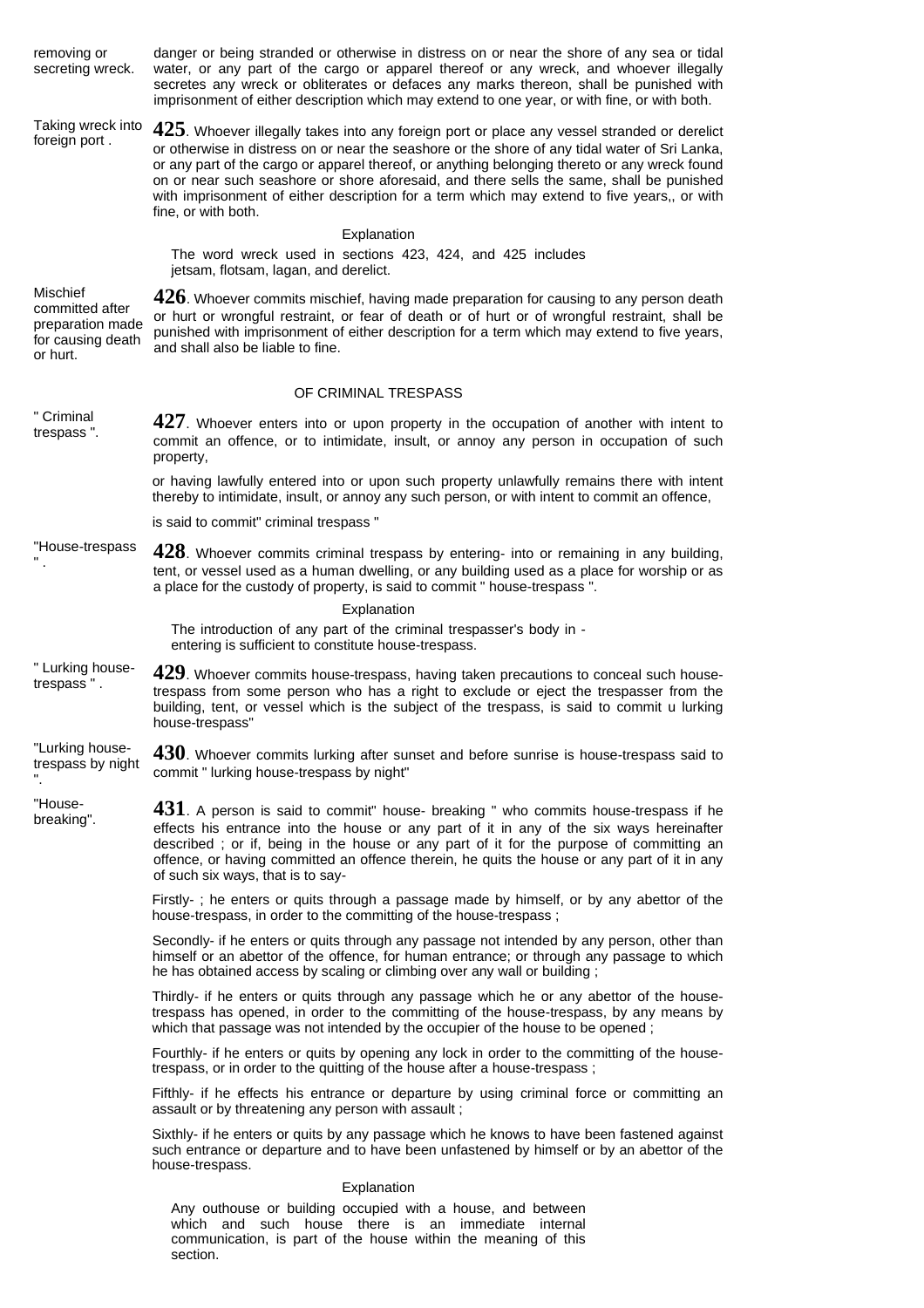#### Illustration

(a) A commits house-trespass by making a hole through the wall of Z's house and putting his hand through the aperture. This is house-breaking.

(b) A commits house-trespass by creeping into a ship at a porthole between decks. This is house-breaking.

(c) A commits house-trespass by entering Z's house through a window. This is house-breaking.

(d) A commits house-trespass by entering Z's house through the door, having opened a door which was fastened. This is housebreaking.

(e) A commits house-trespass by entering Z's house through the door, having lifted a latch by putting a wire through a hole in the door. This is house-breaking.

(f) A finds the key of Z's house-door, which Z had lost, and commits house-trespass by entering Z's house, having opened the door with that key. This is house-breaking.

(g) Z is standing in his doorway. A forces a passage by knocking Z down, and commits house-trespass by entering the house. This is house-breaking.

(h) Z, the door-keeper of Y, is standing in Y's doorway, A commits house-trespass by entering the house, having deterred Z from opposing him by threatening to beat him. This is house-breaking.

"House-breaking<br>by night". **432**. Whoever commits house-breaking after sunset and before sunrise is said to commit " house-breaking by night ".

Punishment for<br>criminal trespass. 433. Whoever commits criminal trespass shall be punished with imprisonment of either description for a term which may extend to three months, or with fine which may extend to one hundred rupees, or with both.

Punishment for house-trespass . **434**. Whoever commits, house-trespass, shall be punished with imprisonment of either description for a term which may extend to one year, or with fine which may extend to one thousand rupees, or with both.

House-trespass in order to the commission of an offence **435**. Whoever commits house-trespass in order to the committing of any offence punishable with death shall be punished with rigorous imprisonment for a term not exceeding twenty years, and shall also be liable to fine.

punishable with death.

order to the commission of an offence punishable with imprisonment for ten years or more.

order to the commission of an offence punishable with imprisonment for less than ten years.

House-trespass after preparation made for causing hurt to any person.

Punishment for lurking housetrespass or house- breaking.

Lurking housetrespass or housebreaking in order to the commission of an offence punishable with imprisonment.

House-trespass in **436**. Whoever commits house-trespass in order to the committing of any offence punishable with imprisonment for ten years or more shall be punished with imprisonment of either description for a term not exceeding ten years, and shall also be liable to fine.

House-trespass in **437**. Whoever commits house-trespass in order to the committing of any offence punishable with imprisonment for less than ten years shall be punished with imprisonment of either description for a term which may extend to two years, and shall also be liable to fine ; and if the offence intended to be committed is theft, the term of the imprisonment may be extended to seven years.

> **438**. Whoever commits house-trespass having made preparation for causing hurt to any person or for assaulting any person, or for wrongfully restraining any person, or for putting any person in fear of hurt or of assault or of wrongful restraint, shall be punished with imprisonment of either description for a term which may extend to seven years, and shall also be liable to fine.

> **439**. Whoever commits lurking house- trespass or house-breaking shall be punished with imprisonment of either description for a term which may extend to two years, and shall also be liable to fine.

> **440**. Whoever commits lurking house- trespass or house-breaking in order to the committing of any offence punishable with imprisonment shall be punished with imprisonment of either description for a term which may extend to three years, and shall also be liable to fine ; and if the offence intended to be committed is theft, the term of the imprisonment may be extended to ten years.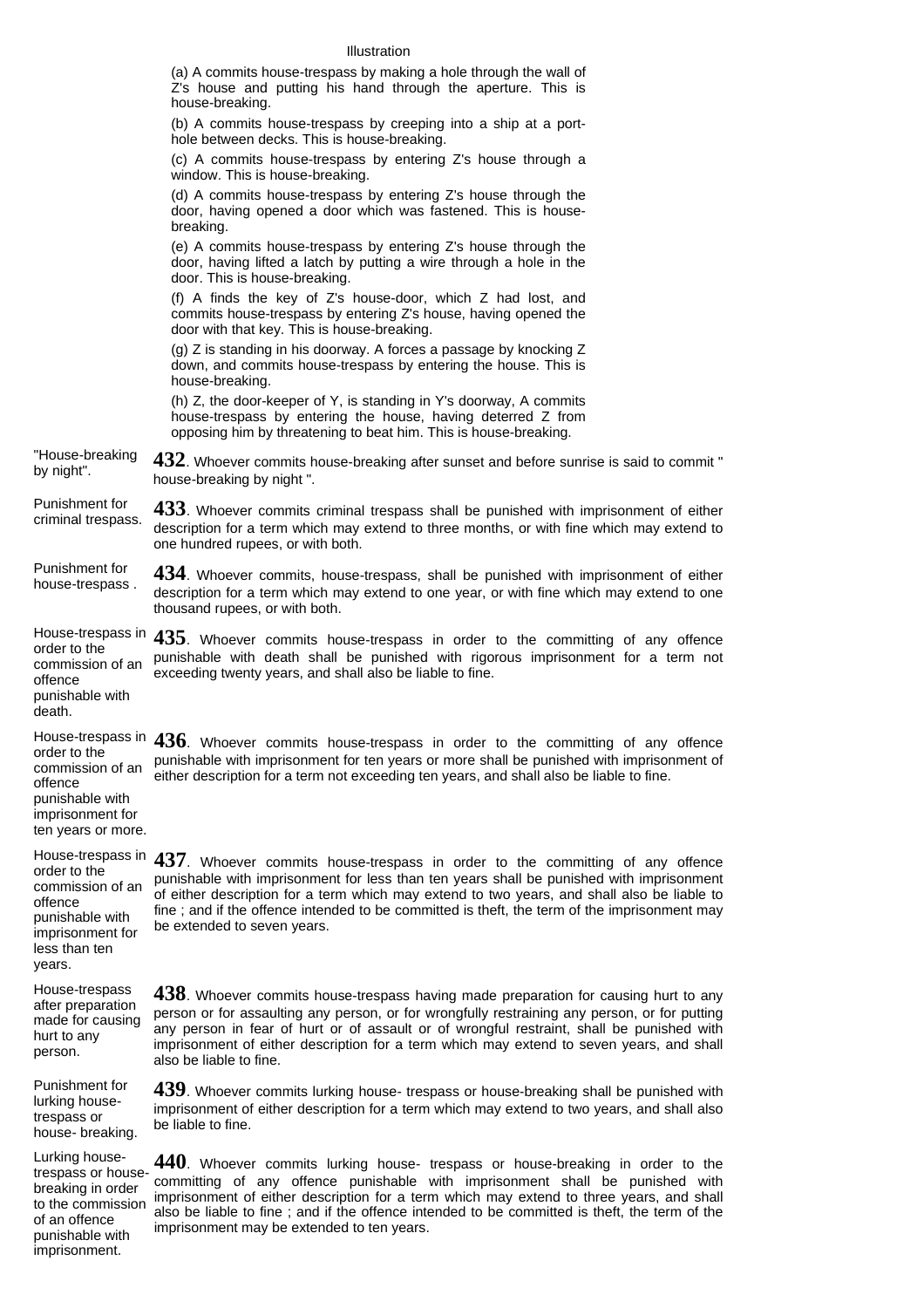Lurking housetrespass or house-breaking after preparation made for causing hurt to any person.

Punishment for lurking housetrespass by night or house breaking by night .

Lurking housetrespass by night or housebreaking by night in order to the commission of an offence punishable .

Lurking housetrespass by night or house night after preparation made for causing hurt to any person.

Grievous hurt caused whilst committing lurking house- trespass or housebreaking.

All persons jointly house trespass by night or housebreaking by night to be punishable for death or grievous hurt caused by one of their number.

**Dishonestly** breaking open any closed receptacle containing or supposed to property.

Punishment for same offence when committed by person entrusted with custody.

Unlawful possession of house-breaking instrument or being armed with offensive weapon.

Being found in a building , &c., for unlawful purpose .

Loitering about by

**441**. Whoever commits lurking house- trespass or house-breaking, having made preparation for causing hurt to any person, or for assaulting any person, or for wrongfully restraining any person, or for putting any person in fear of hurt or of assault or of wrongful restraint, shall be punished with imprisonment of either description for a term which may extend to ten years, and shall also be liable to fine.

**442**. Whoever commits lurking house- trespass by night or house-breaking by night shall be punished with imprisonment of either description for a term which may extend to three years, and shall also be liable to fine.

**443**. Whoever commits lurking house- trespass by night or house-breaking by night, in order to the committing of any offence punishable with imprisonment, shall be punished with imprisonment of either description for a term which may extend to years, and shall also be liable to fine; and if the offence intended to be committed is theft, the term of imprisonment may be with imprisonment extended to fourteen years.

**444**. Whoever commits lurking house- trespass by night or house-breaking by night, having made preparation for causing breaking by hurt to any person, or for assaulting any person, or for wrongfully restraining any person, or for putting any person in fear of hurt of assault or of wrongful restraint, shall be punished with imprisonment of any person either description for a term which may extend to fourteen years, and shall also be liable to fine.

**445**. Whoever, whilst committing lurking house-trespass or house-breaking, causes grievous hurt to any person or attempts to cause death or grievous hurt to any person, shall be punished with imprisonment of either description for a term which may extend to twenty years, and shall also be liable to fine, or to whipping.

All persons jointly 446. If, at the time of the committing of lurking house-trespass by night or house- breaking<br>concerned in<br>concerned in by night any person guilty of such offence shall voluntarily cause or attempt to cause death or grievous hurt to any person, every person jointly concerned in committing such lurking house-trespass by night or house-breaking by night shall be punished with imprisonment of either description for a term which may extend to twenty years and shall also be liable to fine.

> **447**. Whoever dishonestly, or with intent to commit mischief, breaks open or unfastens any closed receptacle which contains or which he believes to contain property, shall be punished with imprisonment of either description for a item which may extend to two years, or with fine, or with both.

**448**. Whoever, being entrusted with any closed receptacle which contains or which he believes to contain property, without having authority to open the same, dishonestly, or with intent to commit mischief breaks open or unfastens that receptacle, shall be punished with imprisonment of either description for a term which may extend to three years, or with fine, or with both.

**449**. Whoever is found having in his custody or possession without lawful excuse, the proof of which lies on him, any instrument of house-breaking, or being armed with any dangerous or offensive weapon with intent to commit any unlawful act, shall be punished with imprisonment of either description for a term which may extend to two years, or with fine, or with both, and such instrument or weapon shall be forfeited to the State.

**450**. Whoever is found in or upon any building or enclosure for any unlawful purpose, and whoever is found in or upon any building or enclosure and fails to give a satisfactory account of himself, shall be punished with imprisonment of either description for a term which may extend to three months, or with a fine not exceeding fifty rupees, or with both.

Loitering about by **451**. Whoever, being a reputed thief, loiters or lurks about any public place or any wharf or reputed thief. warehouse or any vessel in any harbour or other water with intent to commit theft or any other unlawful act shall be punished with imprisonment of either description for a term which may extend to three months, or with a fine not exceeding fifty rupees, or with both.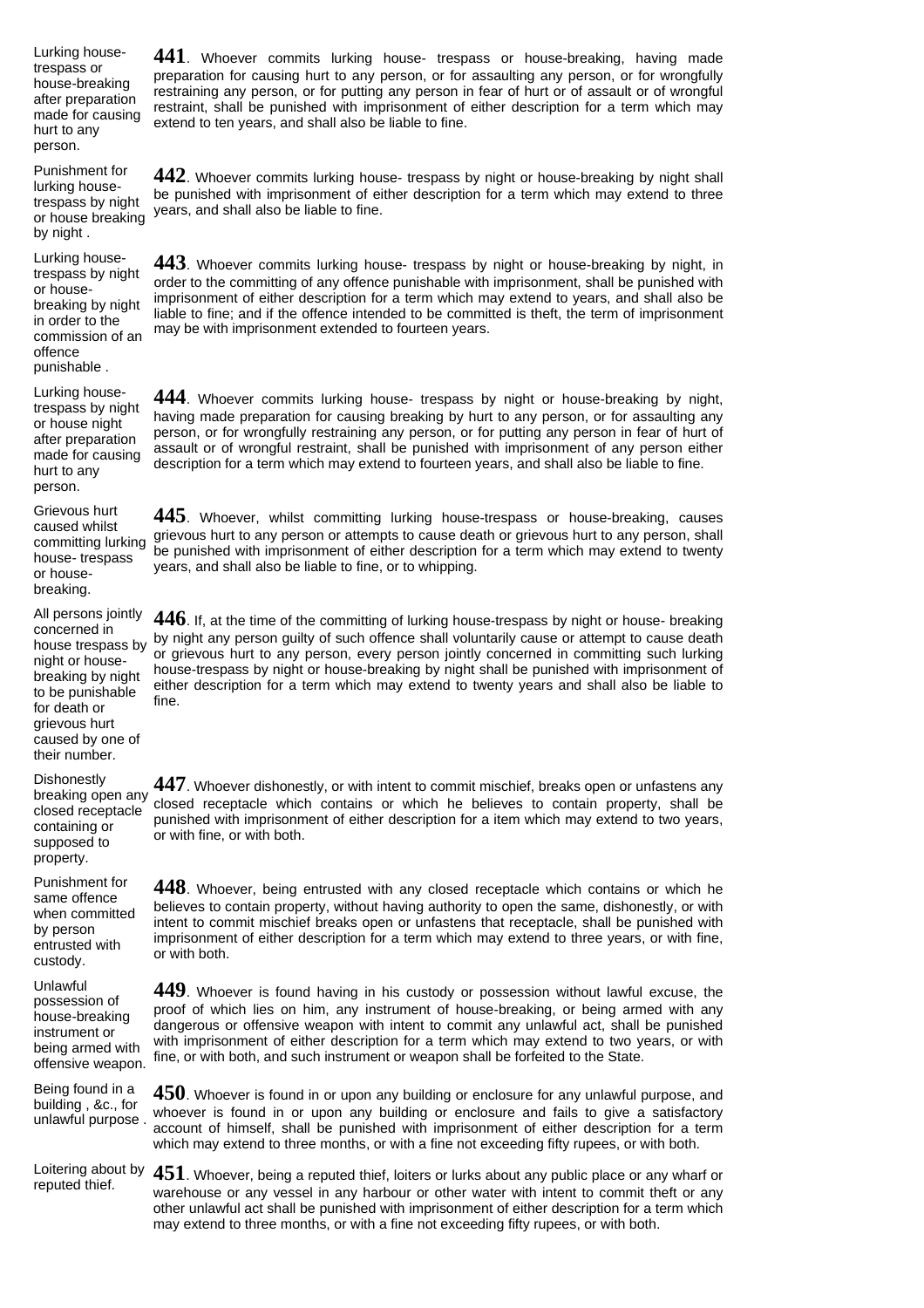### CHAPTER XVIII

## OF OFFENCES RELATING TO DOCUMENTS. PROPERTY-MARKS, CURRENCY NOTES AND BANK NOTES

Forgery . **452**. Whoever makes any false document or part of a document with intent to cause damage or injury to the public or to any person, or to the Government, or to support any claim or title, or to cause any person to part with property, or to enter into any express or implied contract, or with intent to commit fraud, or that fraud may be committed, commits forgery.

Making a false

Making a false **453**. A person is said to make a false document-<br>document.

Firstly- who dishonestly or fraudulently makes, signs, seals, or executes a document or part of a document, or makes any mark denoting the execution of a document, with the intention of causing it to be believed that such document or part of a document was made, signed, sealed, or executed, by or by the authority of a person by whom or by whose authority he knows that it was not made, signed, sealed, or executed, or at a time at which he knows that it was not made, signed, sealed, or executed ; or

Secondly- who, without lawful authority, dishonestly or fraudulently, by cancellation or otherwise, alters a document in any material part thereof, after it has been made or executed either by himself or by any other person, whether such person be living or dead at the time of such alteration; or

Thirdly- who dishonestly or fraudulently causes any person to sign, seal, execute, or alter a document, knowing that such person by reason of unsoundness of mind or intoxication cannot, or that by reason of deception practiced upon him he does not, know the contents of the document or the nature of the alteration.

#### Illustrations

(a) A has a letter of credit upon B for rupees 10,000, written by Z. A, in order to defraud B, adds a cipher to the 10,000 and makes the sum 100,000, intending that it may be believed by B that Z so wrote the letter. A has committed forgery.

(b) A, without Z's authority, affixes Z's seal to a document purporting to be a conveyance of an estate from Z to A, what the intention of selling the estate B, and thereby of obtaining from B the purchase money. A has committed forgery.

(c) A picks up a cheque on a banker signed by B, payable to bearer, but without any sum having been preserved in the cheque. A fraudulently fills up His cheque by inserting the sum of ten thousand rupees. A commits forgery-

(d) A leaves with B, his agent, a cheque on a banker, signed by A, without inserting the sum payable, and authorizes B to fill up the cheque by inserting a sum not exceeding ten thousand rupees for the purpose of making certain payments. B fraudulently Fills up the cheque by inserting the sum of twenty thousand rupees. B commits forgery.

(e) A draws a bill of exchange on himself in the name of B without B's authority, intending to discount it as a genuine bill with a banker, and intending to take up the bit! on its maturity. Here, as A draws the bill with intent to deceive the banker by leading him to suppose that he had the security of B, and thereby to discount the bill, A is guilty of forgery.

(f) Z's will contains these words: " I direct that all my remaining property be equally divided between A, B, and C". A dishonestly scratches out B's name, intending that it may be believed that the whole was left to himself and C. A has committed forgery.

(g) A endorses a promissory note and makes it payable to Z or his order, by writing on the note the words " Pay to Z or his order ", and signing the endorsement. B dishonestly erases the words "Pay to Z or his order", and thereby converts the special endorsement into a blank endorsement. B commits forgery.

(h) A sells and conveys an estate to Z. A afterwards, in order to defraud Z of his estate executes a conveyance of the same estate to B, dated six months earlier than the date of the conveyance to Z, intending it to be believed that he had conveyed the estate to B before he conveyed it to Z. A has committed forgery.

(i) Z dictates his will to A. A intentionally writes down a different legatee from the legatee named by Z, and, by representing to Z that he has prepared the will according to his instructions, induces Z to sign the will. A has committed forgery.

(j) A writes a letter and signs it with B's name without B's authority, certifying that A is a man of good character and in distressed circumstances from unforeseen misfortune, intending by means of such letter to obtain alms from Z and other persons. Here, as A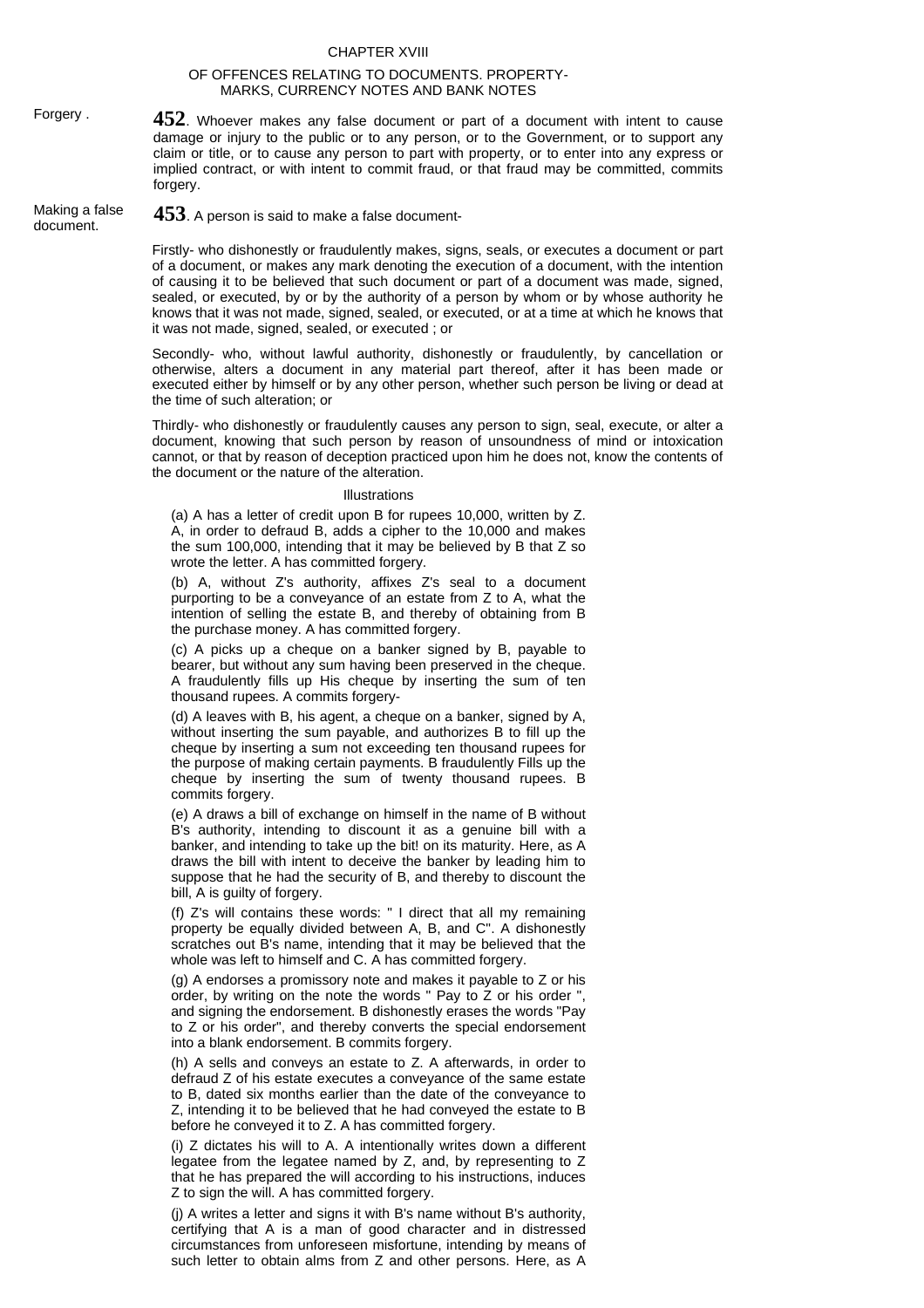made a false document in order to induce Z to part with property, A has committed forgery.

(k) A without B's authority writes a letter and signs it in B's name, certifying to A's character, intending thereby to obtain employment under Z. A has committed forgery, inasmuch as he intended to deceive Z by the forged certificate and thereby to induce Z to enter into an expressed or implied contract for service.

## Explanation I

### A man's signature of his own name may amount to forgery.

#### Illustrations

(a) A signs his own name to a bill of exchange, intending that it may be believed that the bill was drawn by another person of the same name. A has committed forgery.

(b) A writes the word " accepted " on a piece of paper and signs it with Z's name, in order that B may afterwards write on the paper a bill of exchange drawn by B upon Z, and negotiate the bill as though it had been accepted by Z. A is guilty of forgery ; and if B knowing the fact draws the bill upon the paper pursuant to A's intention, B is also guilty of forgery.

(c) A picks up a bill of exchange payable to the order of a different person of the same name. A endorses the bill in his own name intending to cause it to be believed that it was endorsed by the person to whose order it was payable ; here A has committed forgery.

(d) A purchases an estate sold under execution of a decree against B. B, after the seizure of the estate, in collusion with Z, executes a lease of the estate to Z at a nominal rent and for a long period, and dates the lease six months prior to the seizure, with intent to defraud A and to cause it to be believed that the lease was granted before the seizure. B. though he executes the lease in his own name, commits forgery by ante-dating it.

(e) A, a trader, in anticipation of insolvency, lodges effects with B for A's benefit, and with intent to defraud his creditors, and in order to give a color to the transaction writes a promissory note binding himself to pay to B a sum for value received, and ante-dates the note, intending that it may be believed to have been made before A was on the point of insolvency. A has committed forgery under the first head of the definition.

#### Explanation 2

The making of a false document in the name of a fictitious person, Intending it to be believed that the document was made by a real person, or in the name of a deceased person, intending it to be believed that the document was made by the person in his lifetime, may amount to forgery.

### Illustration

A draws a bill of exchange upon a fictitious person, and fraudulently accepts the bill in the name of such fictitious person with intent to negotiate it. A commits forgery.

Punishment for Funishment for **454**. Whoever commits forgery shall be punished with imprisonment of either description forgery. for a term which may extend to five years, or with fine, or with both.

record of a Court of Justice or of a public register of births, &c.

**455**. Whoever forges a document purporting to be a record or proceeding of or in a Court of Justice, or a register of birth, baptism, marriage, or burial, or a register kept by a public servant as such, or a certificate or document purporting to be made by a public servant in his official capacity, or an authority to institute or defend a suit, or to take any proceedings therein, or to confess Judgment, or a power of attorney, shall be punished with imprisonment of either description for a term which may extend to seven years, and shall also be liable to fine.

Forgery of a valuable security or will.

**456**. Whoever forges a document which purports to be a valuable security or a will, or which purports to give authority to any person to make or transfer any valuable security, or to receive the principal, interest, or dividends thereon, or to receive or deliver any money, movable property, or valuable security, or any document purporting to be an a quittance or receipt acknowledging the payment of money, or an a quittance or receipt for the delivery of any movable property or valuable security, shall be punished with imprisonment of either description for a term which may extend to twenty years, and shall also be liable to fine.

Forgery for the purpose of cheating .

" A forged

purpose of cheating, shall be punished with imprisonment of either description for a term which may extend to seven years, and shall also be liable to fine.

**457**. Whoever commits forgery, intending that the document forged shall be used for the

**458**. A false document made wholly or in part by forgery is designated " a forged

Forgery of a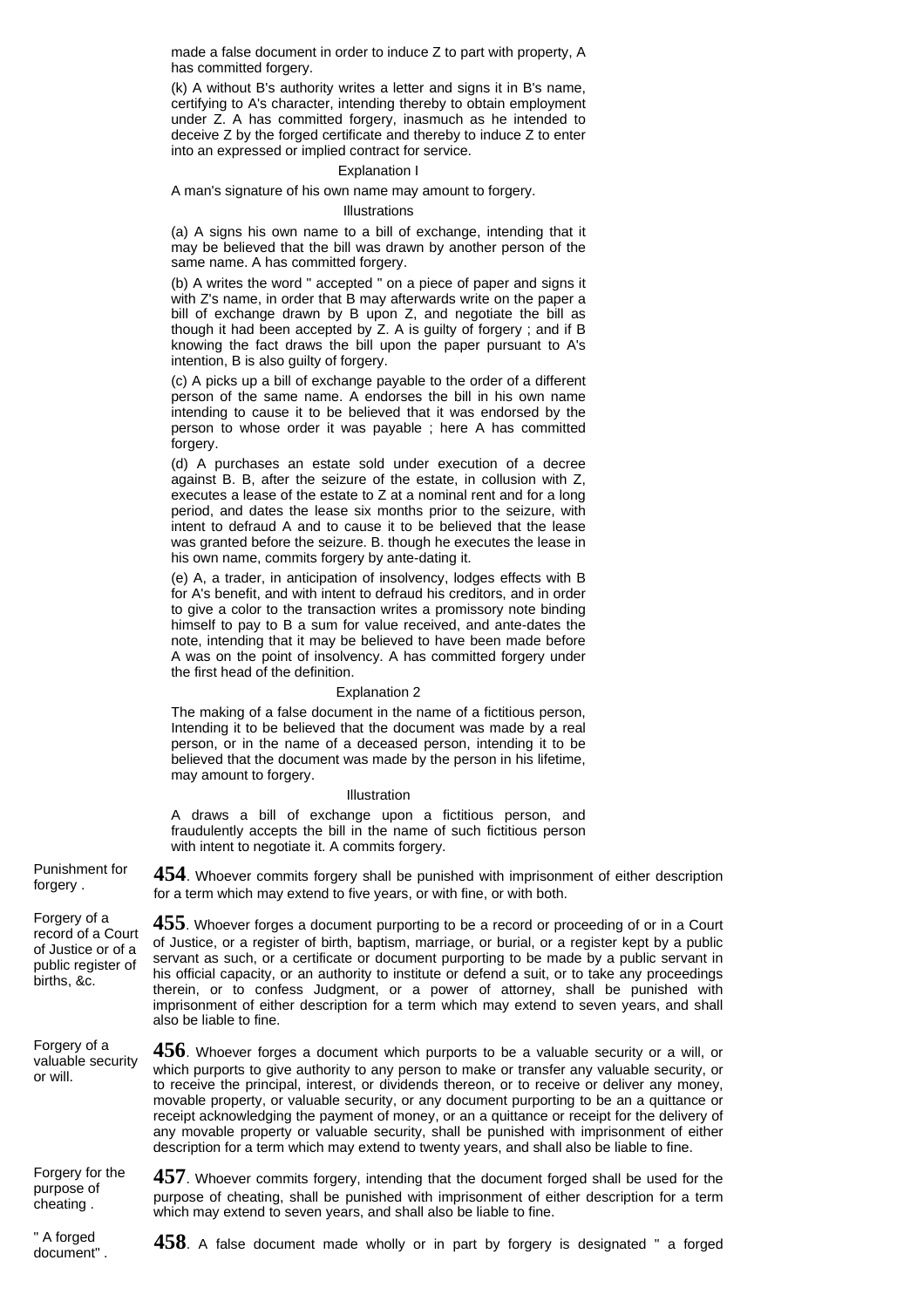Using as genuine a forged document.

Making or possessing a counterfeit seal, plate, &c. with intent to commit a under section 456. also be liable to fine.

Making or possessing a counterfeit seal, plate, &c. with intent to commit a forgery punishable otherwise.

## Having

possession of a forged record or valuable security forged, with intent to use it as genuine.

Counterfeiting a device or mark used for authenticating documents described in section 456, or possessing counterfeit marked material.

Counterfeiting a device or mark used for authenticating documents other than those described in section 456, or possessing counterfeit marked material.

Sending false message by telegraph.

Fraudulent cancellation, a will.

Falsification of<br>accounts

**459**. Whoever fraudulently or dishonestly uses as genuine any document which he knows or has reason to believe to be a forged document shall be punished in the same manner as if he had forged such document.

meth to commit a with imprisonment of either description for a term which may extend to ten years, and shall forgery punishable also be lighter fine. **460**. Whoever makes or counterfeits any seal, plate, or other instrument for making an impression, intending that the same shall be used for the purpose of committing any forgery which would be punishable under section 456, or with such intent has in his possession any such seal, plate, or other instrument, knowing the same to be counterfeit, shall be punished

> **461**. Whoever makes or counterfeits any seal, plate, or other instrument for making an impression, intending that the same shall be used for the purpose of committing any forgery which would be punishable under any section of this Chapter other than section 456, or with such intent has in his possession any such seal, plate, or other instrument, knowing the same to be counterfeit, shall be punished with imprisonment of either description for a term which may extend to seven years, and shall also be liable to fine.

valuable security<br>or will known to be slee be lights to fire used if the desument is are of the description mentioned in eaction **462**. Whoever has in his possession any document, knowing the same to be forged, and intending that the same shall fraudulently or dishonestly be used as genuine, shall, if the document is one of the description mentioned in section 455, be punished with also be liable to fine ; and if the document is one of the description mentioned in section 456, shall be punished with imprisonment of either description for a term which may extend to ten years, and shall also be liable to fine.

> **463**. Whoever counterfeits upon or in the substance of any material any device or mark used for the purpose of authenticating any document described in section 456, intending that such device or mark shall be used for the purpose of giving the appearance of authenticity to any document then forged or thereafter to be forged on such material, or who with such intent has in his possession any material upon or in the substance of which any such device or mark has been counterfeited, shall be punished with imprisonment of either description for a term which may extend to seven years, and shall also be liable to fine.

> **464**. Whoever counterfeits upon or in the substance of any material any device or mark used for the purpose of authenticating any document other than the documents described in section 456, intending that such device or mark shall be used for the purpose of giving the appearance of authenticity to any document then forged or thereafter to be forged on such material, or who with such intent has in his possession any material, upon or in the substance of which any such device or mark has been counterfeited, shall be punished with imprisonment of either description for a term which may extend to seven years, and shall also be liable to fine.

**465**. Whoever knowingly causes to be transmitted by telegraph or tenders to any public officer employed in the Posts or Telecommunications Department for transmission any false message with intent to defraud, injure, or annoy any person, or to spread any false rumor, which may be detrimental to the Government or the interests of the public shall be punished with imprisonment of either description for a term which may extend to one year, or with fine, or with both.

destruction, &c, of public or to any person, cancels, destroys, injures, or defaces, or attempts to cancel, destruction, &c, of destroy injure or deface as correte as attempts to cancel which is as **466**. Whoever fraudulently or dishonestly, or with intent to cause damage or injury to the destroy, injure, or deface, or secretes or attempts to secrete any document which is or purports to be a will, or any valuable security, or any record, register, book, or document kept by any public servant in his capacity as such or by any person in pursuance of any enactment, or commits mischief in respect to such record, register, book, or document, shall be punished with imprisonment of either description for a term which may extend to seven years, and shall also be liable to fine.

> **467**. Whoever, being a clerk, officer, or servant, or being employed or acting in the capacity of a clerk, officer, or servant, willfully and with intent to defraud destroys, alters, mutilates, or falsifies any book, paper, writing, valuable security, or account which belongs to or is in the possession of his employer, or has been received by him for or on behalf of his employer, or wilfully and with intent to defraud makes or abets the making of any false entry in, or omits or alters or abets the omission or alteration of any material particular from or in any such book, paper, writing, valuable security, or account, shall be punished with imprisonment of either description for a term which may extend to seven years, or with fine, or with both.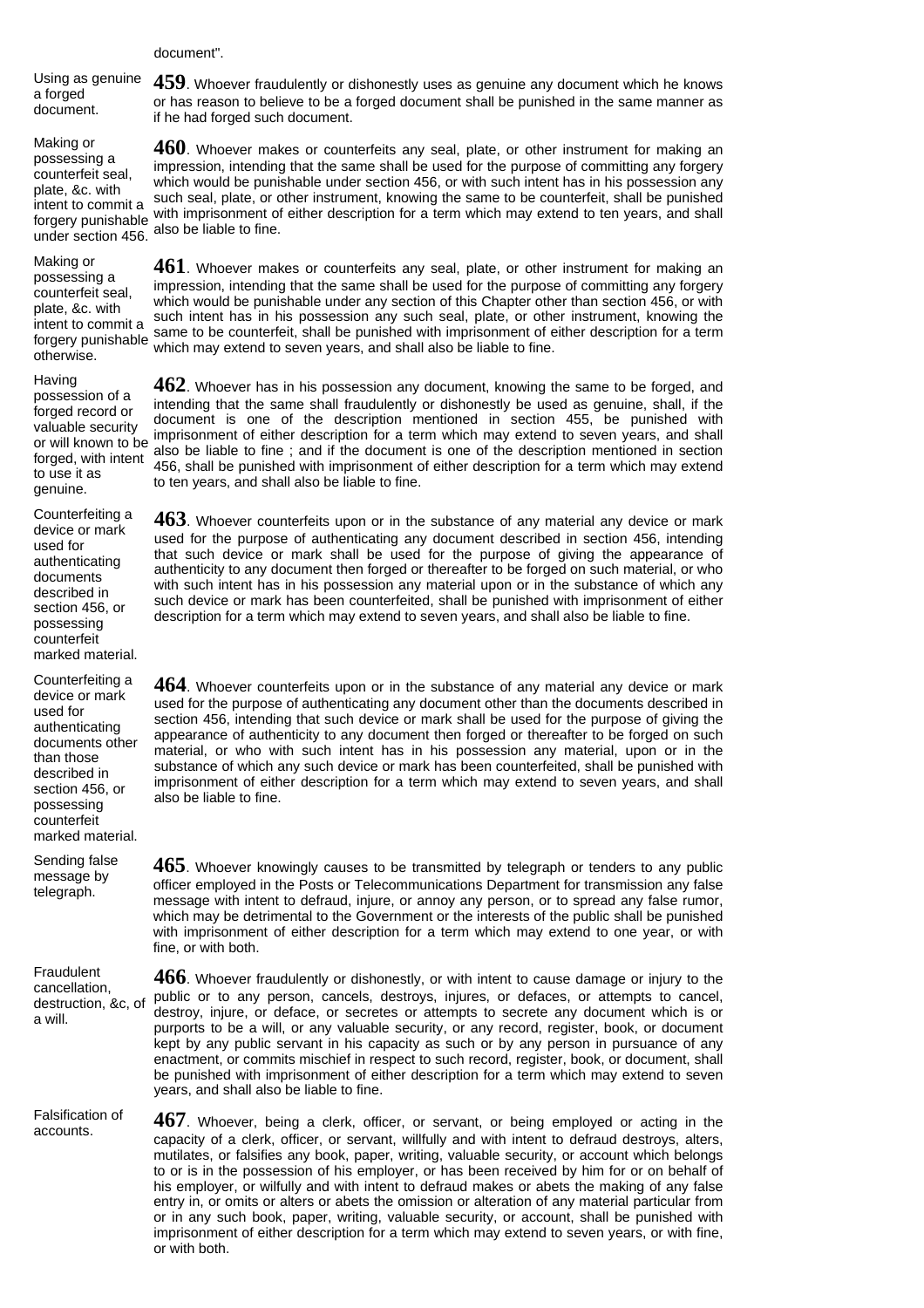## Explanation

It shall be sufficient in any charge under this section to allege a general intent to defraud without naming any particular person intended to be defrauded, or specifying any particular sum of money intended to be the subject of the fraud or any particular day on which the offence was committed.

Possession of any **468**. imitation of any currency not bank note or coin. (1) Whoever without lawful authority or excuse, the proof whereof shall lie on the person accused, shall have in his possession any imitation of any currency note, bank note or coin which is lawfully current in Sri Lanka or in any foreign country shall be guilty of an offence, and shall be liable to imprisonment of either description for any period not exceeding two years, or to fine, or to both. (2) For the purposes of this section the expression " imitation includes cotton, silk, or other woven goods impressed with designs in imitation of any currency note, bank note or coin lawfully current in Sri Lanka or in any foreign country. OF PROPERTY-MARKS Property-mark. **469**. A mark used for denoting that movable property belongs to a particular person is called a property-mark. " Using a false " Using a talse **470**. Whoever marks any movable property or goods, or any case, package, or other property- mark". receptacle containing movable property or goods, or uses any case, package, or other receptacle having any mark thereon, with the intention of causing it to be believed that the property or goods so marked, or any property or goods contained in any case, package, or other receptacle so marked, belong to a person to whom they do not belong, is said to " use a false property-mark ".

> **471**. Whoever uses any false property- mark with intent to deceive or injure any person shall be punished with imprisonment of either description for a term which may extend to one year, or with fine, or with both.

> **472**. Whoever, with intent to cause damage or injury to the public or to any person, knowingly counterfeits any property-mark used by any other person shall be punished with imprisonment of either description for a term which may extend to two years, or with fine, or with both.

**473**. Whoever, with intent to cause damage or injury to the public or to any person, knowingly counterfeits any property-mark used by a public servant, or any mark used by a public servant to denote that any property has been manufactured by a particular person or at a particular time or place, or that the same is of a particular quality, or has passed through a particular office, or that it is entitled to any exemption, or uses as genuine any such mark knowing the same to be counterfeit, shall be punished with imprisonment of either description for a term which may extend to three years, and shall also be liable to fine.

**474**. Whoever makes or has in his possession any die, plate, or other instrument for the purpose of making or counterfeiting any public or private property-mark with intent to use the same for the purpose of counterfeiting such mark or has in his possession any such property- mark with intent that the same shall be used for the purpose of denoting that any goods or merchandise were made or manufactured by any particular person or firm by whom they were not made, or at a time or place at which they were not made, or that they are of a particular quality of which they are not, or that they belong to a person to whom they do not belong, shall be punished with imprisonment of either description for a term which may extend to three years, or with fine, or with both.

**475**. Whoever sells any goods with a counterfeit property-mark, whether public or private, affixed to or impressed upon the same or upon any case, wrapper, or property-mark. receptacle in which such goods are packed or contained, knowing that such mark is forged or counterfeit, or that the same has been affixed to or impressed upon any goods or merchandise not manufactured or made by the person or at the time or place indicated by such mark, or that they are not of the quality indicated by such mark, with intent to deceive, injure, or damage any person, shall be punished with imprisonment of either description for a term which may extend to one year or with fine, or with both.

**476**. Whoever fraudulently makes any false marks upon any package or receptacle containing goods, with intent to cause any public servant or any other person to believe that such package or receptacle contains goods which it does not contain, or that it does not

Punishment for using a false property-mark with intent to deceive or injure any person.

Counterfeiting a property-mark used by another with intent to cause damage or , injury.

**Counterfeiting** property-mark used by a public servant, or any mark used by him to denote the manufacture, quality. &c, of any property.

Fraudulent making or having possession of any die, pate, or other instrument for counterfeiting any public or private property-mark.

Knowingly selling goods marked with a counterfeit property-mark.

Fraudulently making a false mark upon any package or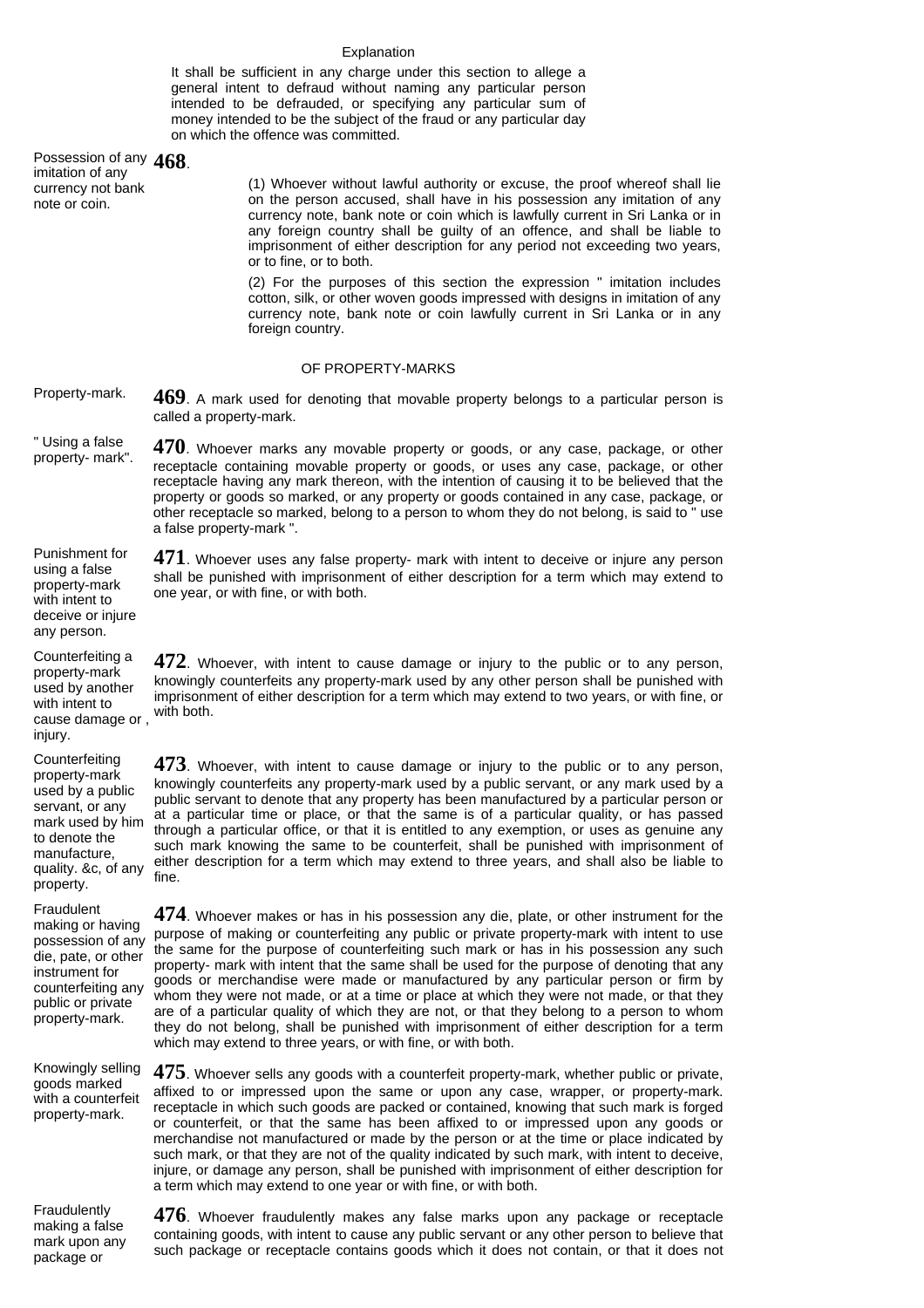receptacle

Punishment for making use of any such false mark.

Defacing any property-mark with intent to cause injury.

containing goods. receptacle are of a nature or quality different from the real nature or quality thereof, shall be contain goods which it does contain, or that the goods contained in such package or punished with imprisonment of either description for a term which may extend to three years, or with fine, or with both.

> **477**. Whoever fraudulently makes use of any such false mark with intent last aforesaid, knowing such mark to be false, shall be punished in the manner mentioned in the last preceding section.

> **478**. Whoever removes, destroys, or defaces any property-mark, intending or knowing it to be likely that he may thereby cause injury to any person, shall be punished with imprisonment of either description for a term which may extend to one year, or with fine, or with both.

> > OF CURRENCY NOTES AND B ANK NOTES

**Counterfeiting** currency notes or bank notes. **478A**.

(1) Whoever forges or counterfeits, or knowingly performs any part of the process of forging or counterfeiting, any currency note or bank note shall be punished with imprisonment of either description for a term which may extend to twenty years and shall also be liable to fine.

(2) For the purposes of this section and of sections 478B, 478c, and 478D-

(a) "bank note" means a promissory note or engagement for the payment of money to bearer on demand .issued by any person carrying on the business of banking in any part of the world, or issued by or under the authority of any state, or sovereign power and intended to be used as equivalent to, or as a substitute for, money;

(b) " currency note " means a currency note issued under the Currency Ordinance, No. 21 of 1941, or under the Monetary Law Act, or any enactment in operation for the time being relating to the issue of paper currency in Sri Lanka and includes any note of a similar character, by whatever name called, issued by or on behalf of the Government of any foreign **State** 

Using as genuine **478B**. Whoever sells to, or buys or receives from any other person or otherwise traffics in forged or counterfeit currency note or bank note.

fine.

Possession of forged or counterfeit currency notes .

Making or possessing instrument or materials for forging or counterfeiting currency notes or bank notes. [ 3, 19 of 1941]

**478C**. Whoever has in his possession any forged or counterfeit currency note or bank note, knowing or having reason to believe the same to be forged or counterfeit Or bank notes. and intending to use the same as genuine, or that it may be used as genuine, shall be punished with imprisonment of either description for a term which may extend to twenty years or with fine or with both.

or uses as genuine, any forged or counterfeit currency note or bank note, knowing or having reason to believe the same to be forged or counterfeit, shall be punished with imprisonment of either description for a term which may extend to twenty years and shall also be liable to

**478D**. Whoever makes, or performs any part of the process of making, or buys or sells, or disposes of, or has in his possession, any machinery, instrument or material for the purpose of being used, or knowing or having reason to believe that it is intended to be used, for forging or counterfeiting any currency note or bank note, shall be punished with imprisonment of either description for a term which may extend to twenty years and shall also be liable to fine.

## CHAPTER XIX[Repealed]

[3, 12 of 2002]

## CHAPTER XX

## OF CRIMINAL INTIMIDATION, INSULT, AND ANNOYANCE

Criminal

intimidation . **483**. Whoever threatens another with any injury to his person, reputation, or property, or to the person or reputation of any one in whom that person is interested, with intent to cause alarm to that person, or to cause that person to do any act which he is not legally bound to do, or to omit to do any act which that person is legally entitled to do, as the means of avoiding the execution of such threat, commits criminal intimidation.

## Explanation

A threat to injure the reputation of any deceased person in whom the person threatened is interested is within this section.